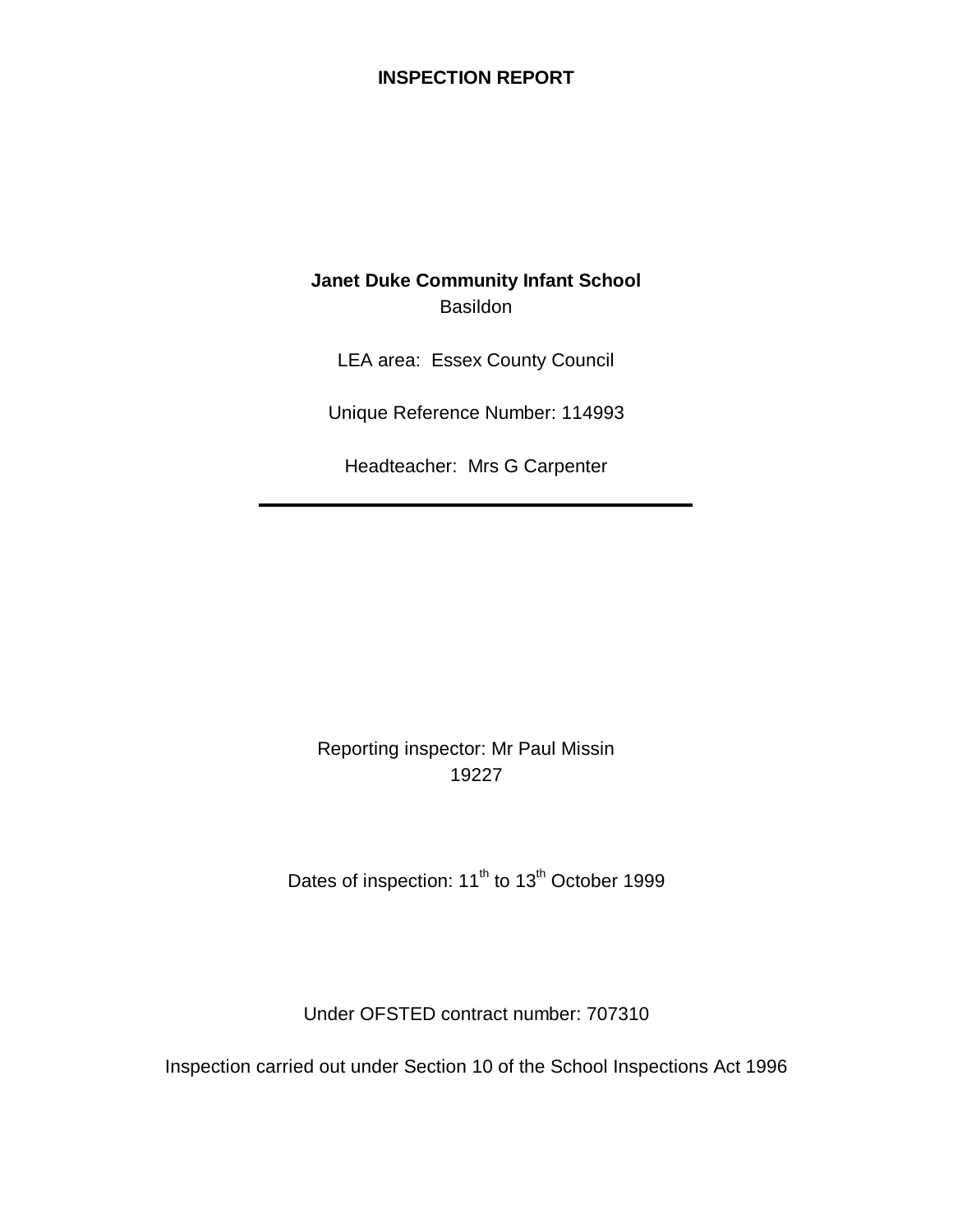#### **INFORMATION ABOUT THE SCHOOL**

| Type of school:              | Infant                                                                                 |
|------------------------------|----------------------------------------------------------------------------------------|
| Type of control:             | Community                                                                              |
| Age range of pupils:         | 4 to 7 years                                                                           |
| Gender of pupils:            | Mixed                                                                                  |
| School address:              | <b>Markhams Chase</b><br>Laindon<br><b>Basildon</b><br><b>Essex</b><br><b>SS15 5LS</b> |
| Telephone number:            | 01268 543744                                                                           |
| Fax number:                  | 01268 490396                                                                           |
| Appropriate authority:       | The governing body Janet Duke Infant School.                                           |
| Name of Chair of Governors:  | Mr A Johnston                                                                          |
| Date of previous inspection: | April 1996                                                                             |

© Crown Copyright 1999

This report may be reproduced in whole or in part for non-commercial educational purposes, provided that all extracts quoted are reproduced verbatim without adaptation and on condition that the source and date thereof are stated. Further copies of this report are obtainable from the school.

Under the School Inspections Act 1996, the appropriate authority must provide a copy of this report and/or its summary free of charge to certain categories of people. Every registered parent of a registered pupil at the school should receive a free copy of the summary of the report within ten working days of receipt of the summary by the appropriate authority. A charge not exceeding the cost of supply may be made by the appropriate authority for any other copies of the report and/or its summary provided to any person who asks for one.

The appropriate authority should make a copy of the report and the summary available for inspection by members of the public at such times and at such a place as may be reasonable

Any enquiries about this legislation should be addressed to the OFSTED Compliance Helpline Tel 0171 412656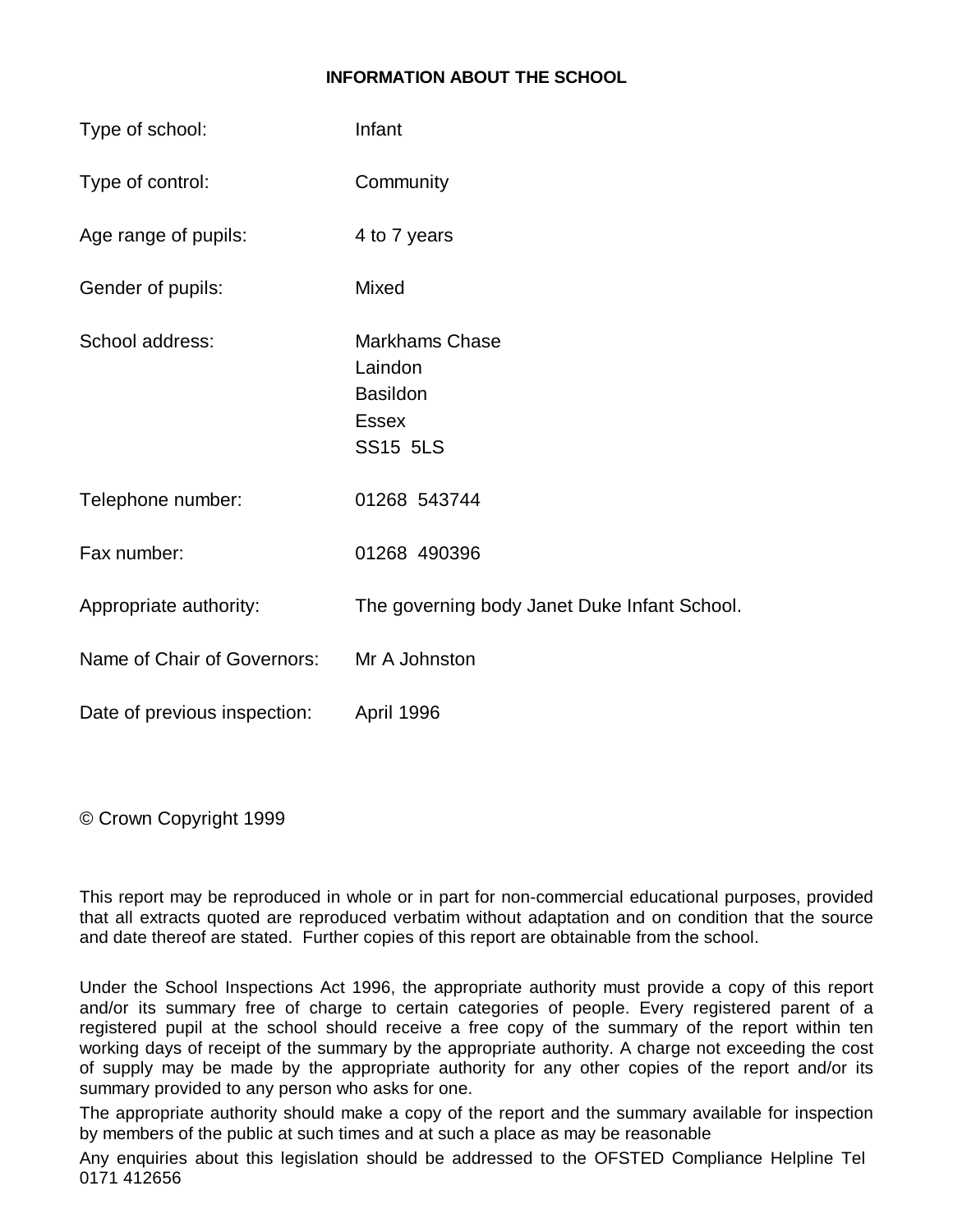## **INFORMATION ABOUT THE INSPECTION TEAM**

| <b>Team members</b>     | <b>Subject responsibilities</b>                               | <b>Aspect responsibilities</b>                                                                                                                                                                                             |
|-------------------------|---------------------------------------------------------------|----------------------------------------------------------------------------------------------------------------------------------------------------------------------------------------------------------------------------|
| Paul Missin, RgI        | Science, information<br>technology, physical<br>education.    | Attainment and progress, Teaching,<br>Leadership and management,<br>Efficiency of the school.                                                                                                                              |
| Ron Elam, Lay Inspector |                                                               | Attitudes, behaviour and personal<br>development, Attendance, Pupils'<br>spiritual, moral, social and cultural<br>development, Support, guidance and<br>pupils' welfare, Partnership with<br>parents, Equal opportunities. |
| <b>Audrey Quinnell</b>  | English, religious<br>education, art, music.                  | Curriculum and assessment, Special<br>educational needs.                                                                                                                                                                   |
| <b>Avril Fanner</b>     | Mathematics, geography,<br>history, design and<br>technology. | Children aged under five, Staffing,<br>accommodation and learning<br>resources.                                                                                                                                            |

The inspection contractor was:

Phoenix Educational Consultants "Thule" 60 Joy Lane Whitstable Kent, CT5 4LT

01227 273449

Any concerns or complaints about the inspection or the report should be raised with the inspection contractor. Complaints which are not satisfactorily resolved by the contractor should be raised with OFSTED by writing to:

The Registrar The Office for Standards in Education Alexandra House 33 Kingsway London WC2B 6SE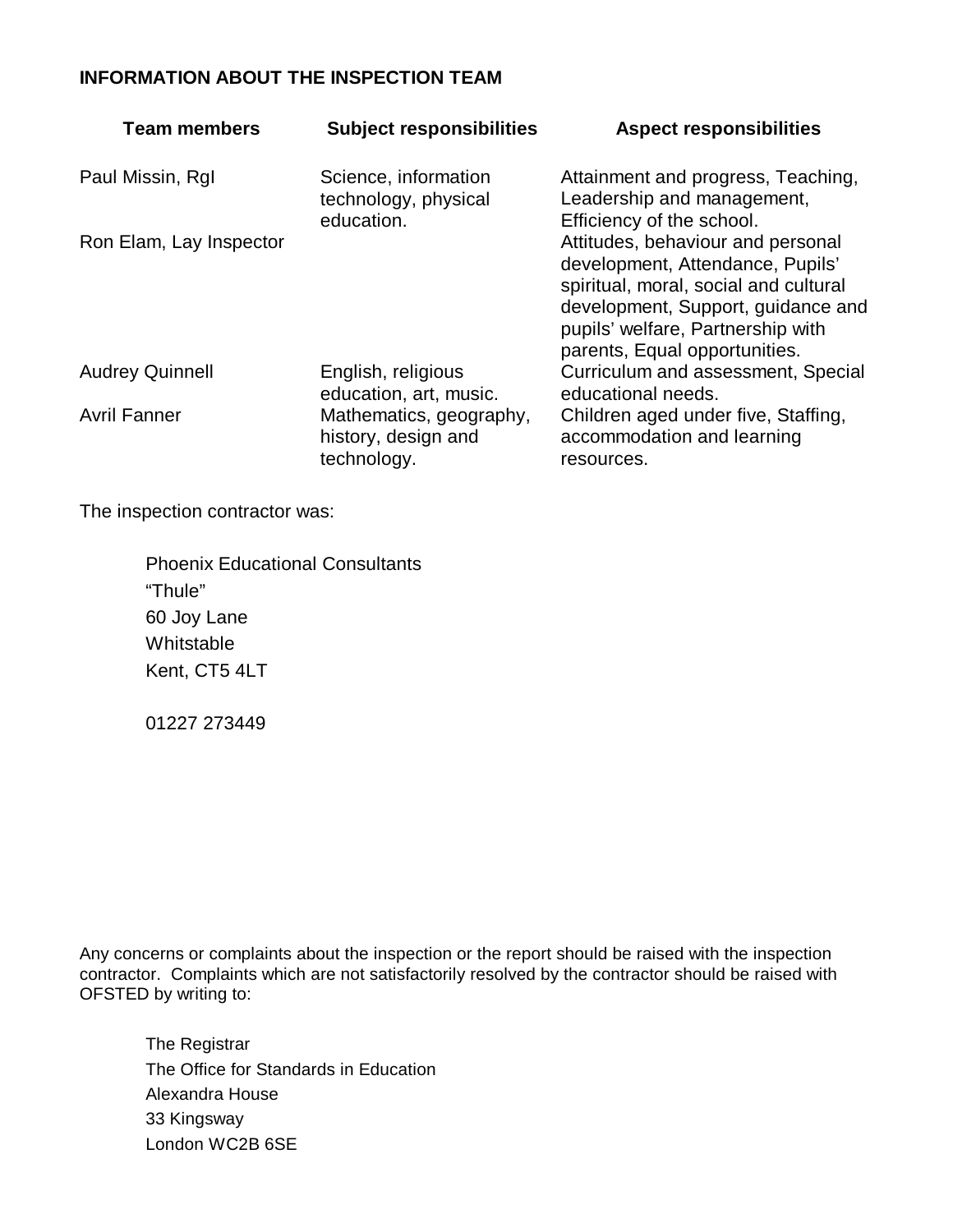## **REPORT CONTENTS**

**Paragraph**

# **MAIN FINDINGS What the school does well Where the school has weaknesses How the school has improved since the last inspection Standards in subjects Quality of teaching Other aspects of the school The parents' views of the school**

#### **KEY ISSUES FOR ACTION**

#### **INTRODUCTION**

| <b>Characteristics of the school</b> | $1 - 2$ |
|--------------------------------------|---------|
| <b>Key indicators</b>                |         |

## **PART A: ASPECTS OF THE SCHOOL**

| Educational standards achieved by pupils at the school |           |
|--------------------------------------------------------|-----------|
| <b>Attainment and progress</b>                         | 4 - 12    |
| Attitudes, behaviour and personal development          | $13 - 18$ |
| <b>Attendance</b>                                      | 19        |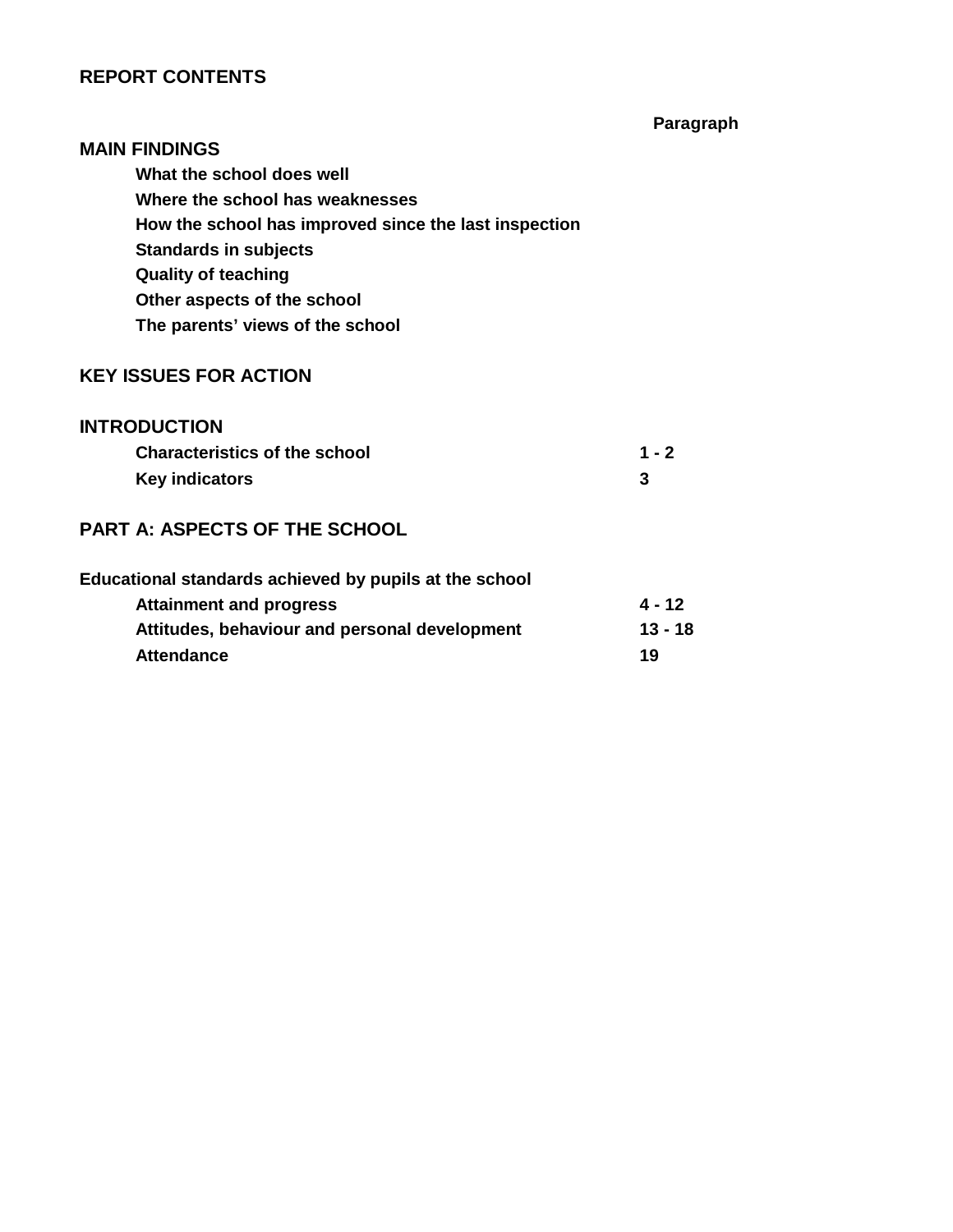| <b>Quality of education provided</b>                      |           |
|-----------------------------------------------------------|-----------|
| <b>Teaching</b>                                           | $20 - 24$ |
| The curriculum and assessment                             | $25 - 30$ |
| Pupils' spiritual, moral, social and cultural development | $31 - 34$ |
| Support, guidance and pupils' welfare                     | $35 - 39$ |
| Partnership with parents and the community                | $40 - 42$ |
| The management and efficiency of the school               |           |
| Leadership and management                                 | $43 - 47$ |
| Staffing, accommodation and learning resources            | 48 - 52   |
| The efficiency of the school                              | $53 - 55$ |
| <b>PART B: CURRICULUM AREAS AND SUBJECTS</b>              |           |
| Areas of learning for children under five                 | 56 - 64   |
| <b>English, mathematics and science</b>                   | $65 - 88$ |
| Other subjects or courses                                 | 89 - 128  |
| <b>PART C: INSPECTION DATA</b>                            |           |
| <b>Summary of inspection evidence</b>                     | 129       |
| Data and indicators                                       | 130       |

## **MAIN FINDINGS**

#### **What the school does well**

- •. The behaviour of pupils in class and around the school is very good.
- •. The headteacher provides the school with effective, caring leadership.
- •. By the end of Key Stage 1, pupils attain standards in English that exceed national averages. Attainment in reading and writing is well above that expected in similar schools.
- •. The quality of teaching across the school is good.
- •. Teachers are well supported by effective learning support assistants.
- •. The school promotes an effective partnership with parents and the local community.
- •. Provision for pupils with special educational needs is good.

## · **Where the school has weaknesses**

- I. There are shortcomings in the provision for children aged under five.
- II. Procedures for assessing and recording pupils' attainment and progress in information technology are insufficiently detailed.
- III. Procedures for monitoring and promoting good attendance are insufficiently rigorous.
- IV. Pupils are not made sufficiently aware of our own multicultural heritage.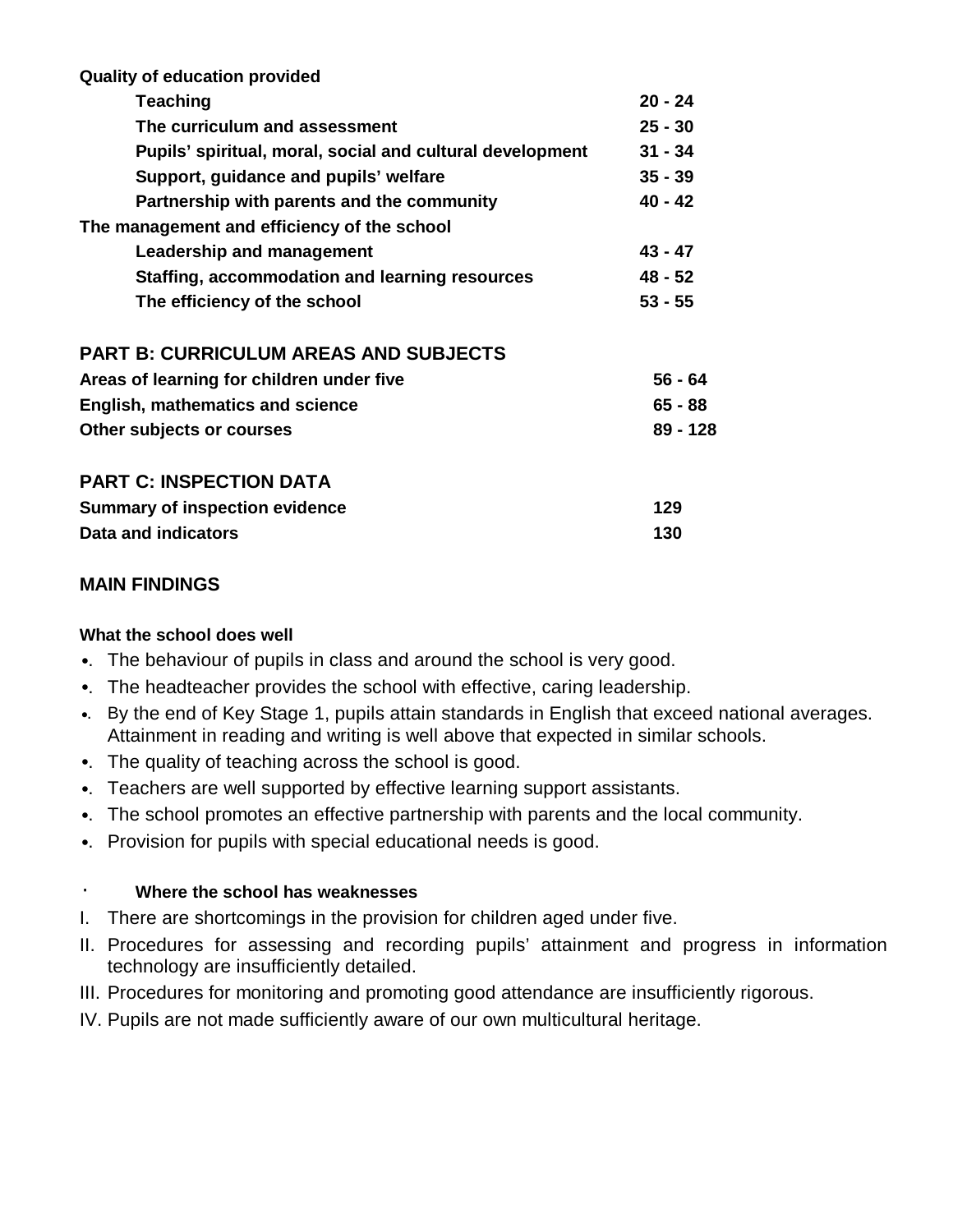**The weaknesses are outweighed by the strengths but they will form the basis of the governors' action plan, which will be sent to all parents or guardians of pupils at the school** 

#### · **How the school has improved since the last inspection**

The school has made satisfactory improvement since the last inspection. It has responded positively to the key issues which were identified. The school has successfully built on the good partnerships that existed and has refined the school development process well. The presentation of pupils' work now clearly reflects the quality of their achievement. Satisfactory improvement has been made in the provision for more able pupils in writing and mathematics. Since the last inspection, the school has maintained the good quality of teaching and the overall standards achieved remain broadly in line with those expected for pupils' age. However, the low rate of attendance noted at the last inspection has not been improved.

There are several significant strengths of the school. These include the good quality of the teaching, the broad and balanced curriculum planned for Key Stage 1, and the effective management by the headteacher and curriculum co-ordinators. These ensure that the school is well placed for these improvements to be continued.

#### **Standards in subjects**

·

This table shows the standards achieved by 7 year olds in 1998 based on the National Curriculum tests:

| Performance in     | <b>Compared with</b> | <b>Compared with</b> |                    | Key |
|--------------------|----------------------|----------------------|--------------------|-----|
|                    | all schools          | similar schools      | well above average | A   |
|                    |                      |                      | above average      |     |
| Reading            |                      |                      | average            |     |
| Writing            | В                    |                      | below average      |     |
| <b>Mathematics</b> |                      |                      | well below average | E.  |

**The results of the 1999 tests for mathematics indicate that pupils' attainment is now in line with national averages and is above that expected in similar schools.**

The information for 1998 shows that, in comparison with all schools, attainment in writing is above that expected, in reading, it is in line, and in mathematics, it is well below. In comparison with similar schools, attainment in reading and writing is well above that expected, and in mathematics, it is below. Results for 1999 indicate that standards in reading and writing have been broadly maintained, but in mathematics, they have improved significantly. The current inspection findings are that, at the end of Key Stage 1, pupils attain standards in English that are above national averages, and in mathematics, science and information technology, they are in line. Attainment in religious education is in line with that expected in the locally Agreed Syllabus. Standards in history are above those expected for age. In geography, art, music, physical education and design and technology, standards are average.

When children enter the school, they attain standards that are below those expected for their age. By the time they are five, children are attaining standards in language and literacy, knowledge and understanding of the world and in their physical development that are in line with age related expectations. Standards in personal and social development, mathematics and creative development remain below those expected.

Throughout the school, pupils with special educational needs attain good standards according to their previous capabilities.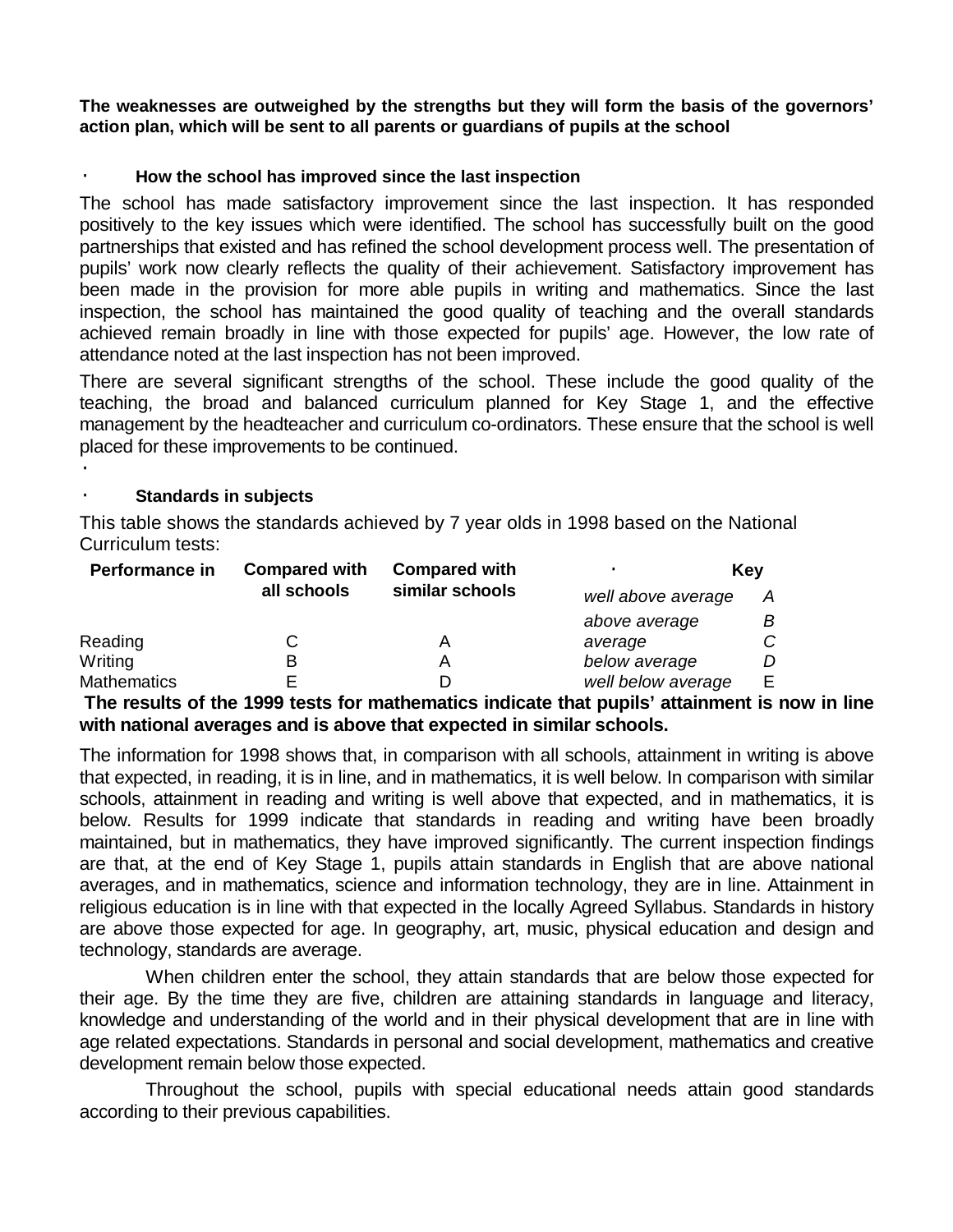## · **Quality of teaching**

·

|         | <b>Teaching in</b>     | <b>Under 5</b> | $5 - 7$ years |
|---------|------------------------|----------------|---------------|
| English |                        | Good           | Good          |
|         | <b>Mathematics</b>     | Satisfactory   | Good          |
| Science |                        |                | Satisfactory  |
|         | Information technology |                | Satisfactory  |
|         | Religious education    |                | Satisfactory  |
|         | Other subjects         | Satisfactory   | Satisfactory  |

During the inspection, 51 lessons were observed. Of these lessons, nine were very good, twenty were good, twenty were satisfactory and two were unsatisfactory. The quality of teaching of pupils with special educational needs is good.

*Inspectors make judgements about teaching in the range: excellent; very good; good; satisfactory; unsatisfactory; poor; very poor. 'Satisfactory' means that strengths outweigh any weaknesses.*

#### · **Other aspects of the school**

| <b>Aspect</b>    | <b>Comment</b>                                                                                                                                                                                                                          |
|------------------|-----------------------------------------------------------------------------------------------------------------------------------------------------------------------------------------------------------------------------------------|
| <b>Behaviour</b> | This is very good. Pupils behave very well in class and around the<br>school. No pupils have been excluded from school.                                                                                                                 |
| Attendance       | This is unsatisfactory. The rate of attendance is below the national<br>average. The school is vigilant about unauthorised absences.                                                                                                    |
| Ethos*           | This is good. Pupils have good attitudes to work. There are good<br>relationships between pupils and with all adults in the school. The<br>school combines well, care and support for all pupils and a<br>commitment to high standards. |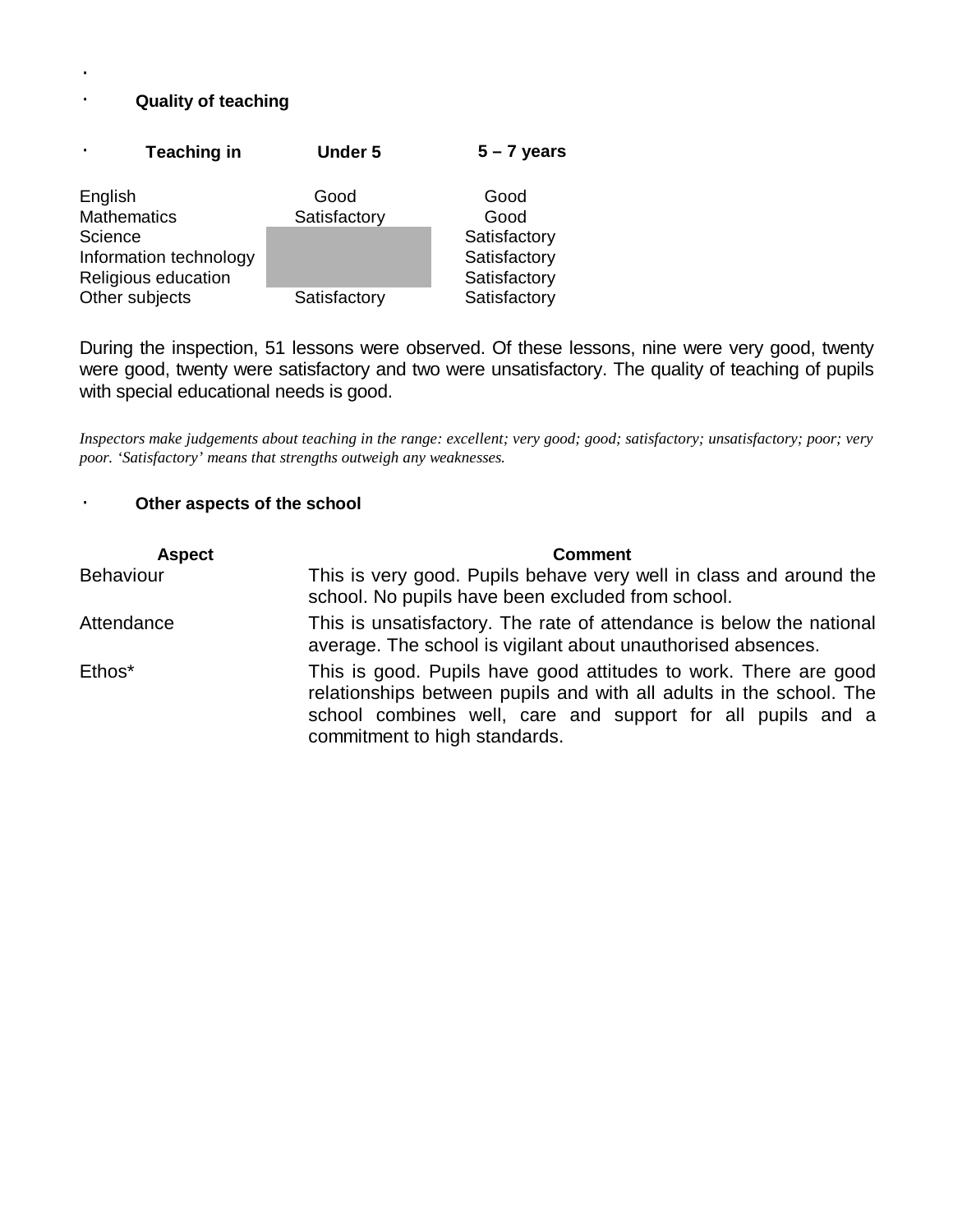| Leadership and<br>management                       | The headteacher provides good leadership. She gives the school<br>clear educational direction. The whole staff team works effectively<br>to fulfil the school's aims. The governors make a sound contribution<br>to the school's management.                                                                                                                                                                                            |
|----------------------------------------------------|-----------------------------------------------------------------------------------------------------------------------------------------------------------------------------------------------------------------------------------------------------------------------------------------------------------------------------------------------------------------------------------------------------------------------------------------|
| Curriculum                                         | This is satisfactory overall. The curriculum for Key Stage 1 is good,<br>but there are weaknesses in the provision for children aged under<br>five. Assessment procedures are sound. The systems for assessing<br>and recording attainment and progress in information technology<br>are insufficiently detailed. The provision for the National Literacy<br>Strategy is good, and that for the National Numeracy Strategy is<br>sound. |
| Pupils with special<br>educational needs           | Provision is good throughout the school. Appropriate learning<br>targets are set and teachers and learning support assistants give<br>pupils good support.                                                                                                                                                                                                                                                                              |
| Spiritual, moral, social &<br>cultural development | This is satisfactory overall. Provision for pupils' spiritual<br>development is sound, for moral and social development, it is good.<br>Provision for pupils' cultural development is unsatisfactory. Pupils<br>have an insufficient appreciation of our own multicultural heritage.                                                                                                                                                    |
| Staffing, resources and<br>accommodation           | This is satisfactory overall. Teaching staff are appropriately<br>qualified and experienced, except that no one is specifically trained<br>in the needs of children aged under five. The accommodation and<br>learning resources are satisfactory, but there are shortages in<br>equipment for children aged under five.                                                                                                                |
| Value for money                                    | Good                                                                                                                                                                                                                                                                                                                                                                                                                                    |

*\*Ethos is the climate for learning: attitudes to work, relationships and the commitment to high standards.*

#### **The parents' views of the school**

·

- V. The good all-round standards achieved.
- VI. The school promotes positive attitudes.
- VII. The school provides good support and guidance for pupils.
- VIII. The pupils' behaviour is seen to be good.
- IX. The headteacher is helpful and approachable.

The findings of the inspection confirm the positive views of the school expressed by parents. However, the inspection team considers that the information provided for parents about what is taught at school is comprehensive and thorough.

**What most parents like about the school What some parents are not happy about** X. More information is required about what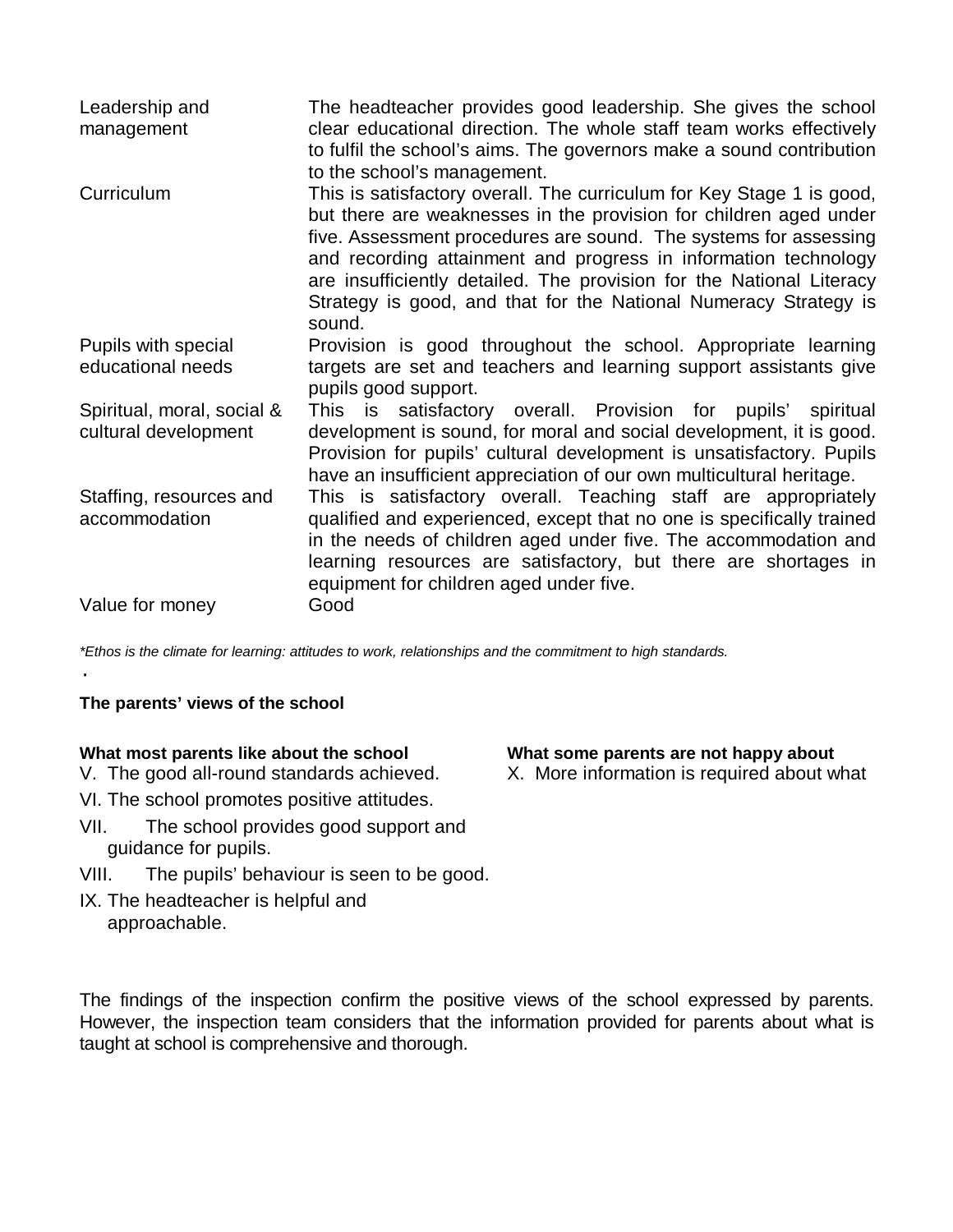## · **KEY ISSUES FOR ACTION**

The governors, Headteacher and staff should address the following matters in writing the action plan, in order to raise standards and improve the provision the school makes still further.

## **1. Improve the quality of the teaching of children aged under five by:**

- **1. Paragraphs: 18, 21, 28, 47, 56 64**
- i) extending teachers' knowledge and understanding of early years learning;
- ii) developing an appropriate curriculum which addresses all the recommended areas of learning;
- iii) providing a balance between structured play activities and those led by the teacher.

## **1. Introduce effective whole-school procedures for recording pupils' attainment and progress in information technology. Paragraphs: 30, 93**

- **2. Introduce additional measures to improve pupils' attendance by: Paragraph: 19**
	- i) setting specific and measurable attendance goals;
	- ii) agreeing timescales for improvement;
	- iii) regularly monitoring the level of attendance throughout the school.

## **1. Make pupils more aware of the art, music and lifestyle of the other ethnic groups that make up our own multicultural society. Paragraph: 34**

*In addition to the key issues above, the following less important weaknesses should be considered for inclusion in the action plan.*

- 2. Improve the outdoor play and agility provision for children aged under five. Paragraphs: 51, 58, 63
- 3. Address the minor health and safety items mentioned in the report. Paragraph: 39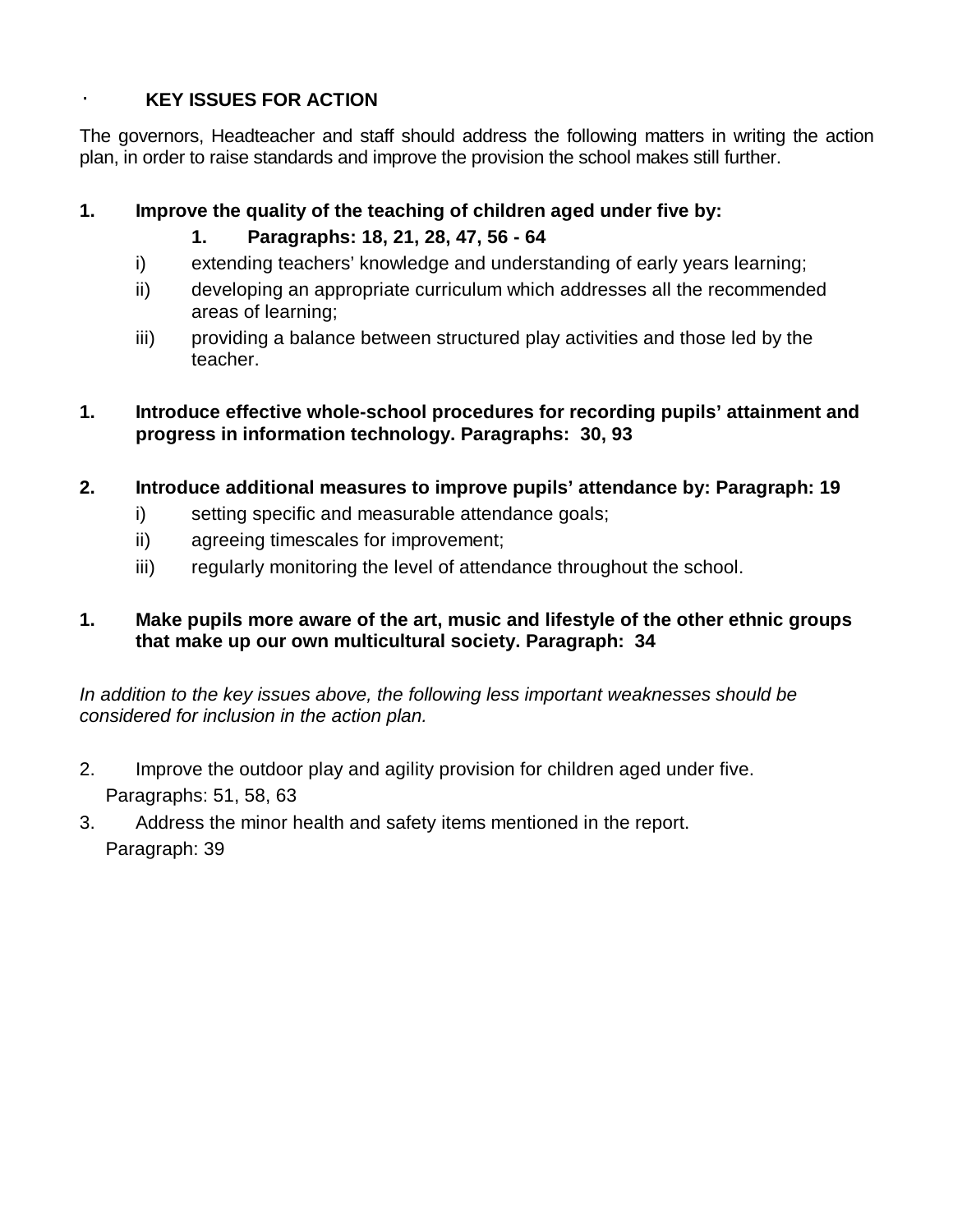## 2. **INTRODUCTION**

#### 2. **Characteristics of the school**

4.Janet Duke Infant School is a community school for boys and girls aged from four to seven years. There are currently 192 full-time pupils on roll, 97 boys and 95 girls. There are 65 part-time pupils, 44 boys and 21 girls. The full time equivalent number on roll is 225. This is broadly average for schools of this type. Six pupils are from ethnic minority backgrounds and one is from a home where English is not the first language. This is below average. Twenty-three pupils are on the school's special educational needs register, (12 per cent), and no pupils have statements of special educational need. Both of these are below national averages. Forty-three full time pupils are known to be eligible for free school meals, (22 per cent) which is broadly average. Socio-economic data indicate that the percentage of adults with higher education qualifications, number of children in high class social housing, ethnic minority children and children in overcrowded households is lower than the national average.

5.The school was built about 35 years ago and serves a mainly residential area in west Basildon. The area consists mostly of local authority and housing association properties with some private housing. The school is currently oversubscribed and takes pupils from a wider area than the immediate locality of the school. All children are admitted to the school from the beginning of the school year in which their fifth birthday occurs. Entry into the school is staggered over three terms. Those with birthdays before Christmas attend full time from the beginning of the autumn term; others attend part-time and become full time from the beginning of the term in which their fifth birthday occurs. At the time of the inspection, 87 children were aged under five and these are taught in each of the three Reception classes. The aims of the school are: to give pupils access to a broad and balanced curriculum; to encourage pupils to value themselves as individuals and develop self confidence and self esteem; to encourage pupils to develop socially in order that they can live at peace with themselves and others and to develop a positive attitude to learning. In order to achieve these aims, the school has identified the following priorities for development: to continue to raise standards in reading and writing, to implement the National Numeracy Strategy and to develop further home/school links and links with the wider community.

#### **3. Key indicators**

#### **Attainment at Key Stage 1 1**

| Number of registered pupils in final year of<br>Key Stage 1 |       | Year Boys Girls Total |     |    |
|-------------------------------------------------------------|-------|-----------------------|-----|----|
| for latest reporting year:                                  | 97/98 | -46                   | -39 | 85 |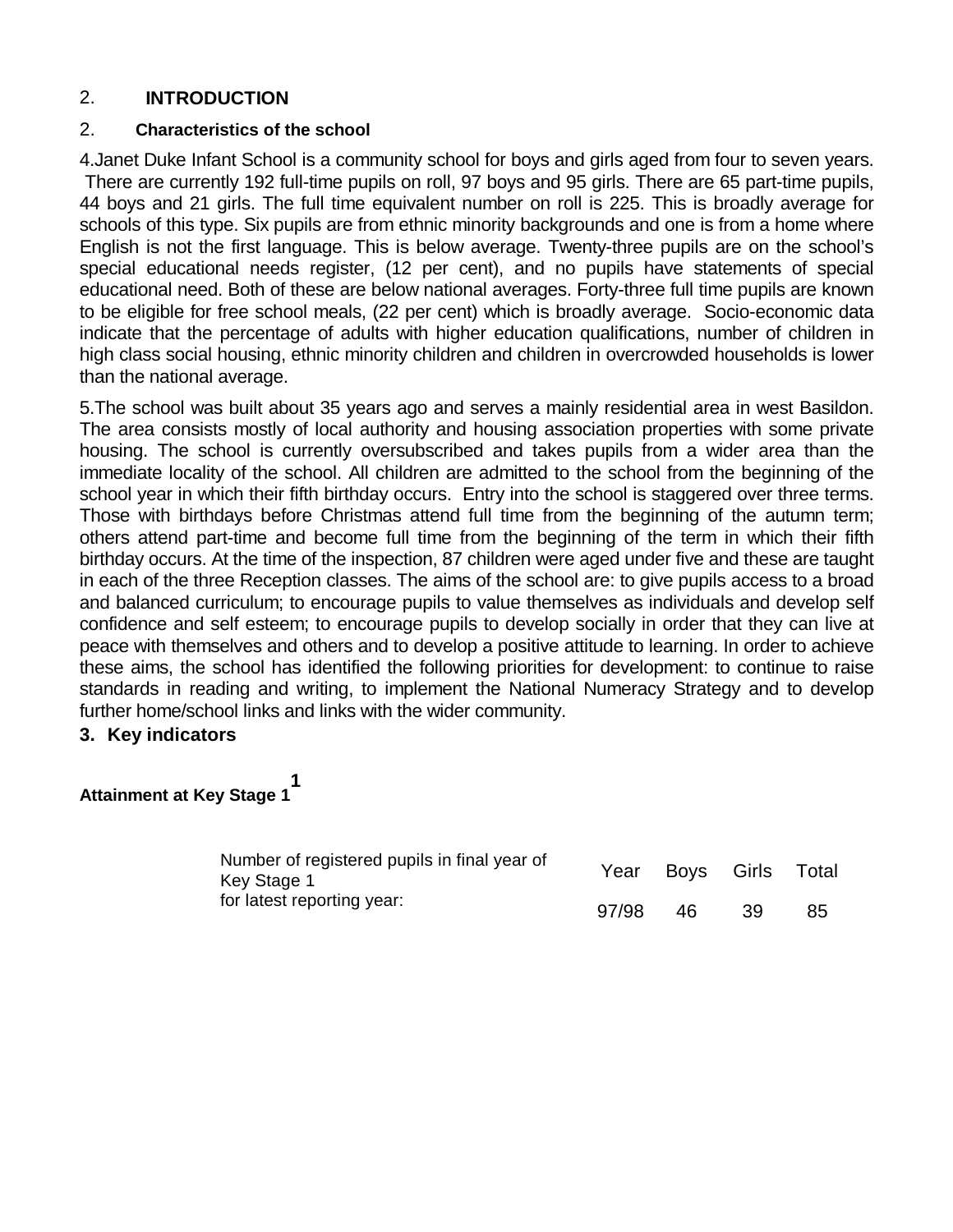| 3.<br><b>National Curriculum</b> |                 | Reading | Writing            | <b>Mathematics</b> |
|----------------------------------|-----------------|---------|--------------------|--------------------|
| <b>Test/Task Results</b>         |                 |         |                    |                    |
| Number of<br>pupils              | <b>Boys</b>     | 33      | 40                 | 28                 |
| at NC Level 2 or                 | Girls           | 34      | 36                 | 31                 |
| above                            | Total           | 67      | 76                 | 59                 |
| Percentage at<br><b>NC</b>       | School          | 79 (76) | 89 (84)            | 69 (79)            |
| Level 2 or<br>above              | <b>National</b> | 80 (80) | 81(80)             | 84(83)             |
| 3.<br><b>Teacher Assessments</b> |                 | Reading | <b>Mathematics</b> | Science            |
| Number of<br>pupils              | <b>Boys</b>     | 41      | 35                 | 37                 |

| pupiis                     |          |         |        |         |
|----------------------------|----------|---------|--------|---------|
| at NC Level 2 or           | Girls    | 35      | 36     | 36      |
| above                      | Total    | 76      | 71     | 73      |
| Percentage at<br><b>NC</b> | School   | 89 (76) | 84(81) | 86 (67) |
| Level 2 or<br>above        | National | 81(85)  | 85(83) | 86(85)  |

....................................

| Percentages in parentheses refer to the year before the latest reporting year<br>1 |              |                      |     |
|------------------------------------------------------------------------------------|--------------|----------------------|-----|
| 1                                                                                  |              |                      |     |
| <b>Attendance</b>                                                                  |              |                      |     |
| Percentage of half days (sessions)                                                 |              |                      | %   |
| missed                                                                             |              |                      |     |
| through absence for the latest                                                     | Authorised   | School               | 7.6 |
| complete                                                                           |              |                      |     |
| reporting year: 1998/99                                                            | Absence      | National comparative | 5.7 |
|                                                                                    |              | data                 |     |
|                                                                                    | Unauthorised | School               | 0.2 |
|                                                                                    | Absence      | National comparative | 0.5 |

**1**

## **Exclusions**

| Number of exclusions of pupils (of statutory school) |              | Number       |
|------------------------------------------------------|--------------|--------------|
| age) during                                          |              |              |
| the previous year:                                   | Fixed period | $\mathbf{I}$ |
|                                                      | Permanent    |              |

data

## **1**

## **Quality of teaching**

Percentage of teaching observed which is:  $\%$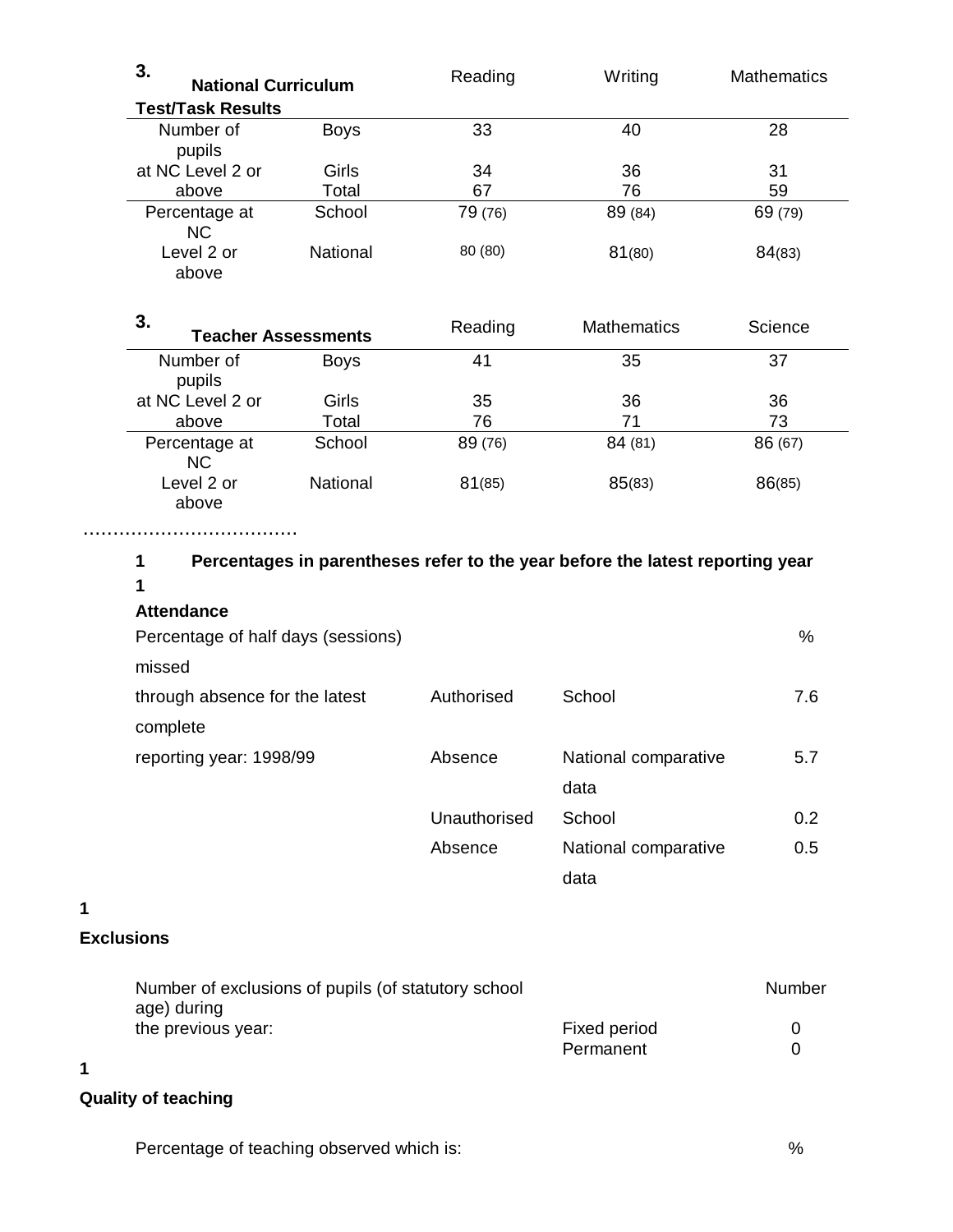| Very good or better    | 18 |
|------------------------|----|
| Satisfactory or better | 96 |
| Less than satisfactory | 4  |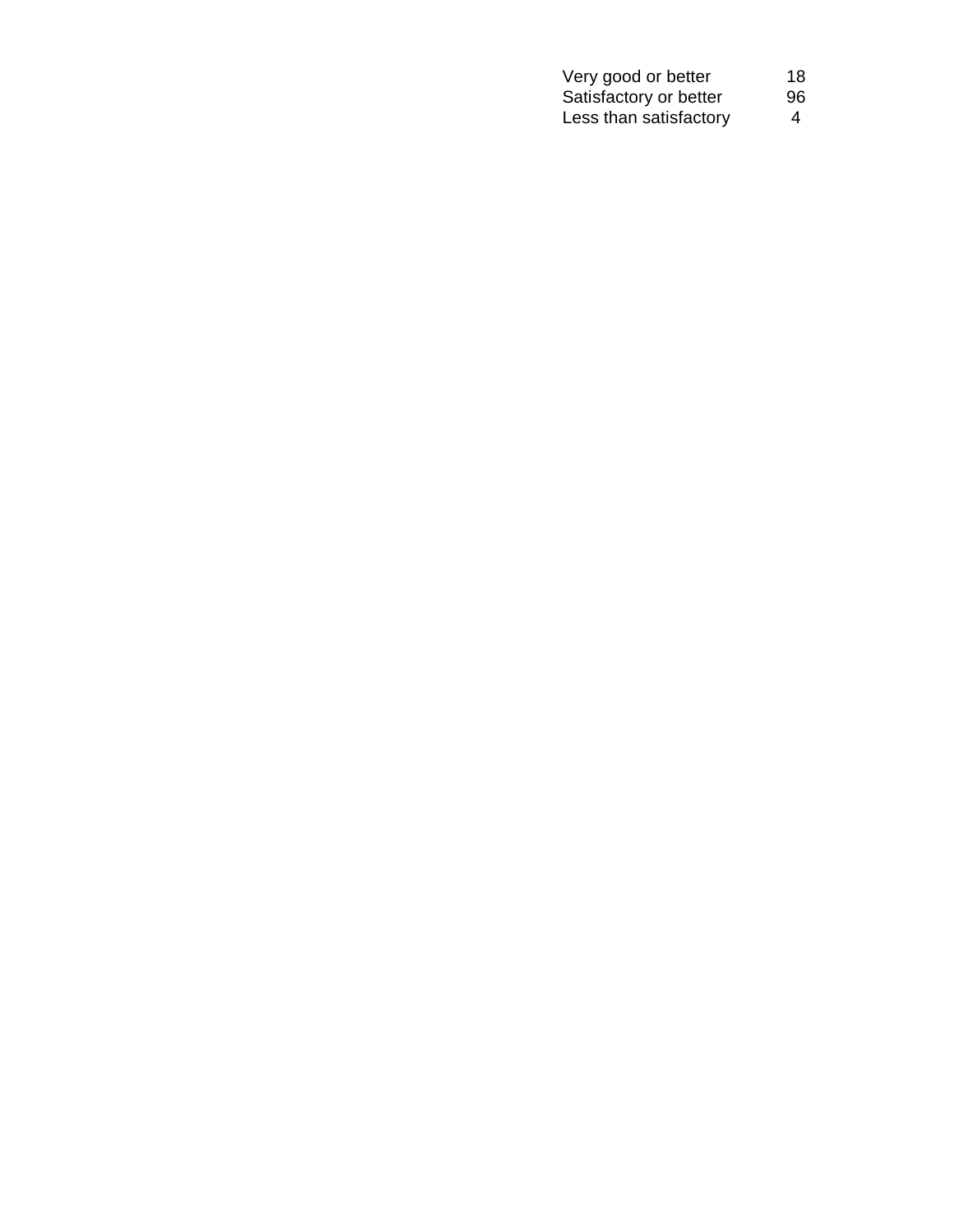#### **1 PART A: ASPECTS OF THE SCHOOL**

## **1 EDUCATIONAL STANDARDS ACHIEVED BY PUPILS AT THE SCHOOL**

#### **1 Attainment and progress**

6. The results of the 1998 national tests at the end of Key Stage 1 indicate that the percentage of pupils achieving Level 2 and above in reading was close to the national average, in writing, it was above but in mathematics, it was well below. The proportion of higher attaining pupils, those reaching Level 3, was close to average in reading and writing but below in mathematics. When compared with similar schools, attainment in writing was well above that expected, in reading, it was above but in mathematics, it was below. The results of the teacher assessments in science indicate that attainment was in line with that expected in all schools and in similar schools. Preliminary results of the national tests in 1999 indicate that standards have been maintained in reading and writing but that the proportion of pupils achieving Level 2 and above in mathematics is likely to be much closer to the national average than in 1998. Analysis of the changes in average National Curriculum levels attained since 1996 indicates that the standards in reading have remained consistently in line with national averages, writing has been above average, whilst standards in mathematics have remained at broadly average levels in 1996 and 1997, but dipped to below average in 1998.

7. The current inspection findings are that, at the end of Key Stage 1, pupils attain standards in English that are above national averages. Attainment in mathematics, science and information technology is in line with that expected nationally. In religious education, pupils attain standards that are in line with those expected in the locally Agreed Syllabus. Standards in literacy are good and those in numeracy are satisfactory. At the end of Key Stage 1, pupils attain standards in history that are above those expected for their age. In geography, art, music, physical education and design and technology, standards are average for pupils' age. These judgements are broadly in line with the results shown in the 1998 tests, except that in mathematics, the higher judgement of the attainment of the present Year 2 reflects the progress made in numeracy teaching and is closer to the likely 1999 results for the subject. The findings of the current inspection are broadly comparable with those of the previous OFSTED inspection, except that in science and geography, standards then were judged to be good and they are now average, and in history, where standards were in line with expectations and now they are above.

8. By the end of Key Stage 1, in English, pupils listen well and talk confidently about the stories they are reading and the activities they undertake with their families. Most read accurately and fluently from a good range of texts. Most pupils name a favourite author or book title. They write simple sentences and link them together effectively to write stories or poems with good attempts at simple punctuation and spelling. In mathematics, pupils have a sound understanding of numbers to 100 and they double numbers to 20 confidently. Most name common two dimensional shapes and are able to collect, sort and interrogate a range of data. In science, pupils have a good understanding of life processes as they collect and observe the minibeasts they find in the school environment. They know that materials can be changed by various processes and that there are different sources of natural and artificial light. In religious education, pupils are aware of the main Christian festivals of Christmas and Easter, the sacred books and festivals of other world religions and the relevance of some of the parables told by Jesus. In information technology, pupils are able to load computer programs confidently, print their work and close the computer down properly. They write captions, stories and poems using sound word processing skills, and they are confident with computer art programs.

9. By the end of Key Stage 1, in history, pupils know about people and events of the past, such as Guy Fawkes and the Great Fire of London. They make simple maps of their route from home to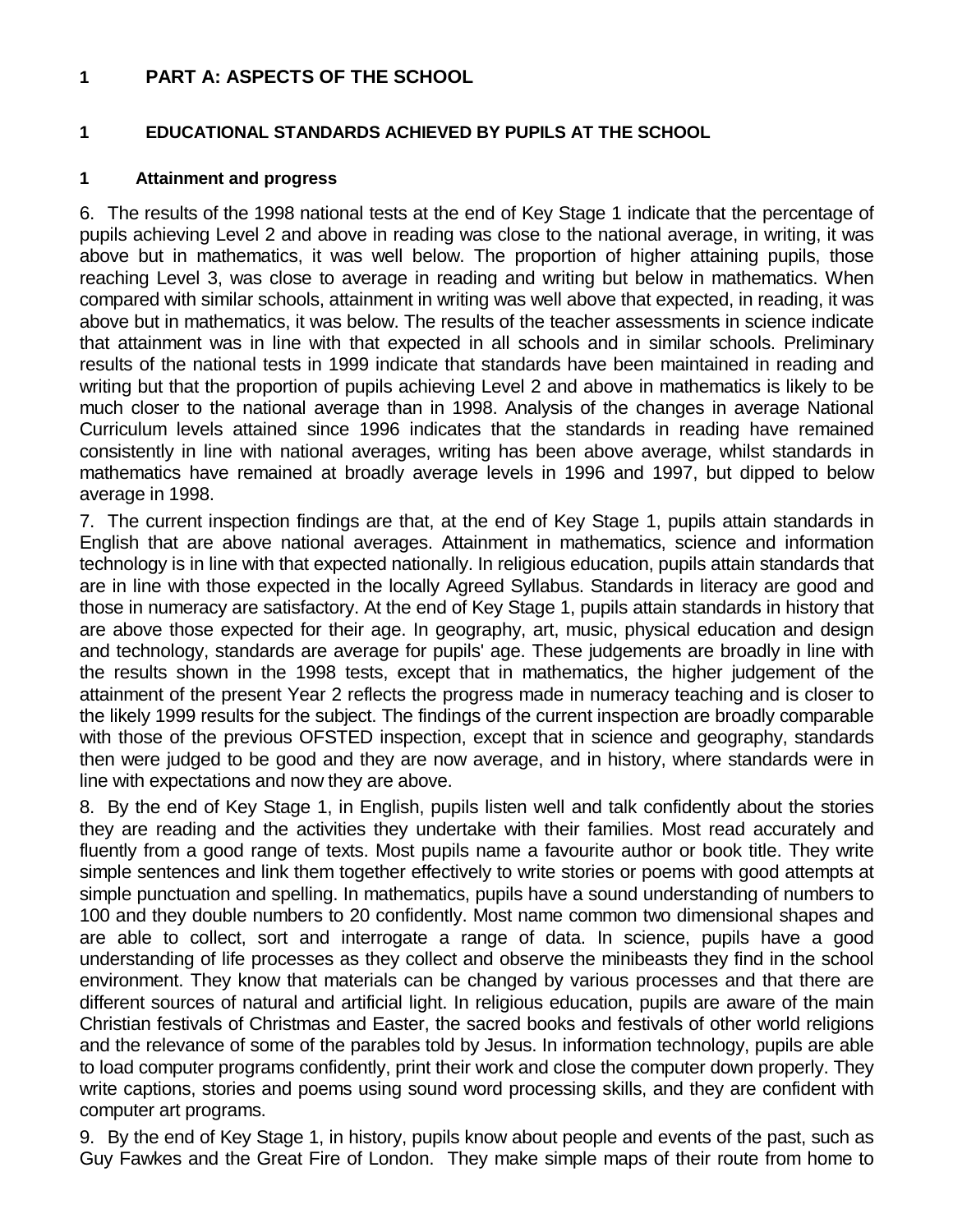school, and compare the geography of their own environment with that of more distant places like Africa and Antarctica. They appreciate the work of well known artists as they paint Irises in the style of Van Gogh and portraits in the style of Picasso. They produce good quality observational drawings of each other. In music, pupils identify some musical instruments by their sounds, sing tunefully and play a range of tuned and untuned percussion instruments. Pupils walk and run confidently around the hall showing appropriate control, and they make and hold a range of interesting balances in their gymnastics work. In design and technology, they understand how to construct and use simple mechanisms, such as levers and joints in their models of puppets and soldiers.

10. The majority of children enter the school with standards of attainment that are below those expected for their age. Most children make good progress in language and literacy, knowledge and understanding of the world and physical development and reach the standard expected in these areas of learning by the time they are five. However, progress made in children's personal and social development, mathematics and creative development is unsatisfactory, and by the age of five, standards remain below those expected for their age. This is largely due to insufficient planned opportunities to work and play co-operatively and independently, and for children to express themselves creatively through music, dance and imaginative play. Children behave well, listen carefully to their teachers and to each other, and take turns appropriately. Most speak clearly and confidently and they enjoy books and handle them considerately. In mathematics, they have practice at counting in a variety of contexts and they count and match dots successfully in an elephant game. However, children have insufficient opportunity to gain a wider experience of shopping, measures, and volume and capacity in structured play activities. They talk confidently about where they live and how they find their way to school, and know the importance of the human senses. Children explore colour and texture in their work in art, using different techniques and materials. They travel confidently and imaginatively around the hall in their physical education lessons, with an increasing awareness of their own space and that of others. However, their further physical development is limited by a lack of appropriate outdoor play and agility equipment.

11. Currently, most pupils make good progress as they move through the school. The overall progress made by children aged under five is satisfactory, but the rate of progress accelerates through Key Stage 1. Most children enter the school achieving standards that are below those expected for their age. By the time they are five, although progress in some areas of learning is good, children overall are still attaining standards below those expected for their age. Progress made through Key Stage 1 accelerates, particularly in English, and the overall standards achieved when pupils leave the school are in line with those expected for their age.

12. By the end of Key Stage 1, pupils make good progress in English, mathematics and history. In science, information technology, religious education, geography, art, music, physical education and design and technology, progress is satisfactory. In English, pupils make progress in their ability to concentrate and in their confidence in speaking in a range of situations. They are able to read more demanding texts and to use information retrieval skills more confidently They also become more confident in their ability to write creatively and spell simple words. In mathematics, pupils make good progress in their understanding of addition and subtraction processes and in the speed and accuracy of their mental work. As they get older, pupils use a progressively more complex scientific vocabulary and use a wider range of information sources in their work. In religious education, pupils develop a deeper understanding of Christianity and some of the festivals of other world religions. In information technology, pupils' knowledge of computer functions and the speed and accuracy of their keyboard skills increase.

13. In history, pupils make progress in their understanding of chronology and the development of vocabulary concerned with the passing of time. In geography, pupils progress in their understanding of maps and places. They develop their skills in using a range of art media and refine their observational skills with a greater attention to detail. In music, pupils make progress in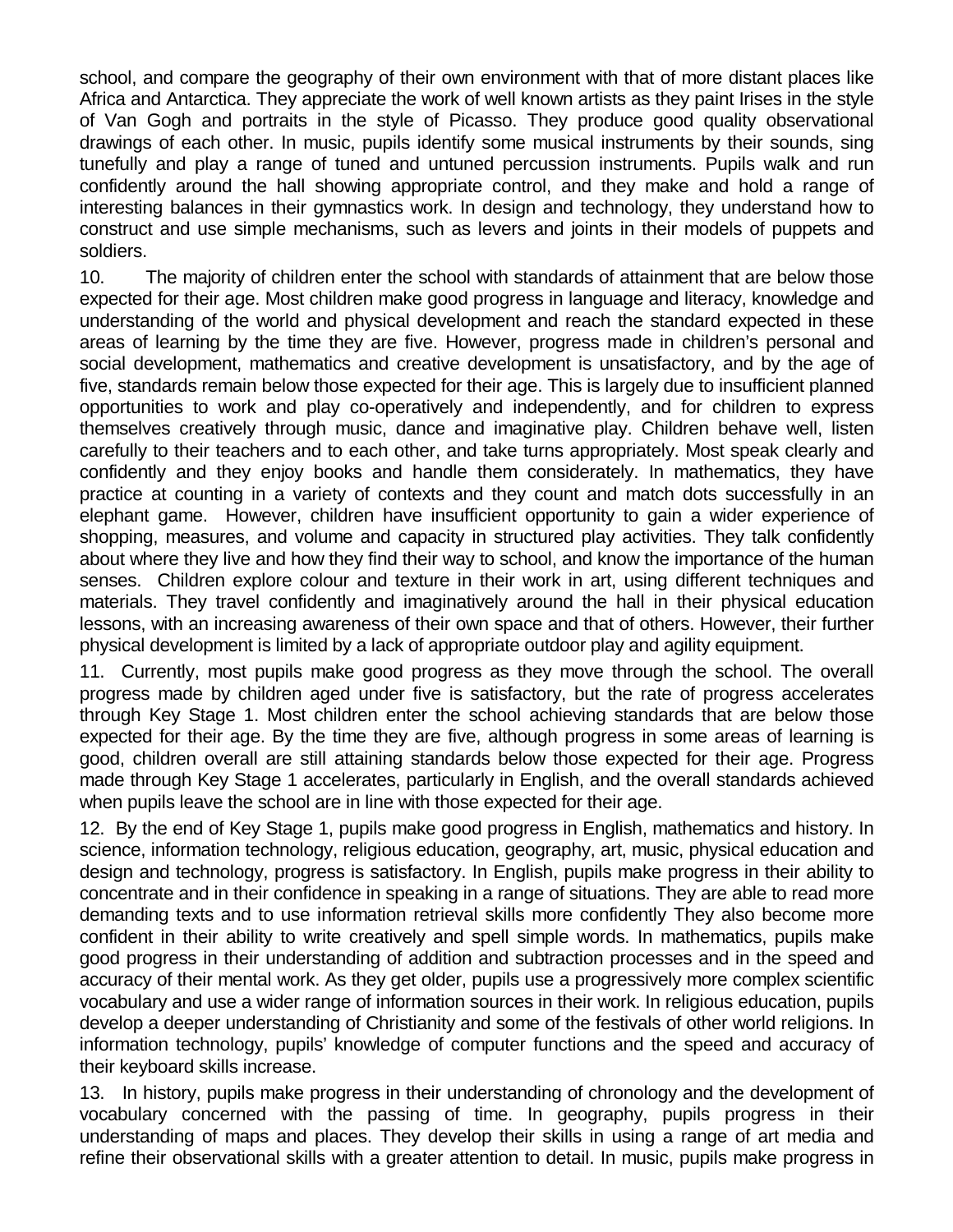their ability to read and use symbols when composing and performing. They develop their appreciation of the importance of exercise for the body and their awareness of the need for safety in physical education. They make progress in design and technology in their ability to make plans of their models before they begin their work.

14. Pupils with special educational needs make good progress and attain good standards for their capabilities. Their individual education plans are appropriate for their specific needs with attainable small steps for improvement. Progress is most marked in reading and writing, but occurs across a range of subjects, as teachers plan well for these pupils and ensure appropriate support for them. The school has a few pupils from ethnic minority backgrounds, who make good progress and attain in line with their capabilities.

12.

## **Attitudes, behaviour and personal development**

15. Pupils' attitudes, behaviour and relationships with each other and with adults are strengths of the school and make a significant contribution towards the standards achieved and the progress made. The positive findings at the time of the previous OFSTED inspection have been maintained. This judgement confirms the parents' overwhelmingly positive views of the school. Pupils with special educational needs also have good attitudes towards learning. Their relationships with adults and other pupils are good and their behaviour is consistently very good.

16. Pupils, including pupils with special educational needs, have good attitudes towards learning. This finding is similar to that of the previous OFSTED inspection. Many examples were seen of sustained concentration, for example, when Year 1 pupils were considering why home is important during a religious education lesson. Across the school, pupils listen attentively to their teachers and, when put into groups, they settle down to work very quickly. This was often seen in the numeracy and literacy lessons. They are proud of what they can do. Year 2 pupils were especially pleased when the teacher recognised how well they were doing on the apparatus during a physical education lesson. Pupils are able to develop their own ideas well. For example, when Year 2 pupils made up questions during a history lesson. However, across the school, many activities are too closely directed by the teacher and the pupils have too few opportunities for independent work.

17. Relationships between pupils and with adults are good and make a good contribution to the quality of pupils' work. They collaborate well with each other in team activities in physical education. For example, when younger pupils were working in pairs developing a sequence of movement as shadows, one closely followed the movements of their partner. A Year 2 history lesson, identifying how people become famous, showed that they are able to work together well in groups. Even the youngest children in the Reception classes are starting to understand the idea of taking turns and putting up their hands to answer questions. They listen respectfully to others' ideas as seen in a Year 2 literacy lesson relating a story to their own experiences. Pupils play well together at break times in the playground and on the field.

18. Overall, pupils' behaviour is very good and it is a significant strength of the school. Pupils behave very well in the classroom, at play and lunch times. This supports the positive comments made by the parents in the questionnaire and at the pre-inspection meeting. Pupils move sensibly around the school, using corridors carefully and considerately, and do not run even when no adult is present. They are pleased to see and welcome visitors. They take care of equipment both in the classroom and when putting away apparatus after physical education lessons. Bullying is not a problem at the school. No pupils have been excluded in the past year.

19. Pupils' personal development is satisfactory. Pupils take responsibility for various daily tasks around the school. In the classroom, they give out and collect books and take the register to the office. At lunchtime, older pupils are monitors and help the midday supervisors. The pupils help each other and were seen to take their friends to an adult when they had a minor injury. Showing their work in celebration assemblies helps their personal development. The pupils collect for various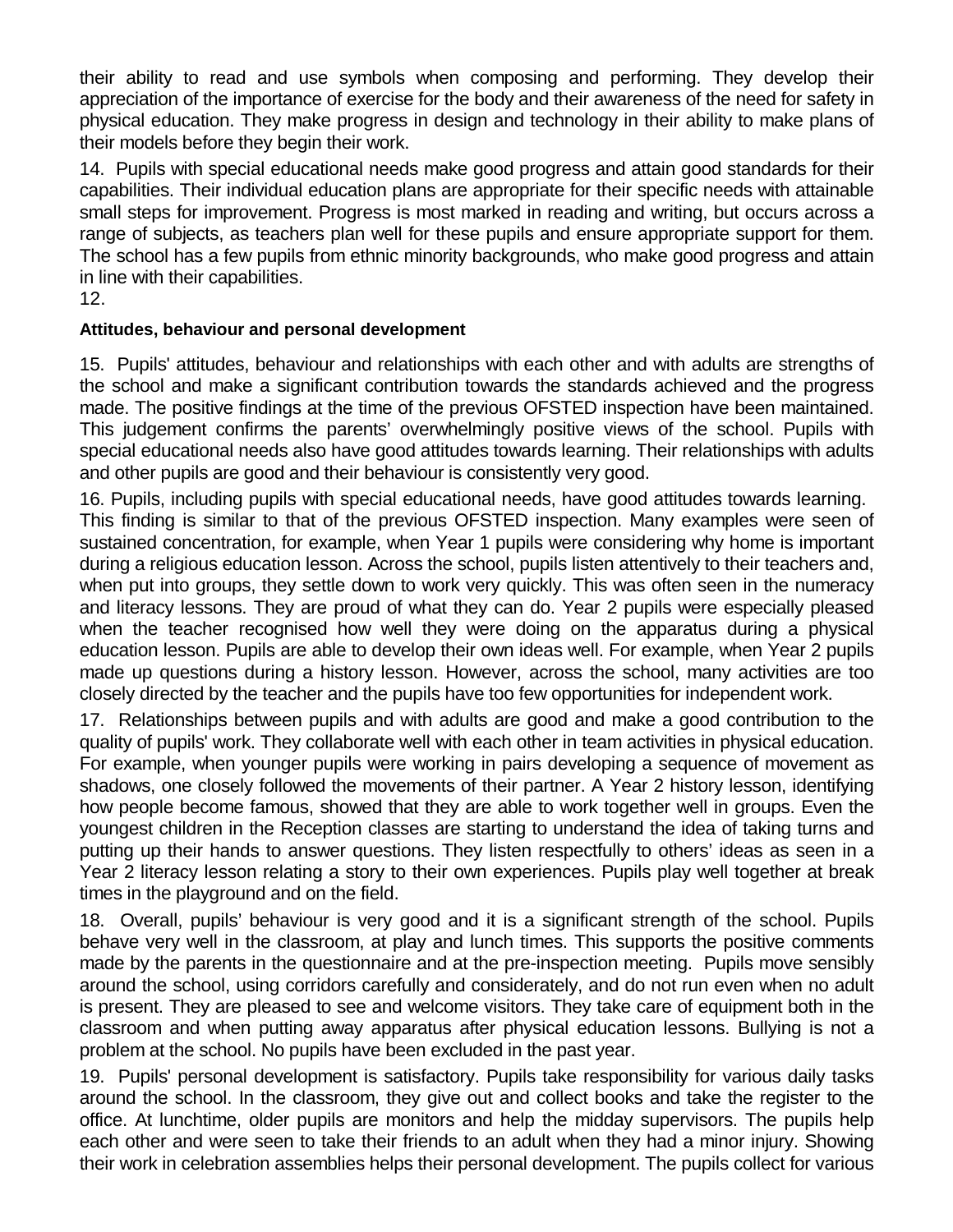charities during the year and meet people from the community including visits from the police and the library service.

20. Children aged under five are keen to learn and have positive attitudes towards their work. They sit still and listen quietly to their teacher. Most are eager to contribute their own ideas to class discussion. They behave very well and show respect for each other and the property around them. Children know the difference between right and wrong. However, insufficient opportunities are given for them to gain independence as often lessons are very formal and children have few opportunities to explore and initiate ideas for themselves.

## 18. **Attendance**

21. The rate of attendance is below the national average and is unsatisfactory. This was also the position at the last inspection. The current low rate of attendance limits the attainment and progress of the pupils especially in those classes last year where the attendance was below 90 per cent. Absences are mainly due to medical reasons although many parents take their children on holiday in term time. A few pupils have particularly poor attendance records. The level of unauthorised absence is below the national average. The school correctly records as unauthorised any absence due to parents taking their child out of school for unacceptable reasons such as birthday treats or holidays in excess of ten days. 19.

## **QUALITY OF EDUCATION PROVIDED**

## 19. **Teaching**

22. Overall, the quality of teaching across the school is good. This is broadly in line with the judgement of the previous OFSTED inspection when teaching was found to be consistently sound or better. In nearly a fifth of the lessons observed, teaching is very good, and in nearly four out of ten lessons, it is good. A small proportion of lessons is unsatisfactory. All the unsatisfactory teaching occurred in lessons to children aged under five.

23. Overall, the teaching of children aged under five is satisfactory. In half the lessons observed, teaching is good or very good, but in over one lesson in ten, teaching is unsatisfactory. The teachers are dedicated but have not received any specific training for teaching children of this age. Very good use is made of the learning support assistants who constantly support and stimulate the children, and extend their knowledge and language with skilful questioning. Planning is done in conjunction with Key Stage 1 teachers and is largely subject based. The teachers meet together weekly and activities are planned encompassing the six areas of learning and the Desirable Learning Outcomes. However, the timetable and teaching are often very formal and are not always suitable for children of this age. Children are expected to sit still and listen for long periods of time and there is not an appropriate balance between structured play activities and those led by the teacher. Where teaching is good, the teacher is enthusiastic and relays the enjoyment of learning to the class. Activities are exciting and relevant and there is a good balance and structure to the lessons. A very good lesson was seen when children were sorting clothes and toys from a suitcase into piles that were suitable for babies or children. Many different tasks and activities were planned and the children thoroughly enjoyed playing at the end, at different tables with different kinds of baby and children's toys. Where teaching is unsatisfactory, explanations are too long, the pace of lessons slows down and planned activities are not appropriate for the age and development of the children in the class. Useful assessments are made as the children enter the school and ongoing assessments are then made in English and mathematics. However, there are no assessments made related to the recommended areas of learning to help build up a whole picture of each child.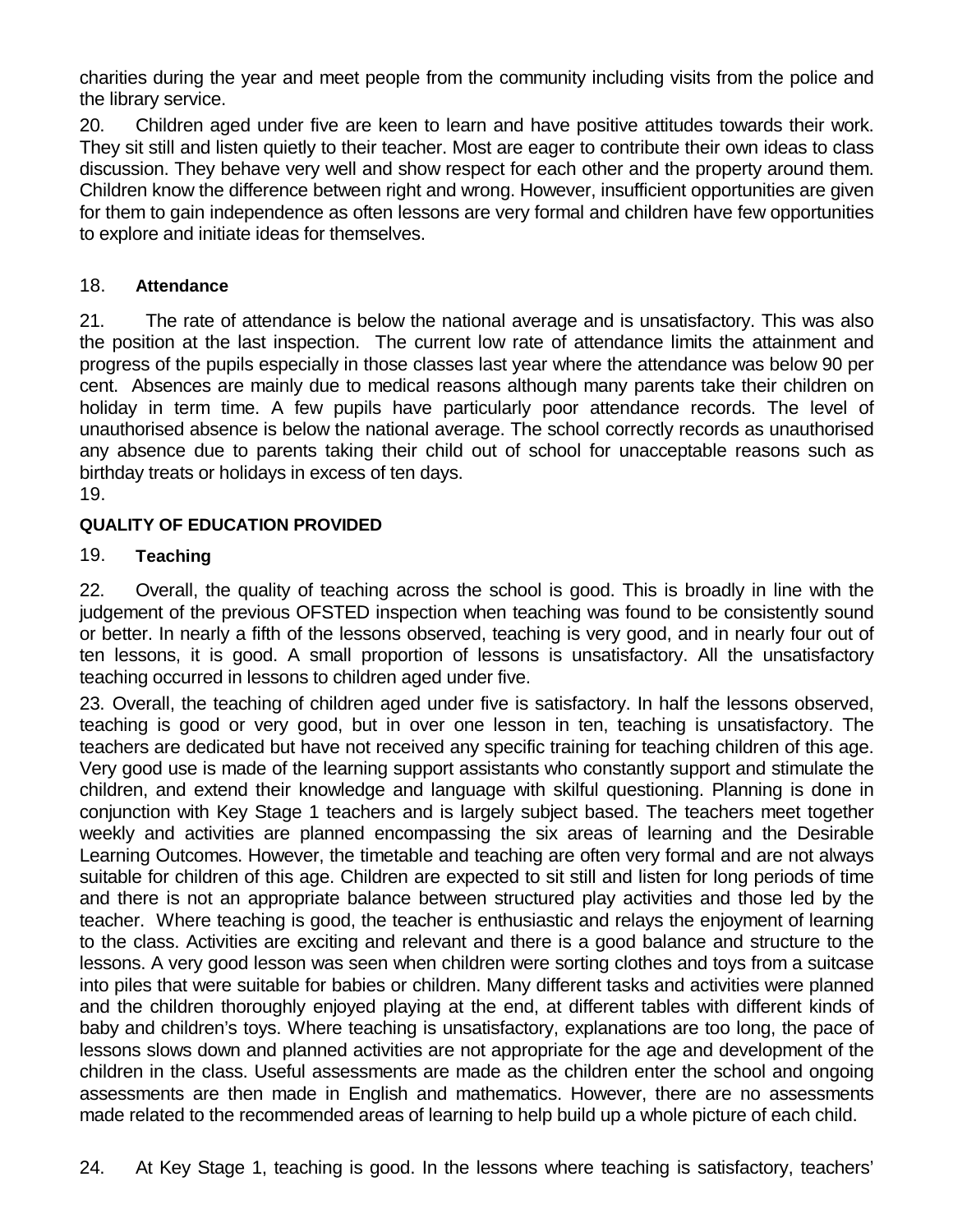lesson plans are full and include reference to learning objectives and activities to be followed. Teachers establish good relationships with the pupils in the class. They use praise and encouragement well to interest and motivate pupils, and lessons begin with clear, concise introductions. In the lessons where teaching is good, teachers assemble a good range of interesting and challenging resources, key concepts and specialist vocabulary are appropriately introduced and reinforced, and teachers skilfully use open ended questions to assess and extend pupils' understanding. A history lesson to older pupils, dealing with famous people from the present and the past, illustrated several features of very good teaching. The lesson was very well planned and taught at a suitably brisk pace, specific learning targets and opportunities for assessment were identified in the teacher's planning and the pupils were very involved in the lesson and were well challenged by perceptive and probing questions.

25. Teaching in English and mathematics is good, and in history, it is very good. In English, teachers use questioning well and explain clearly, and activities planned are challenging for pupils of all abilities. In mathematics, lessons are interesting, and are taught at a brisk pace and mathematical vocabulary is introduced, explained and used well. In history, teachers employ very imaginative approaches which make the lessons very interesting and lively. Teachers have good subject knowledge, are enthusiastic and prepare interesting resources. Teaching in science, information technology, religious education, geography, art, music, physical education and design and technology is satisfactory. Teaching in information technology is effectively supported by wellbriefed learning support assistants.

26. The quality of teaching for pupils with special educational needs is good. Pupils receive good support within their own class to ensure that they have full access to the curriculum. Pupils' individual education plans have appropriate targets to improve their attainment and work is carefully matched to their needs. Pupils' individual education plans are regularly reviewed and revised. Teachers and special educational needs support assistants work well as an effective team to ensure that support is well targeted and that pupils' knowledge is extended. Assessment is used well to monitor pupils' progress and to plan their future work.

#### 24. **The curriculum and assessment**

**27.** Overall, the curriculum provided for pupils at Key Stage 1 is good, but there are weaknesses in curricular provision for children aged under five. Overall, the curriculum includes all subjects of the National Curriculum, together with religious education and personal and social education. Curricular provision is broad and balanced and meets statutory requirements, where these apply, including those for sex education. Weekly teaching hours are satisfactory and time allocations for the different subjects are appropriate. There is daily teaching of literacy and numeracy for which time is appropriately utilised and provision is sound. The school is implementing the National Literacy Strategy successfully and has made a satisfactory start to the implementation of the National Numeracy Strategy. In order to incorporate time for literacy and numeracy, the school has decided to teach history, music, art, geography, information technology and design and technology in blocked sessions, to ensure that pupils are able to have a broad and balanced curriculum. The curriculum generally promotes the aims of the school effectively. In most cases, curricular provision promotes the pupils' intellectual, physical and personal development satisfactorily and prepares them adequately for the next stage of their education. There are good links with the adjoining junior school and opportunities for the Year 2 pupils to visit before they eventually transfer. Teachers of the two schools have opportunities to meet, both formally and informally, to discuss the pupils and the curriculum. There are a few pupils for whom English is an additional language, but they all speak and understand English very well.

28. Key issues arising from the previous inspection report, which related to the organisation of the curriculum, were to extend the provision for higher attaining pupils, particularly in mathematics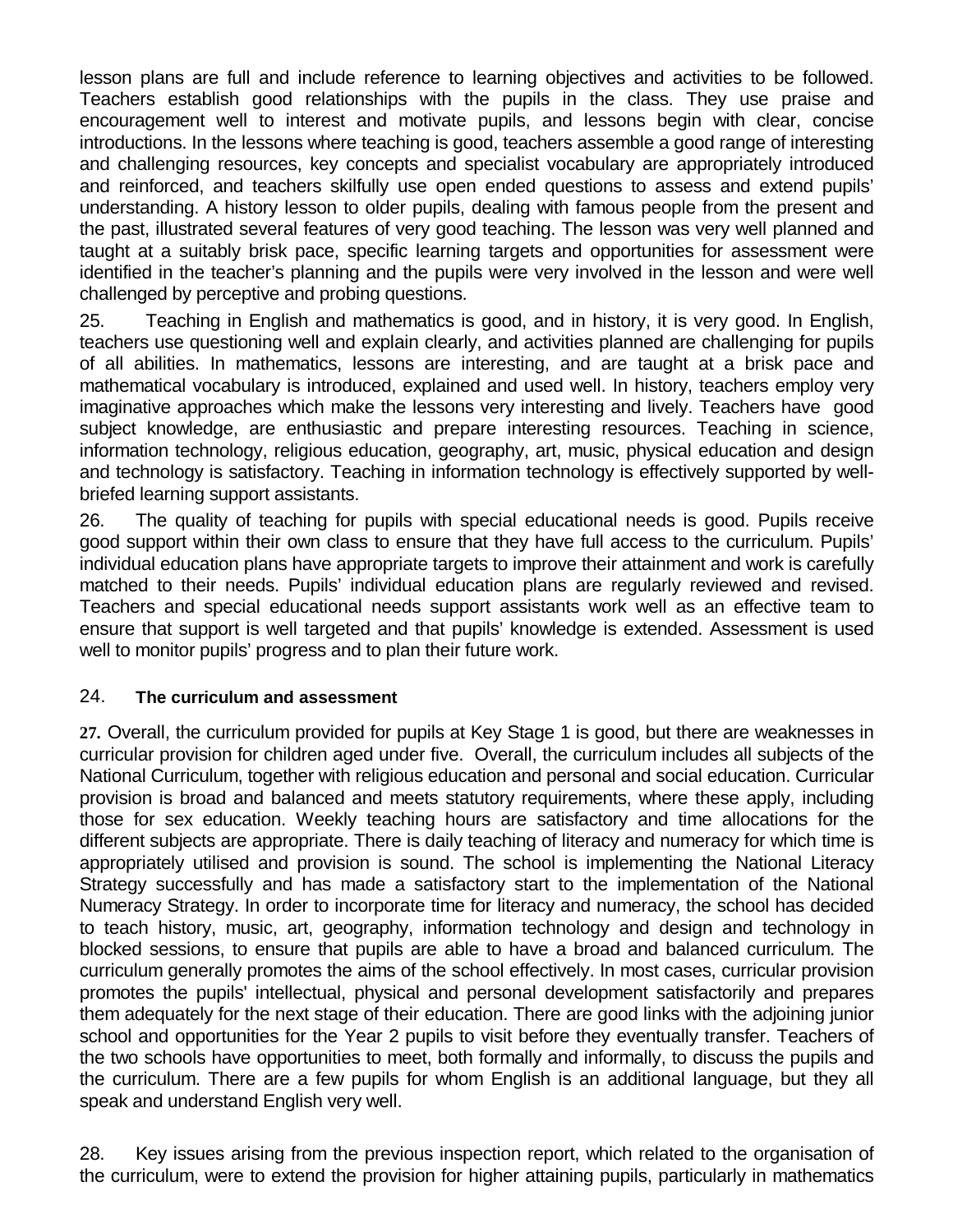and writing, and to ensure that pupils' presentation of their work accurately reflected the quality of their achievement. These have been addressed well. The school has recently established a policy for 'The able child' and the targets set for higher attaining pupils, especially in English, are challenging. Target setting for all pupils for English and mathematics has been beneficial for them. There has been a marked improvement in the standards achieved by many pupils in writing and this is reflected in the presentation of their work across the curriculum. The higher attaining pupils are achieving high standards in writing, although fewer are attaining similarly high standards in mathematics.

29. All subjects have both policies and schemes of work. The school's equal opportunities policy includes all categories of opportunity and all pupils receive full equality of opportunity. The curriculum is enhanced by special events such as visits to museums, a nature reserve, a farm, the local church, drama performances for English and music, visits to the school by the police and road safety personnel and pupils taking part in the local schools' music festival. The school's homework policy has recently changed. Pupils are now set tasks, such as reading, learning spellings and mathematics. The majority of parents are satisfied with the amount of homework set by the school. The judgement of the inspection is that the school makes satisfactory provision for this work.

30. The curriculum for children aged under five is organised from the recommendations of the National Literacy Strategy and National Numeracy Strategy and the schemes of work planned by the Key Stage 1 co-ordinators. Weekly plans then encompass the six areas of learning and relate to the Desirable Learning Outcomes. However, approaches adopted do not consistently meet the needs of the children of this age. Baseline assessments are made as the children enter school and ongoing assessments are then made in English and mathematics. However, there are no assessments made related to the Desirable Outcomes in the six areas of learning to help build up a whole picture of each child.

31. Curricular provision for pupils with special educational needs is good throughout the school. They receive good support within their classrooms and have full access to the curriculum. Targets set in pupils' individual education plans are well thought out and challenging, but achievable, ensuring that pupils feel successful. There are good procedures for the early identification of pupils with special educational needs and for the review of their progress. The school has good procedures for assessment and record keeping for pupils with special educational needs. Learning support assistants conscientiously carry out activities planned by the teachers and keep careful and appropriate records of the pupils' progress. Learning support assistants and teachers work very well together.

32. The school has a detailed policy for assessment, recording and reporting. Overall, there is a good whole-school system of individual assessment and recording, which is thoroughly maintained for all subjects, except for information technology, where there are some shortcomings. In English, reading records are kept for every pupil and standardised tests are regularly administered in each year group. The school sets targets for individual pupils for their end of key stage assessments in English and mathematics. During the autumn term, targets are set for every pupil in the school, both for individual pupils and groups of pupils, in relation to the school's schemes of work. At the end of the summer term, these targets are reviewed to check whether pupils have achieved their targets and to see how staff can help pupils to progress further. Reading tests are carried out every six months for all pupils. The use of assessment to inform future planning is satisfactory. Teachers undertake planning conscientiously and in a detailed way. Marking is regular and is usually encouraging, although its value for developing pupils' work is variable. There is a satisfactory amount of guidance to aid teachers in assessment in the documentation for most subjects, as well as the three main subjects. There are up-to-date whole-school collections of pupils' work at agreed National Curriculum levels. Annual reports to parents about their children's achievements include the statutory information required.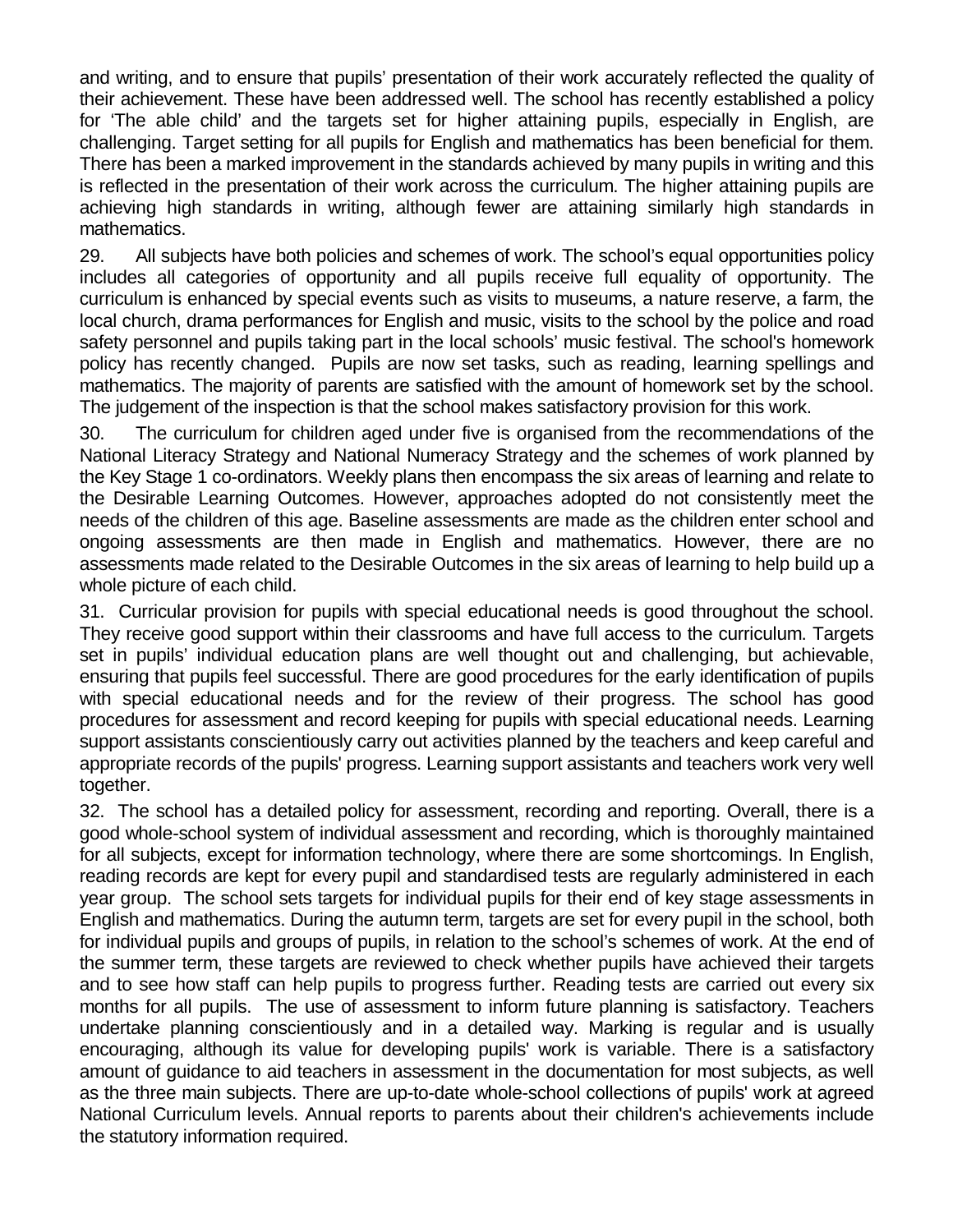## 30. **Pupils' spiritual, moral, social and cultural development**

33. The provision for pupils' spiritual development is satisfactory. Assemblies are used well as an opportunity for increasing spiritual understanding and reflection, and have themes which are effectively planned and structured. This daily act of collective worship meets statutory requirements. In religious education, pupils are taught, and know about, aspects of Christianity and other world religions. Representatives of local churches are actively involved with the school leading some of the assemblies and teaching pupils about Christianity. However, there are insufficient opportunities to meet people from other faiths. Opportunities to reflect on the lives of others occur in lessons. For example, Year 1 pupils were enthralled during a history lesson to see tea being made with tea leaves and, in a music lesson, Year 2 pupils reflected on how the characters in Swan Lake felt.

34. Pupils' moral development is good. The school promotes strong moral values and there are clear expectations of high standards of behaviour and acceptable conduct to which the pupils respond. These standards lead to the pupils having a good awareness of the rules that are displayed in the classrooms. Pupils clearly distinguish right from wrong and know that there is a need to respect the rights and property of others. Adults are good role models and the overall approach of the school in encouraging pupils' moral development is evident in the way that all adults deal with pupils. Classroom discussions in 'circle' time and assembly themes effectively reinforce good moral values.

35. The social development of the pupils is good. As well as being courteous and considerate, pupils are friendly and lacking in self-consciousness. In the classrooms, there are many opportunities provided for pupils to work together in pairs or groups. Pupils of all ages are willing to undertake tasks appropriate for their age both in class and around the school. Pupils in Year 2 are aware of their social responsibility to those younger than themselves, particularly at break times. Fund raising for charity is encouraged and, together with the presentation of harvest festival gifts to older people, provides opportunities for pupils to understand the needs of other people in society. The midday supervisors extend further the pupils' social involvement by encouraging and supporting the playing of games at lunch times.

36. Pupils are made appropriately aware of their own cultural traditions. They visit museums and places of scientific, geographical and historical interest. Work in history encourages an awareness of historical cultures and pupils become aware of more distant places in geography. Art and music lessons and the music played in assembly provide opportunities to develop aesthetic awareness. However, pupils are not made sufficiently aware of the richness and diversity of the cultures that make up out own multicultural society and overall provision for their cultural development is unsatisfactory. The previous inspection report also highlighted the limited multicultural opportunities that were being offered. This is still the case.

## 34. **Support, guidance and pupils' welfare**

37. Overall, the school makes good arrangements for the support, guidance and welfare of its pupils and all staff show appropriate concern for their needs. The school has maintained its procedures since the time of the last inspection to ensure that they continue to make a good contribution to the standards that the pupils achieve. Parents are pleased with the level of help and guidance shown by the school, and see it as a caring community promoting good values and attitudes.

38. The procedures for monitoring pupils' progress and personal development are good. Each teacher has an assessment folder to record the progress of pupils in English, mathematics and science. They complete a profile for each pupil every half term and identify targets which are shared with the pupils. Progress in the other subjects is monitored by discussing samples of the pupils' work with other teachers and the curriculum co-ordinators. There are shortcomings in the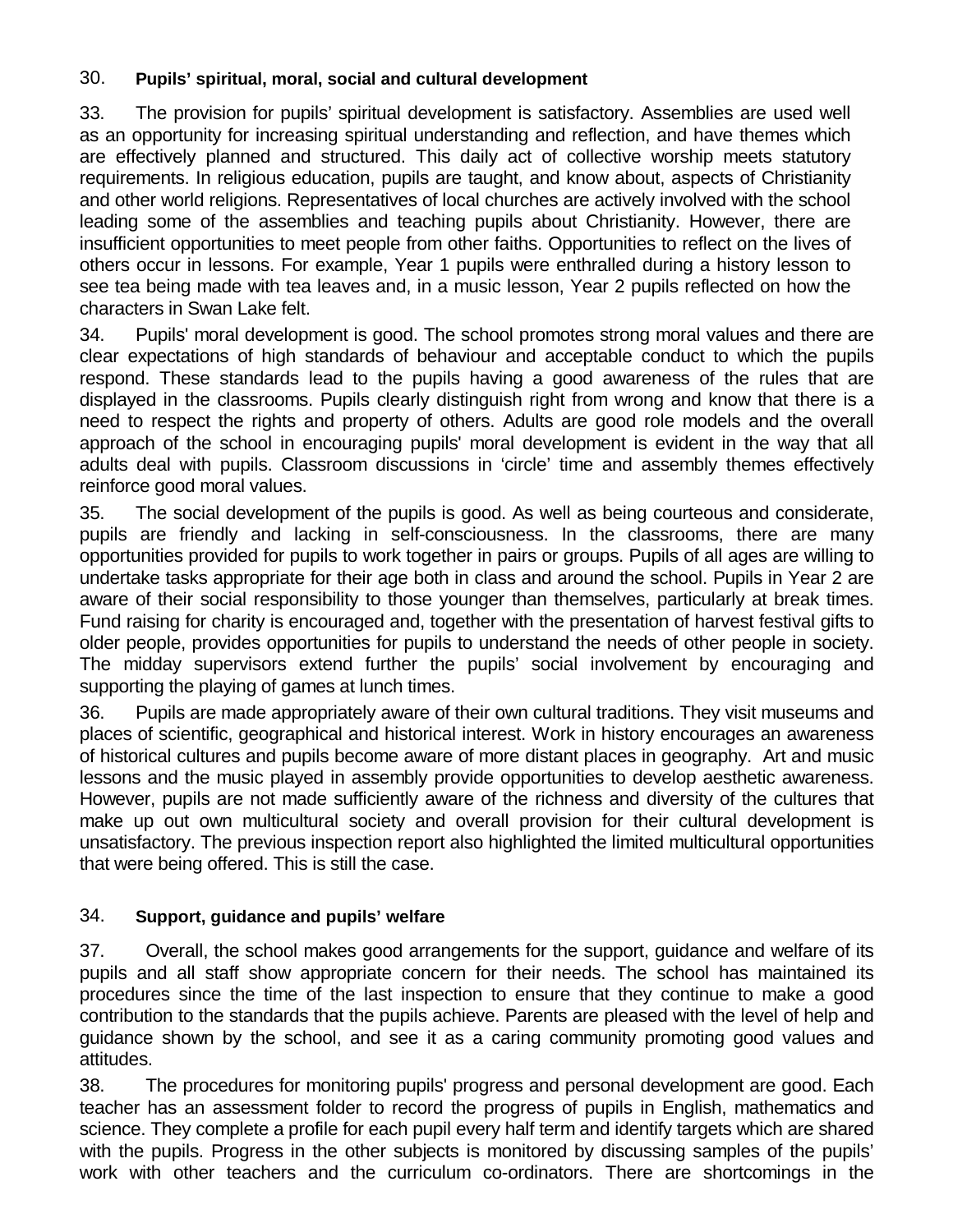assessment procedures for information technology. Personal development is also reviewed every half term. The learning support assistants also contribute to the monitoring of progress as they make their own assessments of pupils' attainment and progress. Parents are also encouraged to comment on their child's reading at home. For pupils with special educational needs, assessments are made weekly to determine how well they are meeting their individual targets. As at the time of the previous inspection, the needs of pupils are effectively identified.

39. The procedures for promoting discipline and good behaviour are very good. The behaviour policy highlights the need to build up the self esteem and confidence of the pupils by appropriate use of praise, and encourages the criticism of inappropriate behaviour rather than the pupils themselves. Each class has its own rules on display and these are well understood by the pupils. The older pupils are also aware of the need to support the younger ones. The pupils acknowledge that the teachers deal appropriately with any occasional misbehaviour. Pupils are praised appropriately and are given star points for helpful behaviour and positive attitudes as well as good work. The learning support staff and ancillary helpers receive training in how to encourage good behaviour. Parents recognise that the school's approach is effective in achieving good behaviour.

40. Overall, the procedures for monitoring and promoting attendance are unsatisfactory. Nevertheless, the school's approach has some excellent features. The school reminds parents of the need for regular attendance and the importance of arriving on time. The school does not accept holidays of more than ten days or being away for day trips or because the child overslept. Any such absences are properly recorded as unauthorised. The registers are checked every day, and the administrative assistant telephones home and writes as necessary if no reason has been received for a pupil's absence. The education welfare officer visits the school every two weeks and contacts families as necessary although that does not always result in any improvement. Registration takes place promptly in all classes, thus ensuring consistency in monitoring punctuality. However, attendance levels have been consistently below the national average for several years and no targets have been set for improvement. The lack of regular statistical monitoring limits identification of the need to give especial attention to particular classes or pupils.

41. Overall, the school provides a safe and caring environment. The headteacher is the designated person for child protection and the rest of the staff have received appropriate guidance. The provision for first aid is good: several staff have been trained, records are kept of any treatment and letters are sent home to parents as necessary. A health and safety policy shows good awareness of the various issues and the school's records show that the policy and risk assessments are reviewed every year. Nevertheless, the headteacher has not yet received appropriate training as identified in an audit by the Local Education Authority. The teachers are diligent in ensuring that pupils have a good understanding of health and safety issues during lessons such as science and physical education. A number of minor health and safety items, which included an unfenced duck pond and an unlocked electrical cupboard, were reported to the headteacher and the governors during the inspection. Visiting speakers make pupils aware of safety on the road and railways. Suitable arrangements are in place for sex education.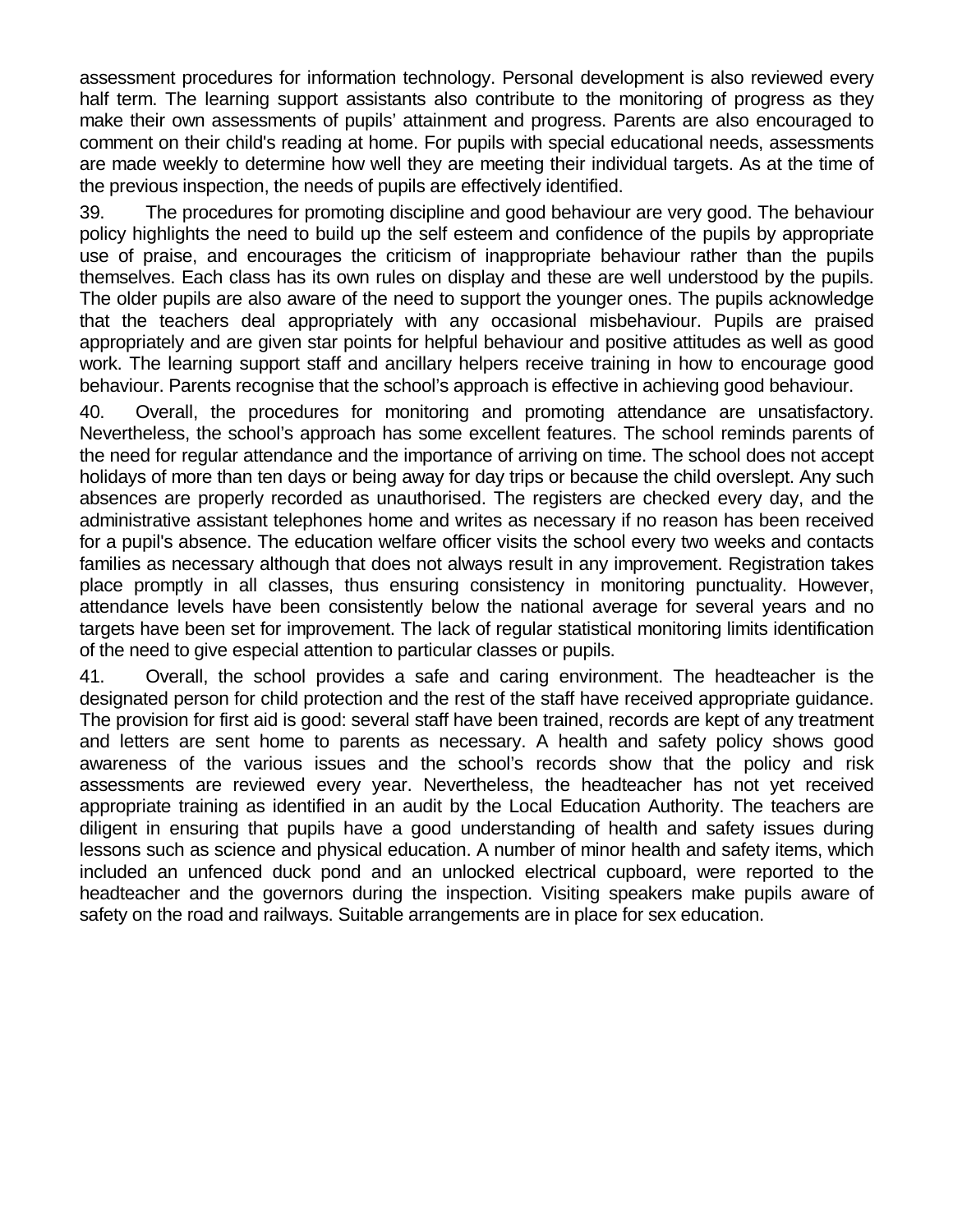#### 39. **Partnership with parents and the community**

42. The school's work to promote partnership with parents is good and maintains the efforts made at the time of the last inspection. This has led to productive relationships which benefit the pupils' attainment and progress. The school makes significant efforts to provide information to parents and to involve them in their children's education. The headteacher regularly sends letters home providing details of meetings on the curriculum, visits and general matters relating to the school. These are supplemented with letters on more specific matters. The school has held meetings to explain literacy and numeracy and, on one afternoon a week, after school finishes, the teachers set aside an hour to talk to any parents who wish to come. Parents are invited to their child's class assembly once a term. Parents of children newly starting full time education are invited to an assembly every week during the first term. The annual report on pupil's attainment and progress is distributed in the summer term and provides a useful summary of the work that has taken place during the year. Although brief, this generally provides a useful summary of what the pupil can do but any targets are few and are expressed in general terms.

43. As they indicated in the questionnaire and at the pre-inspection meeting, parents agreed they are welcomed by the staff who are also very approachable. They are encouraged to help in the classroom and several parents are in the school each week supporting the teachers. Others are willing to help with activities such as trips out of school. The Parent Teachers' Association is active in arranging both social and fund raising events some of which involve both parents and children. The work of the parents is valued and appreciated by the school. The pupils take books home regularly and the parents are encouraged to make notes in the reading record. A few examples were seen of these being used for two-way communication between teachers and parents, although this does not happen very often. Spellings, and sometimes completion of unfinished work, are also sent home. Parents are generally satisfied with the arrangements for homework. Parents of pupils with special educational needs are regularly invited to be involved in the setting and review of their children's individual targets.

44. There are satisfactory links with the community including visits locally to a nature reserve and the library and further afield to Bethnal Green toy museum. These help to enhance the curriculum. Links with businesses enable the headteacher to meet with staff on the local newspaper. Delivering harvest festival gifts to older people, collections for charity and visits from local Christian speakers, police and railway staff help to provide a greater understanding of society at large. Appropriate links have been made with the local playgroups. Most of the children entering the school in the Reception classes come from two nearby playgroups. The pre-school children visit to see plays and the staff meet to discuss the pupils.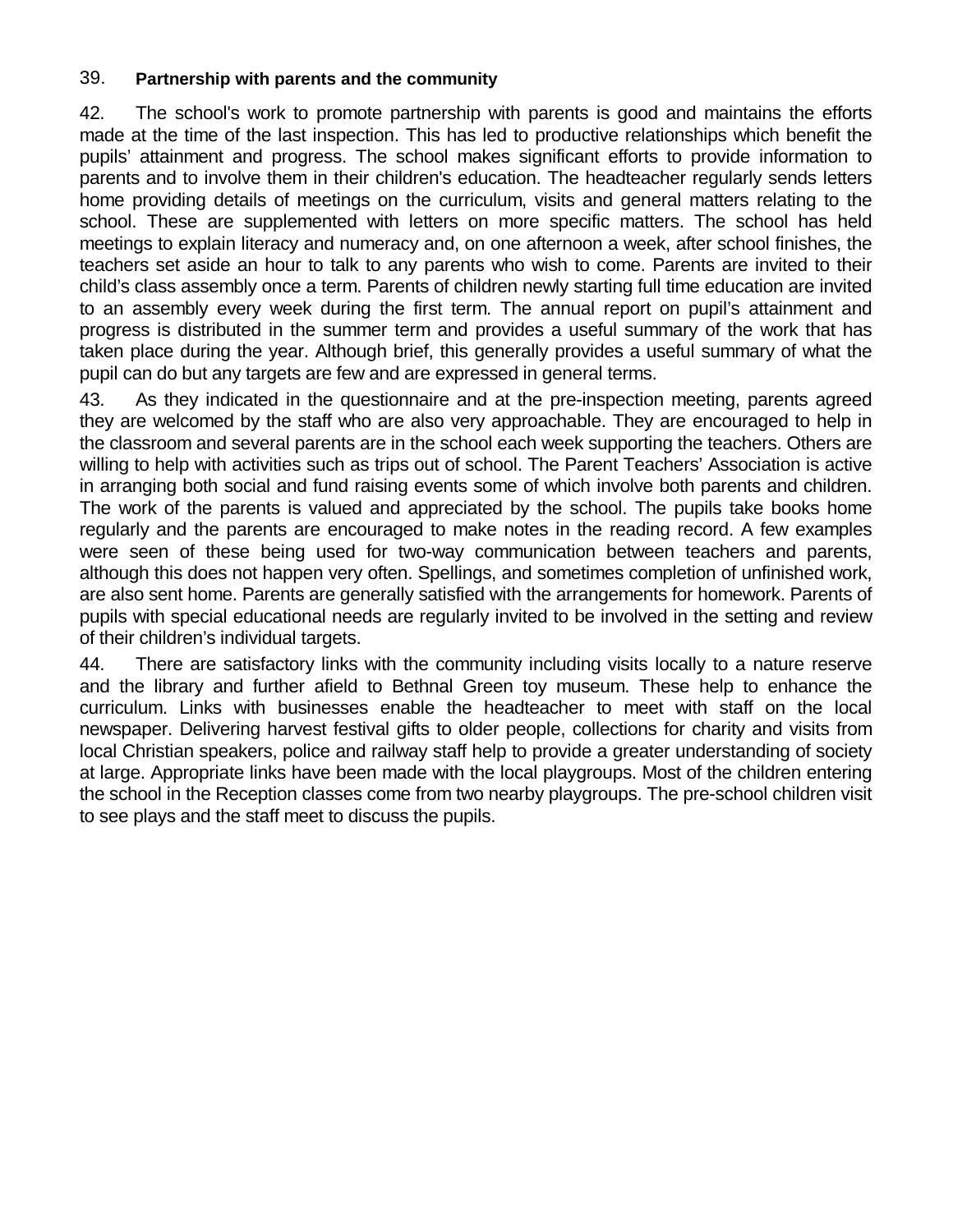#### 42. **THE MANAGEMENT AND EFFICIENCY OF THE SCHOOL**

#### 42. **Leadership and management**

*45.* The headteacher provides the school with strong leadership which gives the school a clear educational direction. Through its work, the school maintains a very effective balance between a strong, supportive concern for the welfare and well-being of all the pupils, and a determination to raise standards and to promote higher achievement. The headteacher supports teaching and nonteaching staff well and the whole staff team works effectively to fulfil the school's aims. These are concerned with providing a broad and balanced curriculum, valuing each individual and encouraging links with parents and the local community. These aims are addressed well through the work of the school. The headteacher works hard to develop and extend links with parents and the community and the overwhelmingly positive response made by parents at their meeting and through their questionnaire is a measure of the school's success in this area. Staff are well informed about, and involved in, school activities. Regular staff meetings are held and curriculum coordinators have responsibility for determining the priorities in their subject areas that are contained within the school development plan. The school provides an attractive and challenging environment which is characterised by good relationships and equal opportunities for all pupils. Statutory requirements relating to the provision of the National Curriculum, collective worship and information for parents are fully met.

46. The headteacher supports teachers well in their work. The decision to use a 'floating' teacher to release co-ordinators to support and monitor their subject areas has worked well. The headteacher has appropriate oversight of planning across the school and she has increased the effectiveness of literacy teaching by careful monitoring and evaluation of teachers' work in the classroom. Curriculum co-ordinators have been given responsibility for their own subject budgets and action plans. This has worked well. The overall effectiveness of the school is well monitored by careful analysis of the results of the tests taken by pupils on entry to the school, by trends shown by the national test and teacher assessment tests at the age of seven and through the yearly setting of achievement targets for individual pupils in English, mathematics and science. The school development plan is thorough, and detailed and it is clearly at the heart of the working of the school. Appropriate priorities have been identified which successfully link overall school aims with national and local initiatives. The process of devising the plan is secure. Curriculum co-ordinators have an important contribution to make as the plan is devised. It is appropriately discussed by staff and governors before being formally adopted. Procedures to monitor its implementation are sound.

47. The governing body provides sound support to the school's management. Through the work of the full body and the well-established committees, governors maintain an appropriate overview of the working of the school. Governors with responsibility for curriculum areas give particularly helpful support and encouragement to teachers in the school. Through their involvement with budget planning and the school development plan, governors give the school sound strategic direction. They maintain a satisfactory overview of the progress through the school development plan each year. There is a lack of specific and routine reference to the school development plan in the agenda of the full governing body. This makes clear and systematic monitoring of the school development plan difficult to assess.

48. The special educational needs co-ordinator very effectively manages the good provision, which the school makes for pupils with special educational needs. She receives regular nonteaching time to undertake her management responsibilities and is able to monitor the provision for pupils with special educational needs within their classrooms.

49. The work of the children aged under five is managed by an early years co-ordinator who leads the planning and organisation. She has not received any specialist training for teaching children of this age group which makes it more difficult for effective leadership to be given. Each class has its own budget but there is no specific money in the budget for the development of early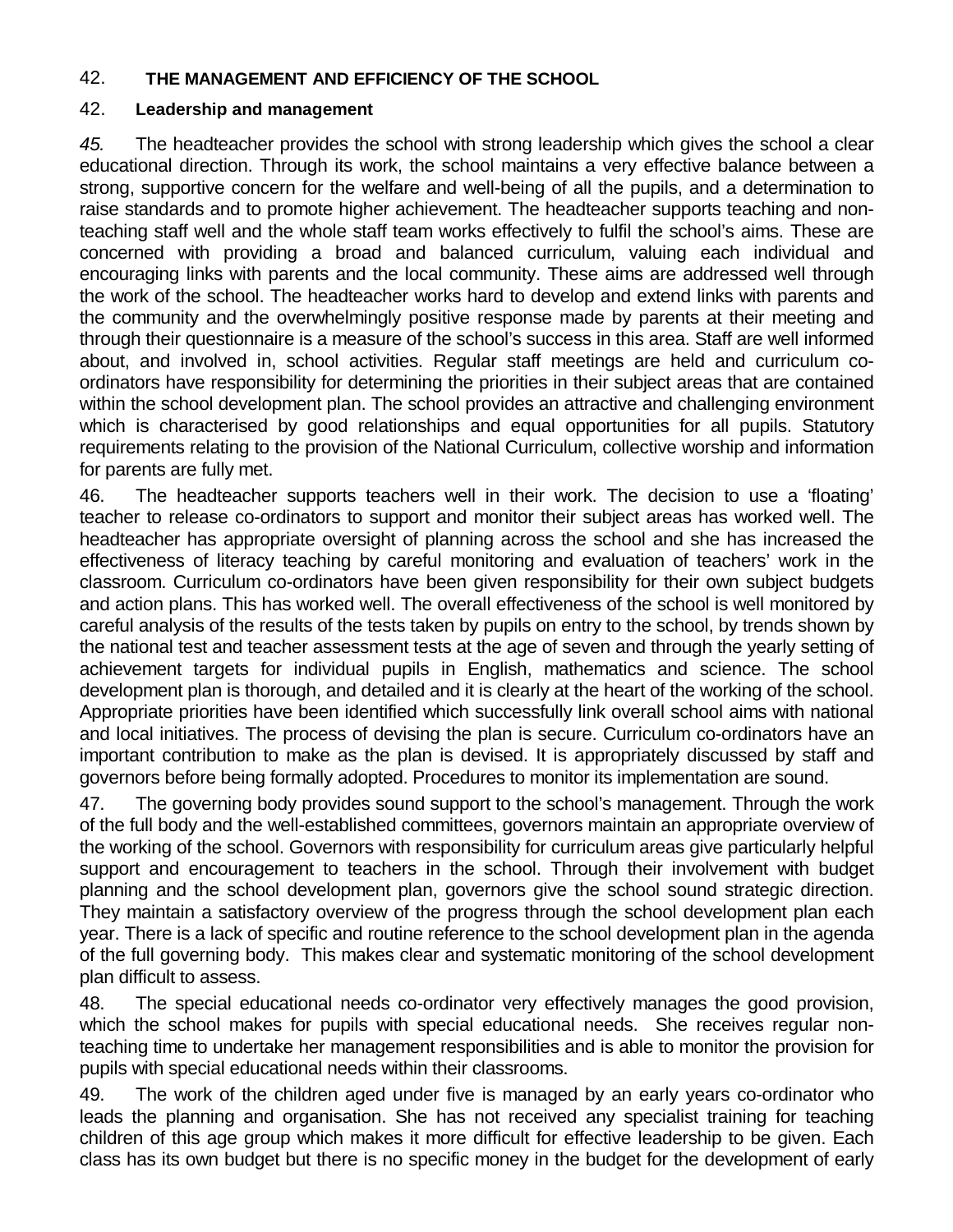years.

#### 47. **Staffing, accommodation and learning resources**

50. The number, qualifications and experience of the school's teaching staff meet the needs of the curriculum satisfactorily. There are eleven full time teachers who provide the school with good expertise at Key Stage 1 in all subjects. However, there are no staff who are specifically trained in the provision for children aged under five. One teacher does not have full-time class responsibility and this is a great advantage to the school as she is both able to monitor and support teachers in their classrooms and to release them to enable them to have regular non-contact time to develop their own subject co-ordinators' role. The quality and provision of learning support assistants have a very positive effect upon pupils' learning especially for those with special educational needs. The support staff are very experienced and dedicated, and work closely and very well with the class teachers. The level of support is good. There is a learning support assistant for each class for every morning. The use of midday assistants is good. Many learning support assistants are also midday assistants and stay with their own class throughout the lunch time break. This is also very effective in ensuring good behaviour and stability for the pupils through the day. The learning support assistants are also well qualified to support pupils with special educational needs.

51. The school's arrangements for the professional development of teachers and support staff are good. There is a clear staff development policy which outlines the procedures to be followed. Training is related both to the priorities identified in the school development plan and to targets identified by teachers for their own professional development. Teachers have received appropriate training for the National Literacy and Numeracy Strategies. The school's arrangements for the statutory appraisal of teachers meet requirements. Its induction arrangements for supporting newly qualified teachers are good and teachers receive effective support and guidance from their mentors. However, training needs in the education of children under five have not yet been addressed.

52. The school's accommodation is satisfactory. The classrooms are spacious and well organised with good storage space and easy access to individual cloakrooms and toilets and access to the outside. Displays are bright and stimulating and enrich pupils' learning. The hall space is good and is used for physical education, assemblies and lunches. Increasing numbers in the school have caused significant pressure on the accommodation. Separate areas that had been used for the school library and computer suite have since had to be used as extra classrooms. The present use of the entrance area as the library is unsatisfactory. This does not provide an area where pupils can discover information, or sit quietly and read. Although the computer suite is temporarily housed in a corridor which is an important thoroughfare in the school, it is used well. The school has good grounds which contain a large playing field, ample hard surface play areas and an exciting adventure playground.

53. The accommodation for children aged under five is very good. The rooms are spacious and attractive. Displays are stimulating and some resources are good. There is an easily accessible outside area which consists of both grass and hard surfaces. This, however, lacks excitement and there are no areas for children to explore and develop for themselves. There are no large wheeled toys or climbing equipment. Inside role play and imaginative areas are insufficiently developed.

54. Overall, the quality and quantity of the school's resources are satisfactory and meet the requirements of the National Curriculum. There is a good range of resources for pupils with special educational needs but shortages for children aged under five. There are very good resources for music and resources are good in English, mathematics, information technology and history. The findings of this inspection are broadly in line with those of the school's previous OFSTED report.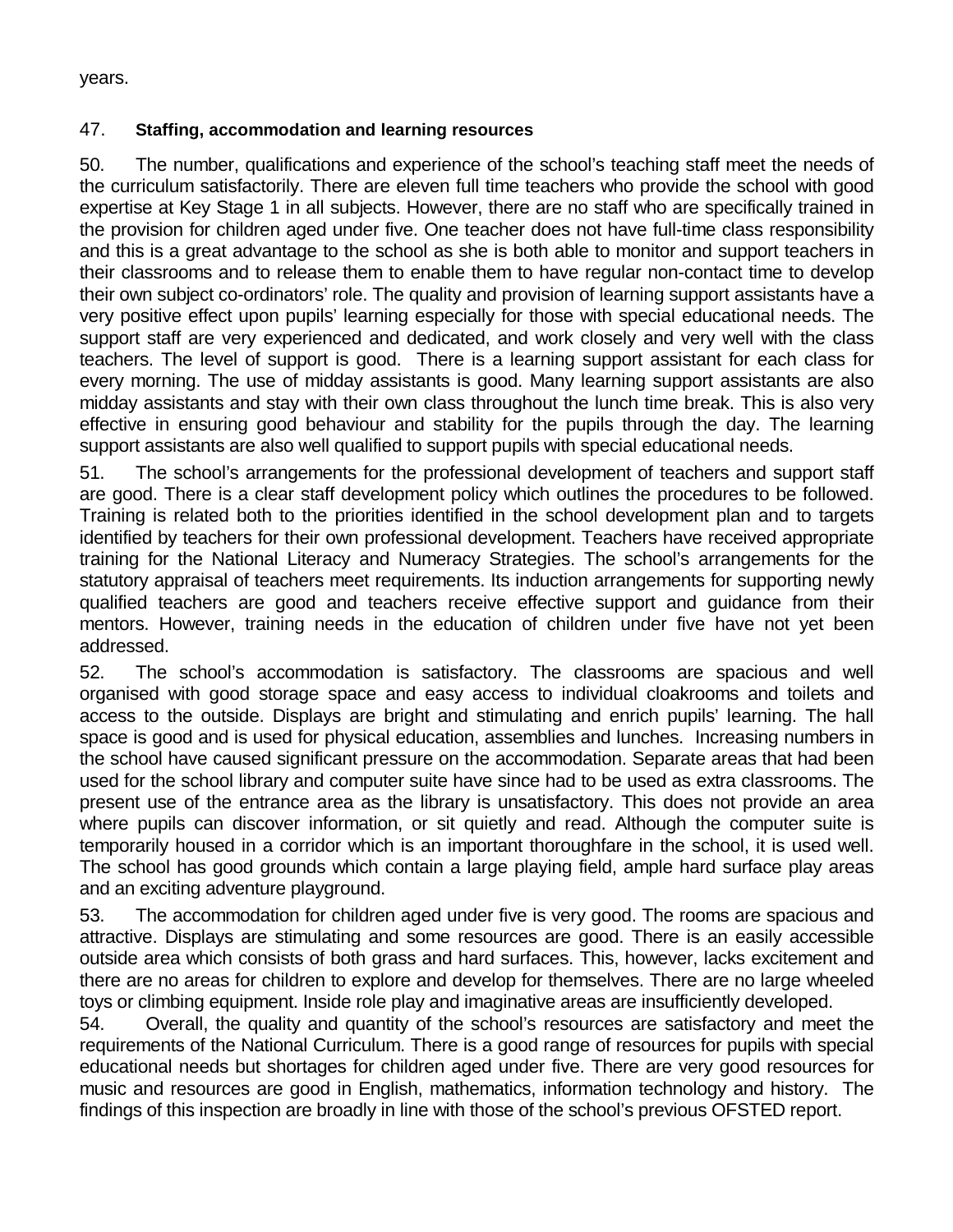#### **The efficiency of the school**

55. Overall, the management of the school's resources is good. The priorities in the school development plan are soundly costed and there is a clear link between the school development plan and budget planning. The process of devising the annual budget is secure. The draft budget is appropriately devised by the headteacher and the senior school assistant, discussed by the finance committee and confirmed by the full governing body. Appropriate delegation and accountability have been assured by the governors' decision to allow the headteacher to spend up to £1,000 without reference to the finance committee. Curriculum co-ordinators' awareness of value for money has been encouraged well through their management of their own subject budgets. The previous rollover and present carry forward have been well above recommended levels. However the school has a clear view of future financial planning and priorities for spending include continued use of the ''floating'' teacher, internal redecoration and building improvements. The present negative budget will be phased out as numbers on roll increase. Money identified for staff training and for pupils with special educational needs is used well.

56. Effective use is made of teaching staff across the school. The use of the 'floating' teacher to support the work of colleagues and to release co-ordinators for their own support and monitoring roles is good. Support staff are used well and make an important contribution to the overall standards achieved, and, in particular, the good progress made by pupils with special educational needs. Despite pressure caused by increasing numbers in the school, the school uses its accommodation well. For example, corridor and entrance hall spaces are used for the computer bank and the library area respectively, and the use of the hall is maximised by careful timetabling. Overall, learning resources are used well by teachers. Good use is also made of the extensive school grounds, which includes an attractive duck pond. The school administration is helpful and efficient. The senior school assistant has a clear view of her duties, she is well trained and supports both the headteacher and the teaching staff as they undertake their duties. The most recent financial audit in October 1998 judged the overall procedures to be very good, and the minor recommendations made have been put into operation.

57. Pupils generally enter the school attaining standards that are below those expected for their age and, by the age of seven, most achieve standards that are in line with age-related expectations, and several are above. In terms of the quality of education provided and standards achieved, in relation to its context and income, the school provides good value for money. This was also the judgement of the last OFSTED inspection.

52.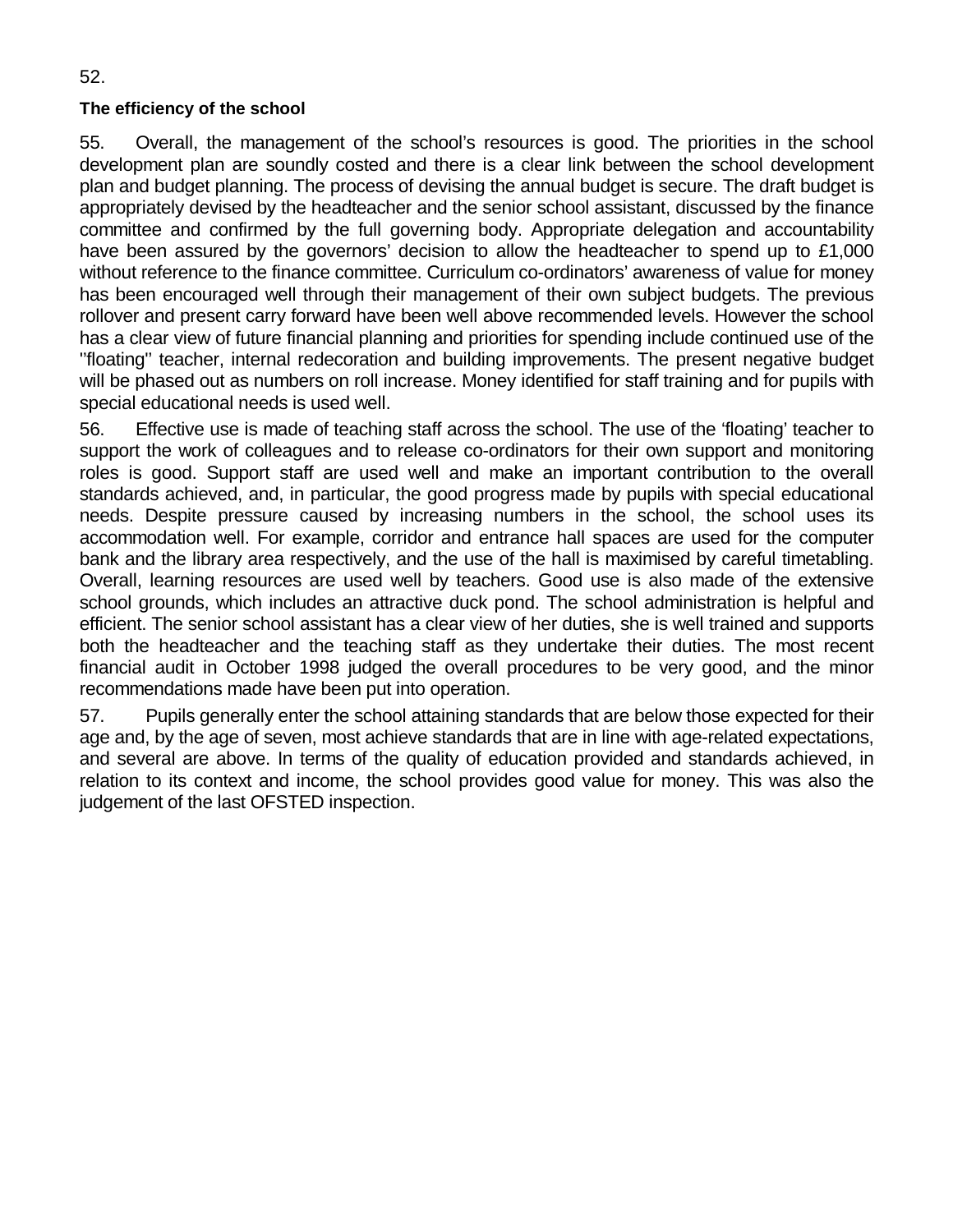#### 55. **PART B: CURRICULUM AREAS AND SUBJECTS**

55.

#### **AREAS OF LEARNING FOR CHILDREN UNDER FIVE**

58. The school admits children into the three Reception classes from the September of the school year in which they are five years old. These arrangements mean that the children benefit from a whole year's education in the Reception classes. Children attend full-time in the term in which they are five. One class of children attends full-time this term. The rest of the children attend for half a day alternating between morning and afternoon sessions. Both sessions offer a similar curriculum. At the time of the inspection, 87 children were aged under five. Induction procedures are thorough and parents and children are invited to visit the school in the summer term. Parents may also request a home visit. These arrangements help the children to settle quickly and happily as they enter the routine and formality of school life.

59.Children enter the school with standards of attainment that are below those expected for their age. By the time they are five, most make good progress in language and literacy and in their knowledge and understanding of the world and attain standards that are in line with those expected for their age. In physical development, attainment is in line with age-related expectations, although children have limited opportunity to use large outdoor play and agility equipment. In personal and social development, mathematics and creative development, the rate of progress that children make is not sufficient to enable them to reach expected standards in these areas of learning by the time they are five. This is mainly because of a lack of opportunity for children to participate actively, to reinforce their learning through imaginative and structured play activities, and to have regular access to appropriate resources and equipment in order to develop aspects of their creative and physical development. Children with special educational needs make good progress as they are continually supported by the learning support assistants.

60. In the lessons seen, teaching overall is satisfactory. In just over half the lessons, teaching is good or very good. However, in one lesson in ten, it is unsatisfactory. The teachers are dedicated but have not received any specific training for the teaching of children of this age. Very good use is made of the learning support assistants who constantly support and stimulate the children and extend their knowledge and language with skilful questioning. Teachers meet together weekly and activities are planned encompassing the recommended areas of learning. However, children are often expected to sit still and listen for long periods of time and there is not an appropriate balance between structured play activities and those led by the teacher. Accommodation is very good. The rooms are spacious and attractive. Displays are stimulating and some resources are good. There is an easily accessible outside area which consists of both grass and hard surfaces. A shortcoming in classrooms is a lack of opportunities for children to explore and develop for themselves. There are no large wheeled toys or climbing equipment. Inside, role play and imaginative areas are insufficiently developed.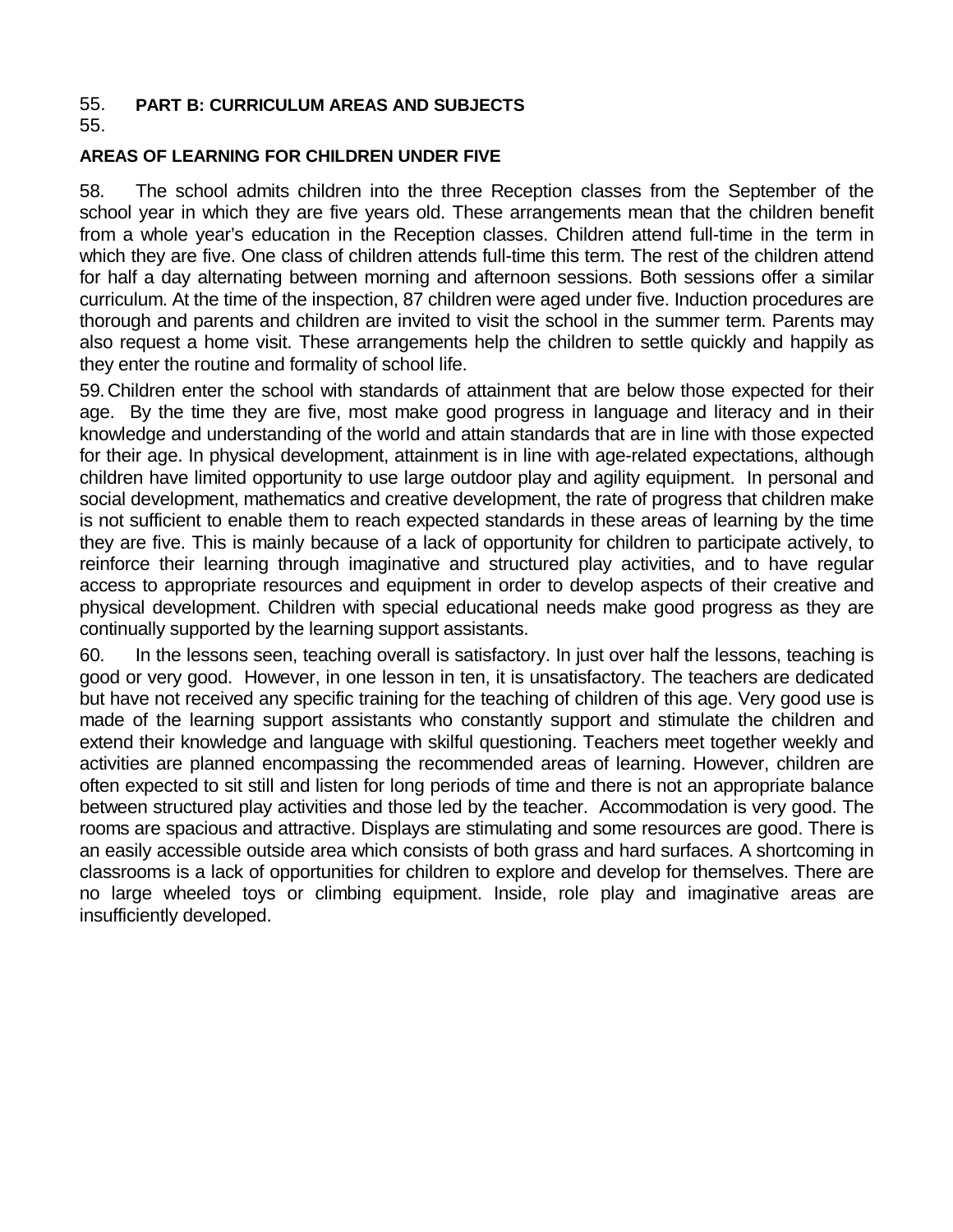## **Personal and social development**

61. Children make satisfactory progress in some aspects of their personal and social development but they are not on course to reach the expected outcomes in some areas due to the formality of the curriculum. Children come from a variety of backgrounds. They soon establish and enjoy good relationships with each other and with adults. They behave very well and are taught to respect each other and themselves and are taught the difference between right and wrong and the older children have established their own class rules. They are beginning to listen to each other's ideas and are learning to take turns. Most are keen to join in discussions and answer questions. However, children do not have sufficient opportunities to choose materials and equipment for themselves. Provision for structured play activities, role play and imaginative play which supports personal and social development is unsatisfactory. These activities are very limited and infrequent. Therefore, there are insufficient opportunities for the children to play co-operatively and to learn how to work and play collaboratively and independently. 59.

## **Language and literacy**

62. In language and literacy, the majority of children are on course to meet the expected standards for their age when they are five years old. Progress is good. The children benefit greatly from the strong emphasis placed upon the development of oral communication and many are confident and articulate speakers. They are encouraged to speak and widen their vocabulary through every aspect of the curriculum. However, insufficient opportunities are provided through role play for children to act out life in everyday situations. There is also little time given to listening to stories, acting out stories and joining in nursery rhymes. The school has introduced a shortened literacy session to these classes where children enjoy joining in, looking and talking about the pictures in the "Big Book". They are learning to handle books and turn pages correctly. However, children have too few opportunities to browse in the book corner and enjoy books for themselves. Often, they have to sit still for long periods of time listening to the teacher without any real active participation. About a third of pupils recognise a few words and half know the names and sounds of some letters. Three-quarters of the children hold a pencil effectively and a quarter write their own names.

60.

#### **Mathematics**

63. In mathematics, children are making unsatisfactory progress and few are on course to reach the expected standard by the time they are five. Children are encouraged to count in many everyday situations, such as when taking the register or standing in a line when they count to ten and sometimes beyond. They match numbers of counters to objects but few recognise the numbers. Children throw large dice with their teacher, and count and match the dots with elephants on cards. They match one to one and draw three beds and chairs in the Three Bears' house. They recognise colours and some know the names of simple two dimensional shapes. Some good work has been done learning about circles and cutting out circles to make caterpillars in the story of the Hungry Caterpillar. However, although there is some good quality direct teaching, there are few opportunities for children to gain a wider experience of shopping, measures, volume and capacity in structured play activities. This limits the development of appropriate mathematical language and the understanding of important mathematical concepts.

58.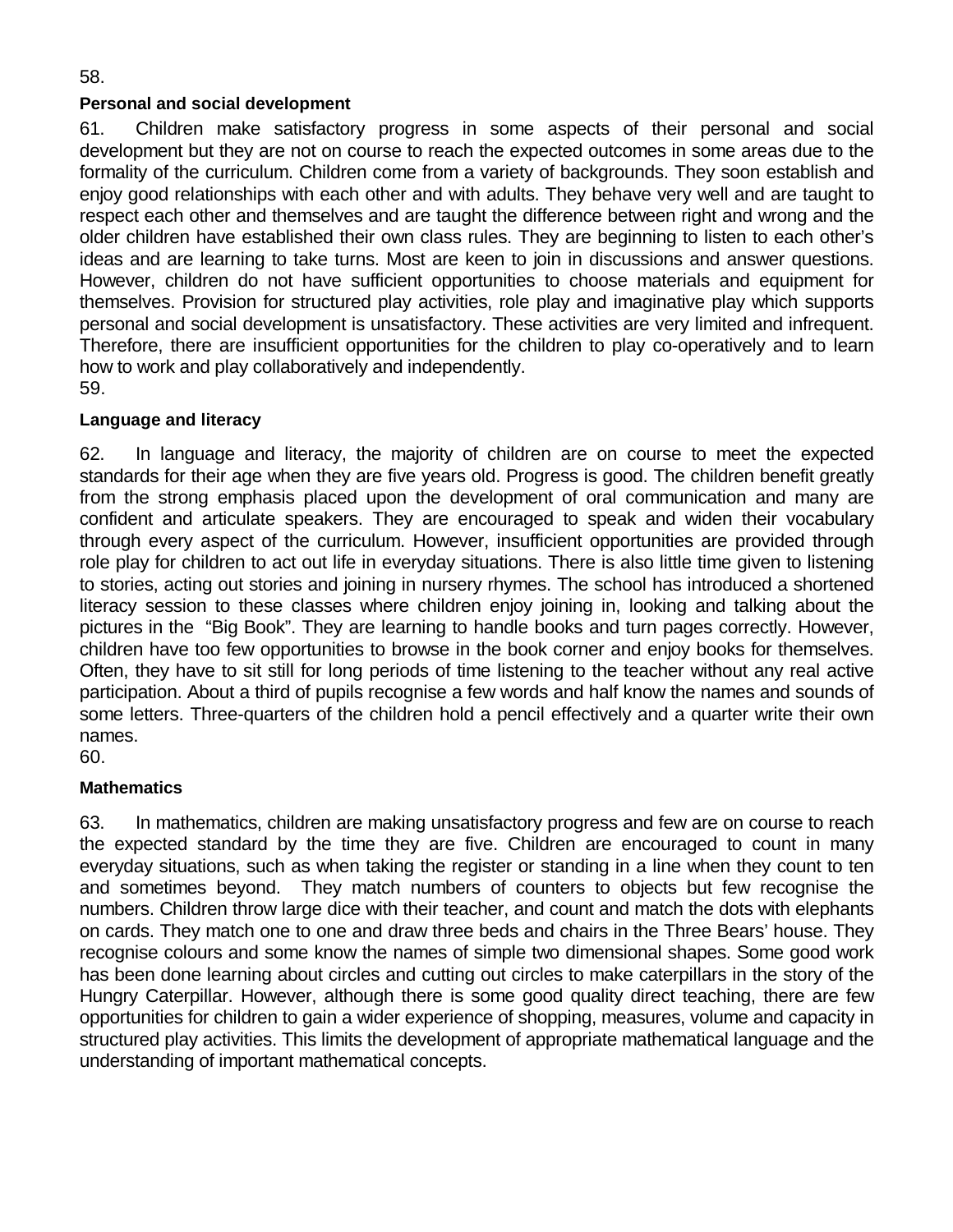## 61. **Knowledge and understanding of the world**

64. In this area of learning, children are making good progress and are set to reach the Desirable Learning Outcomes by the age of five. The children show curiosity in the world around them. They talk about what they see and provide simple explanations for what they notice. They ask questions about their experiences and about how things work. Their knowledge of their environment is increasing, for example, some interesting work was done when the children went on a "touch" walk around the school with their teacher. They were stimulated to think and touch and to extend their vocabulary. Other children talk about where they live and are finding their way about the school. They recognise that humans have senses to enable them to be aware of the world around them. They know the names of some body parts and enjoy singing "Heads, shoulders, knees and toes". The children are gaining a good knowledge of the past. They talk about their families and their own past life, what they did and enjoyed as a baby. The children are developing their skills of cutting and sticking but have few opportunities to select and explore materials for themselves as often activities are too directed by the teacher. They are gaining confidence in using computers and are becoming adept when using the computer mouse.

## 62. **Physical development**

65. In physical development, children are set to reach the appropriate standard by the age of five in most areas. They make sound progress overall, but, in some aspects, progress is good. They use space well in the hall and are becoming aware of their own space and of others around them, and travel confidently and imaginatively in different directions. Children run, jump, hop and some can skip. They walk quietly on tip toe, can change speeds and are learning to move mats safely and sensibly. The outside area provides opportunities for children to develop their skills with bats and balls and to use hoops and other small apparatus. However, equipment is limited and there are no opportunities for pupils to use large wheeled toys, such as bicycles and scooters, or to use balancing and climbing apparatus. All children have opportunities to develop their physical coordination. They use pencils, brushes and scissors sensibly and with increased dexterity. 63.

## **Creative development**

66. Attainment is below what is expected for their age in creative development, as the children have insufficient opportunities and experiences. Therefore, progress is unsatisfactory. Owing to the constraints of the timetable, children use art materials for only a short time each week. When they do, they explore colour and texture using different techniques and materials. They paint with brushes and their fingers and enjoy printing to make different circles. Some good work was achieved when children drew and painted their faces and added wool for their hair. They use playdough and plasticine and, last year, made some interesting animals with clay after their visit to a farm. Often, however, tasks are very directed by adults which does not allow the children freedom to investigate and create for themselves. There are limited opportunities for children to express themselves through music, dance and imaginative play.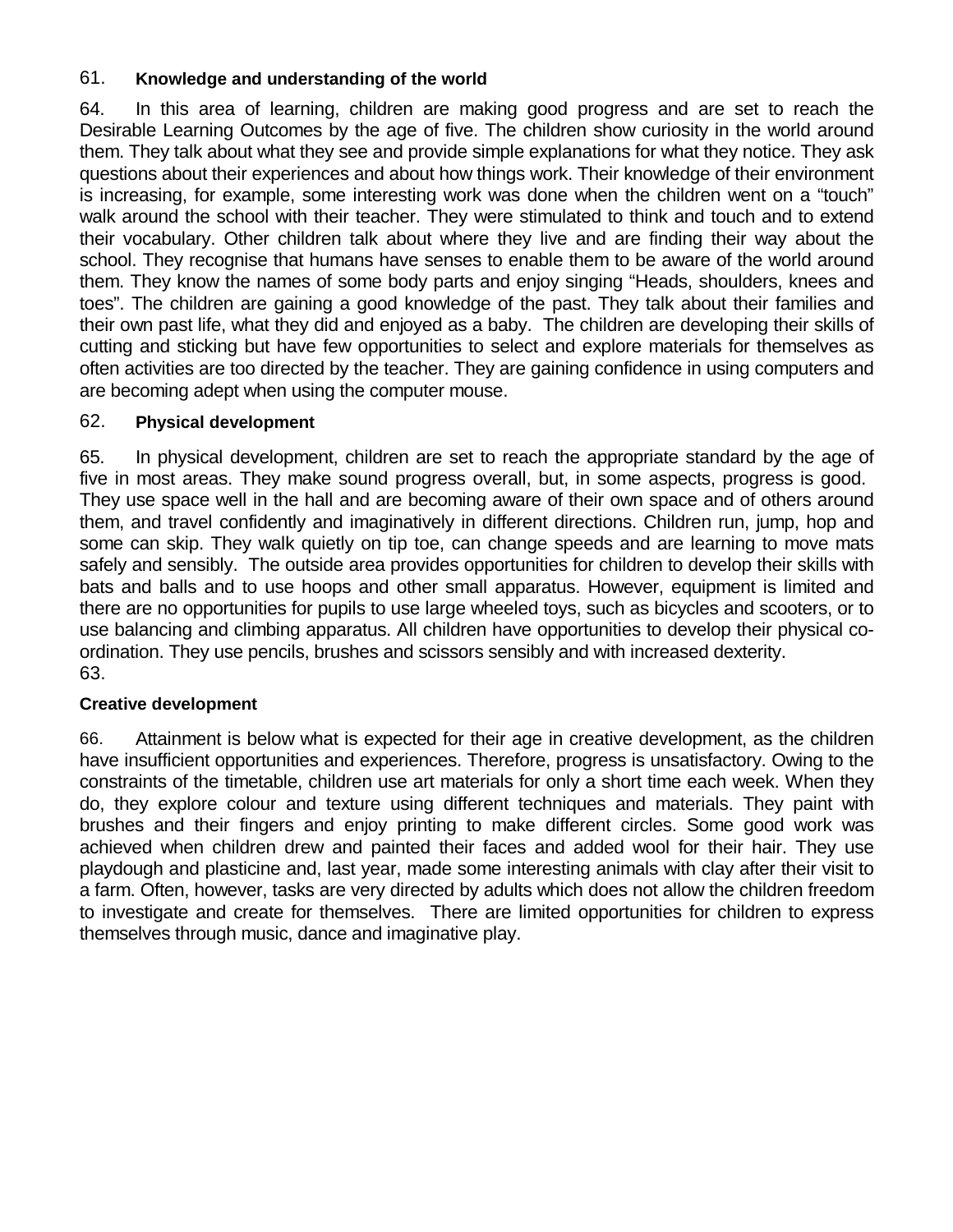#### 64. **ENGLISH, MATHEMATICS AND SCIENCE**

#### 64. **English**

67. The results of the 1998 national tests at the end of Key Stage 1 indicate that the percentage of pupils achieving Level 2 and above in writing was above the national average, and that in reading was close to it. The proportion of pupils reaching Level 3, was close to the national average in reading and writing. When compared with similar schools attainment in reading and writing was well above that expected. The results of the teacher assessments for 1998 were broadly in line with the results of the national tests. The current inspection findings are that pupils are attaining above national expectations for writing and close to them for reading at Level 2 and above. Standards in literacy are good. Pupils with special educational needs attain well for their capabilities and more able pupils are suitably challenged.

68. In the previous inspection report, attainment in English, at the end of Key Stage 1, was judged to be above national expectations and the findings of this inspection show that standards are similar. However, a key issue was to improve the presentation of pupils' written work and the school has addressed this issue well, as pupils now have a good standard of presentation across the curriculum. Realistic targets for improvement have been set in English and the school is making consistently good progress towards achieving them.

69. Overall, standards in speaking and listening are satisfactory by the end of Key Stage 1. Pupils listen well throughout the school. They listen attentively and with increasing attention to detail as they get older. They are able to describe, converse and narrate at levels appropriate for their age, and several are confident speakers. They talk about stories they are reading and enjoy describing activities undertaken with their families. Pupils are making good progress in speaking and listening.

70. By the end of Key Stage 1, most pupils attain average standards in reading. The emphasis in the first few years at school is successful in developing positive attitudes towards books. Most pupils read accurately and fluently and read a range of texts with understanding. Many work out new simple words by splitting them into sounds, and nearly all have a store of memorised words to call upon. They read simple stories and understand simple information books. Most can name a favourite book or author, such as Eric Carle and Rob Lewis. More able pupils read challenging text, which they enjoy discussing with adults. They indicate their thorough understanding of the plot by sensitively describing events in the stories and how the illustrations add greater depth of meaning to stories. They can give a brief resume of a book and predict events likely to happen later in stories they are currently reading. Pupils enjoy reading and take their books home every day to practise their skills. Progress in reading is good throughout the school.

71. By the end of Key Stage 1, standards of attainment in writing are good. Pupils write simple sentences and put them together to form a story or poem, making a good attempt at simple punctuation and spelling. More able pupils use neat, joined writing, write at length and for a variety of purposes, such as poetry, book reviews, their feelings in religious education lessons and a scientific experiment about which materials reflect light best at night. They use imaginative vocabulary for their well-sequenced stories, which sustain the reader's interest. Progress in writing is good throughout the key stage. The use and acceptance of emergent writing is encouraged and valued, and is helping to improve standards, as this enables pupils to express their thoughts in writing freely, creatively and at length. Most pupils learn to spell simple words increasingly well. The good focus on the quality of pupils' writing in all subjects has a positive effect on their work across the whole curriculum.

72. Overall progress throughout Key Stage 1 is good. Pupils attain satisfactory standards in English by the age of five, make good progress during the two years of Key Stage 1, and attain good standards by the end of it. Reading is at least sound and writing is good by the end of Year 2.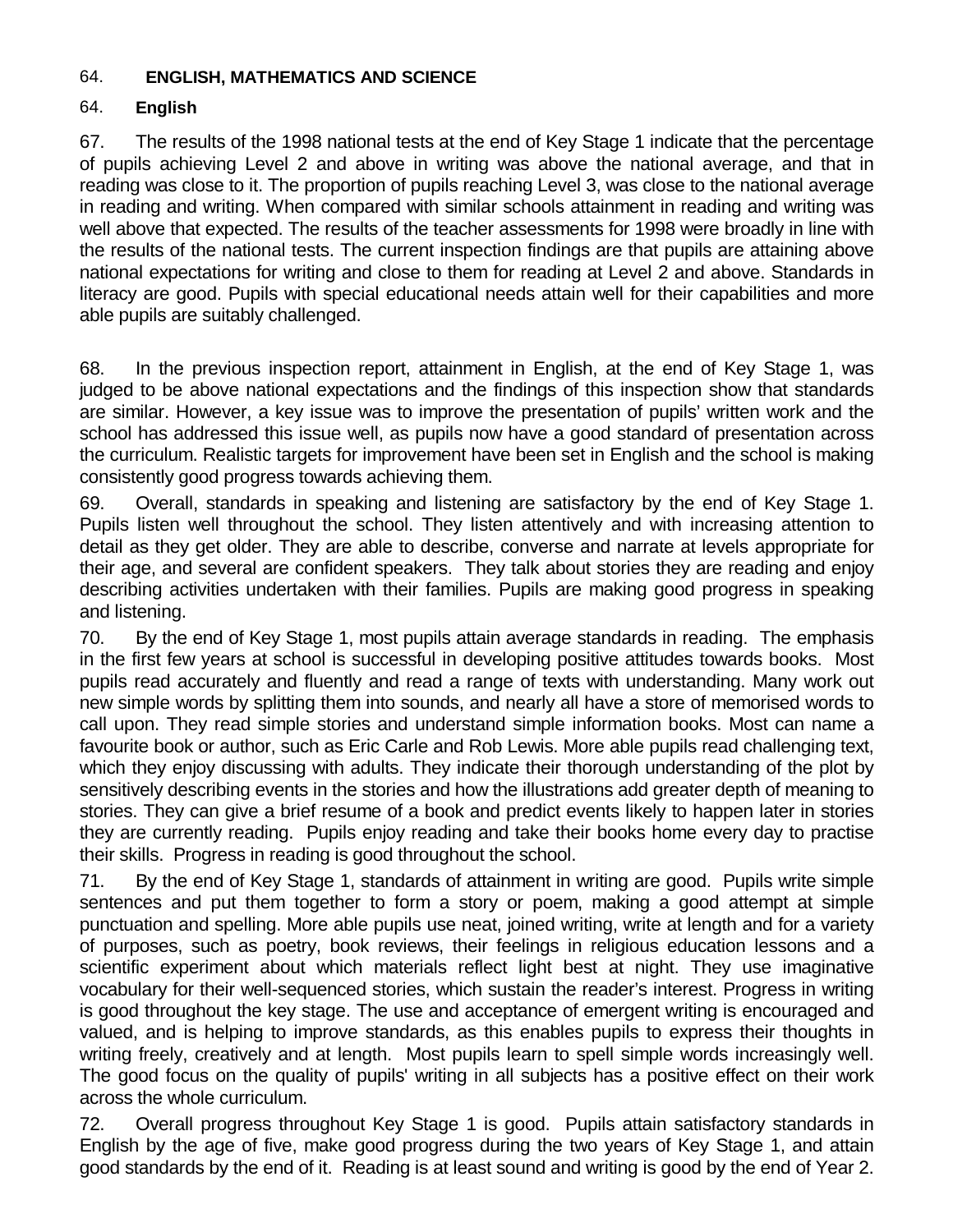Pupils with special educational needs make good progress for their capabilities.

73. Pupils' attitudes to their work are good throughout the school. They are polite, courteous and very well behaved. They settle to their work quickly and concentrate well, especially when work is challenging. They are interested, attentive and collaborate well together, which is conducive to learning. Pupils are eager to question and reply. Most are able to work independently on individual tasks and, generally, there is a good working atmosphere in the classes.

74. The quality of teaching is good. All lessons, throughout the school, are at least satisfactory and seven out of ten are good. Teachers have a good rapport with pupils. All teachers use good effective questioning, coupled with clear explanations, which enables pupils to learn. Pupils' comments and questions are responded to well and careful listening skills are encouraged. All lessons are well planned with clear learning objectives, which are successfully put into practice. Work is suitably challenging for pupils of different abilities within each class. Assessment information is satisfactorily used in order to plan pupils' work. In the best lessons, there is an enthusiasm for the subject; the teachers' knowledge is good and they have a thorough understanding of National Curriculum requirements, which enables pupils to attain high standards, which are in line with their ability. Reading and writing skills are taught well during the literacy hour. A cursive style of writing is taught and joined writing is taught in Year 2. In order to help more pupils attain higher standards in writing, staff are considering teaching joined writing to younger pupils in the school. The quality of teaching for pupils with special educational needs is good throughout the school.

75. There is a sound policy and a good scheme of work for the subject. Two co-ordinators share responsibility, both having their own aspects of the subject. Both are enthusiastic about their role, have good knowledge of the subject and manage it efficiently. They have a clear direction for the subject and are able to monitor the teaching and standards across the school through classroom observations, teachers' planning, looking at pupils' work and informal discussions with staff and pupils. Satisfactory provision is made for in-service training. These are mainly linked to the focus in the school development plan, although teachers are able to attend courses for their own professional development. Assessment and recording in the subject are good. The use of information from recorded assessments is good. Resources for English are very good. The school library is well stocked with good quality, interesting books. The library has recently been relocated to the main entrance area of the school, which is light, but is not conducive to encouraging pupils to browse and enjoy books. Although pupils can use the library for research purposes, this was not seen during the inspection.

76. The school's strategy for literacy is good. Literacy is taught daily and is appropriately developed throughout the curriculum. Time is used well. There is good opportunity for literacy skills to be developed across other curriculum areas and the school has made good progress in improving the presentation of pupils' work since the last inspection. The school has adopted the National Literacy Strategy well.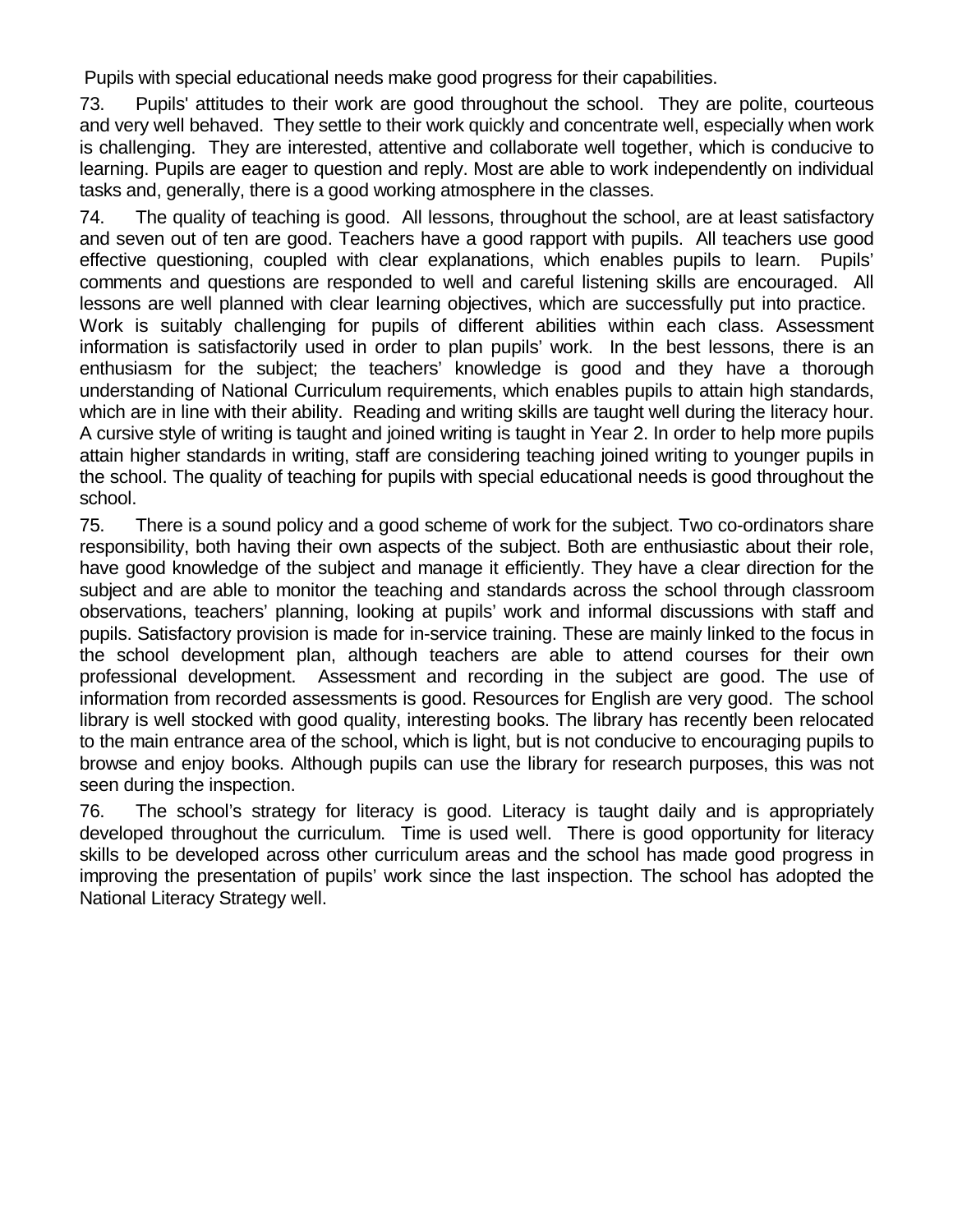## 74. **Mathematics**

77. The results of the 1998 national tests at the end of Key Stage 1 indicate that the percentage of pupils achieving Level 2 was well below the national average and that the proportion of pupils reaching the higher Level 3 was below average. When compared with similar schools, attainment was also below that expected. The results of the teacher assessments for 1998 indicated that the percentage of pupils reaching expected levels was close to the national average. Results for 1999 show that there has been an improvement in attainment in the percentage of pupils who achieved Level 2 and above. This improvement has been achieved as a result of the focus placed on mathematics in the school. The findings of the current inspection indicate that the percentage of pupils who are on course to attain Level 2 and above by the end of Key Stage 1 is in line with what is expected nationally. This judgement shows significant improvement as compared with the 1998 scores and is in line with the results for 1999. The school is now following the guidelines of the National Numeracy Strategy this term and this is continuing to have positive effects upon pupils' learning and understanding of mathematics.

78. By the end of Key Stage 1, most pupils have a sound knowledge of numbers to 100 and of place value. They can work out one more and one fewer. Through the daily oral and mental introduction to each lesson, they are gaining a good understanding of addition and subtraction using different strategies. Pupils know how to double numbers to 20 and add one more. The majority of pupils accomplished some good work in one lesson when older pupils were introduced to discovering ways in which to add two consecutive numbers. Pupils explained confidently to the rest of the class how they achieved their answer. Higher attaining pupils calculate and work with numbers to 100. Pupils name simple two dimensional shapes and identify and tabulate how many sides, corners and edges each has. A few pupils recognise the net of a cube. Pupils measure using both non standard measures such as multilink blocks and standard measures of centimetres and metres. They understand hours and what happens during the day and are gaining knowledge of the passage of time and what they can achieve in one minute. Much of the pupils' learning this term is achieved orally through whole-class activities and group games and is not recorded in pupils' books. From a scrutiny made of last year's work it can be seen that pupils gain a good understanding of money, simple fractions and the collecting, sorting and interrogation of data. Pupils with special educational needs attain good standards according to their capabilities. They are well supported by learning support assistants. These adults are very skilled in supporting and encouraging pupils in whole-class lessons, and in helping them with their learning in small groups by providing them with appropriate oral and written work planned by the class teacher.

79. Pupils of all abilities make good progress. When they enter Key Stage 1 from the Reception classes, attainment is below what is expected for their age. Some pupils have received only one term full-time education and have very little knowledge of the number system. Through systematic teaching and the good use of specific and relevant vocabulary, pupils are gaining a good knowledge of number and shape. Pupils in Year 2 are making good progress in developing and using mental strategies. This is new approach promoted by the National Numeracy Strategy and it is working well.

80. Pupils have good attitudes to learning. They sit quietly, listen and respond enthusiastically to their teacher's questions. They are keen to contribute and many are able to generate and explain their own strategies to the others in whole-class activities. Some pupils spot patterns using numbers before the teacher has even asked the question. They also are open to discussing the problems they have encountered. Pupils work constructively in pairs and groups in games and tasks set by the teacher.

81. Overall, the quality of teaching is good. In two-thirds of lessons seen, it was good or very good. Teachers have a good knowledge of mathematics. They are, at present, working hard to adjust to the new and different approach that the National Numeracy Strategy requires. They work well together in year groups, planning each week's activities. Where teaching is good, lessons have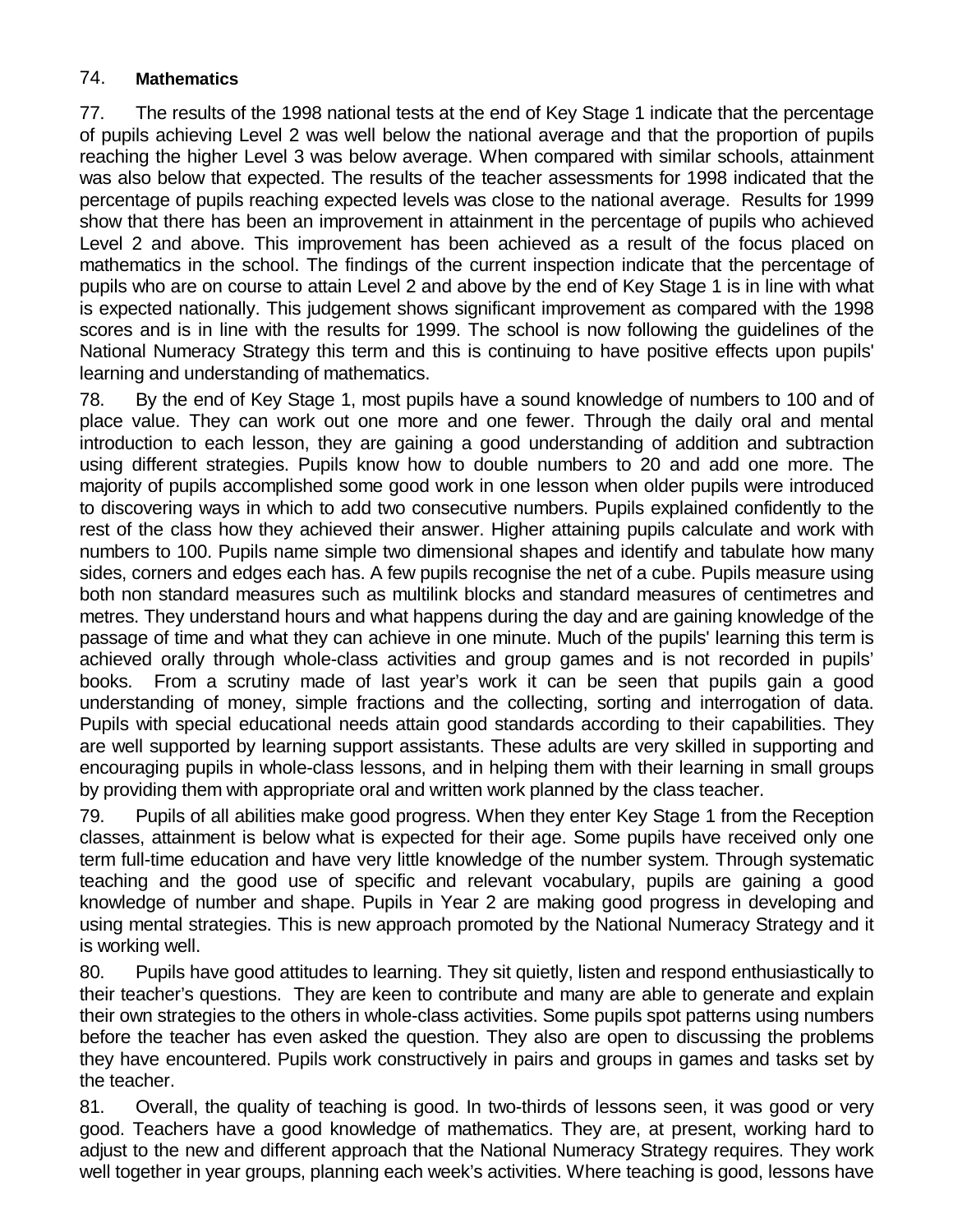clear learning intentions and these targets are made clear to the pupils at the beginning of the lesson. A good lesson was seen in a Year 1 class, when pupils were constructing number sentences, counting on using a number line and learning how to record the sum on the class board. Other good lessons are exciting and well paced and teachers have appropriate expectations of what each pupil is able to achieve. There is a good balance to each lesson with lively introductory sessions to enable pupils to learn and develop skills mentally. Mathematical vocabulary is introduced, explained and used well. Individual and group times are used to reinforce learning through challenging games or written recording tasks. Activities are appropriately matched to the differing abilities of the pupils. This was evident when some higher attaining pupils worked together in a Year 2 class selecting number cards to create their own sums. There are very useful plenary sessions at the end of lessons. These are used well to bring the whole class together and enable both teachers and pupils to assess what has been learned and what difficulties have been encountered.

82. The co-ordinator is new to her role this term and is keen and enthusiastic. As she does not have full-time class teaching responsibility, she is able to monitor and support teaching very well. With the help of the headteacher, the co-ordinator is encouraging the staff as they introduce the National Numeracy Strategy, and analysing and supporting any difficulties that arise. Topics and work are now blocked according to the suggestions made in the file. Assessment of pupils' achievement is on-going and the school intends to use the key criteria in the National Numeracy Strategy for each age group to assess pupils' attainment. Attainment targets for individual pupils are now being set. Resources are good and each class has a basic supply of equipment. However, few classes have vibrant and stimulating mathematics areas to encourage and stimulate learning. The subject meets the requirements of the National Curriculum.

83. At the previous OSTED inspection, standards were judged to be in line with national expectations, although more able pupils were not being consistently stretched. The curriculum was well planned and teaching was sound with some good features. Since then, many of these positive features have been maintained, and the overall standards in the subject have been raised significantly, particularly since 1998.

84. The school's strategy for developing numeracy skills is satisfactory. The National Numeracy Strategy is being soundly implemented and aspects, such as oral ability, are beginning to improve. Some opportunities are taken to develop numeracy skills in other curriculum areas, for example, in science, older pupils tabulate the data they get from food packages. Also, younger Year 1 pupils sort materials into natural and artificial fabrics and they are introduced to odd and even numbers when looking for a partner in a physical education lesson. Homework tasks are planned to be introduced after half term and this will help to provide a practical link with real-life problem solving. The first sheets deal with money activities and are suitable for each year group in the school. However, numeracy throughout the school is not sufficiently structured and integrated into other subjects.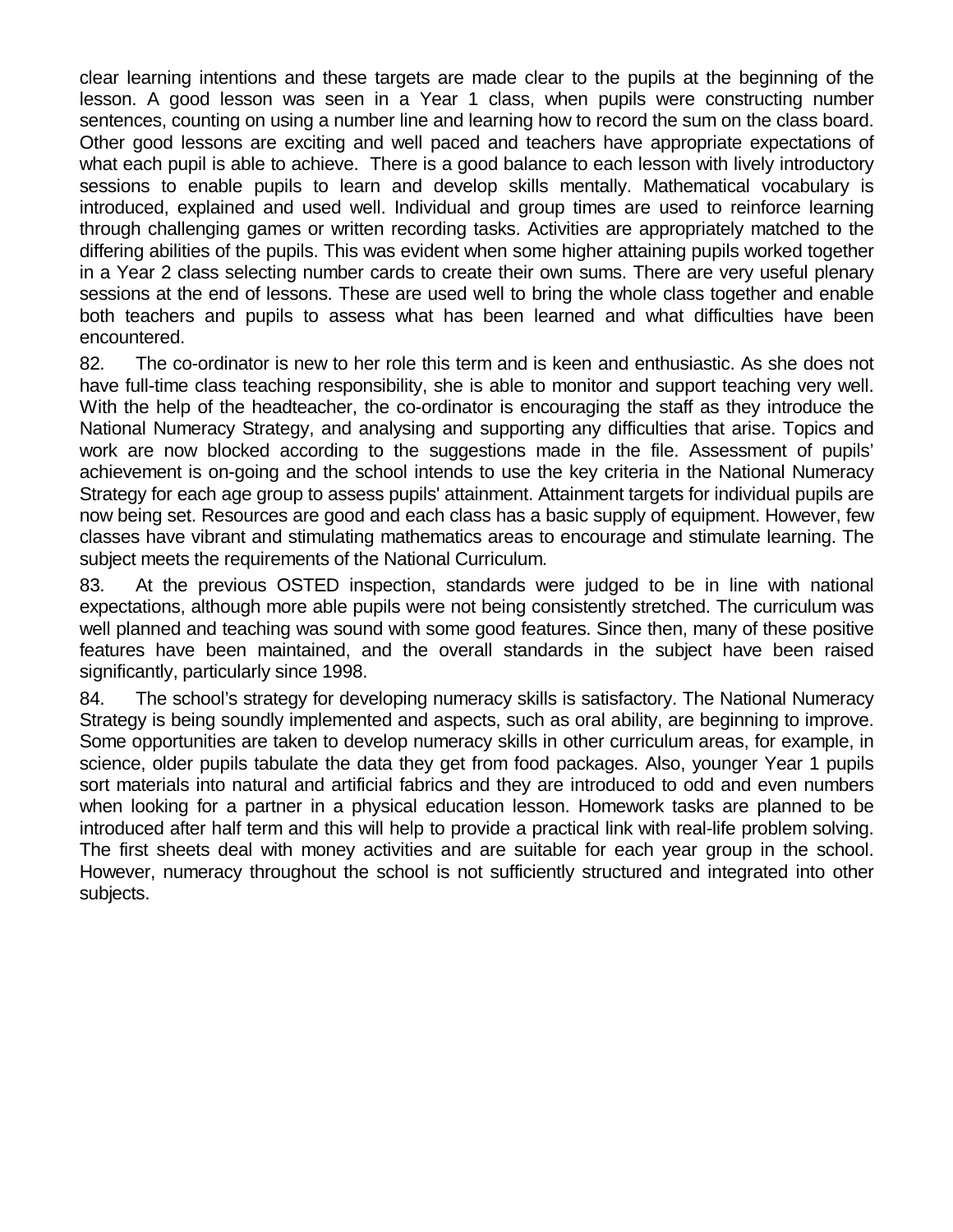#### **Science**

85. The results of the 1998 teacher assessments at the end of Key Stage 1 indicate that the percentage of pupils achieving Level 2 and above was in line with the national average. The proportion of pupils reaching Level 3 was above average. When compared with similar schools, attainment was in line with that expected. The current inspection findings are that, by the end of Key Stage 1, pupils attain standards that are in line with national expectations. This judgement is in line with the results of the 1998 assessments. Pupils are given some opportunity to undertake investigations, for example, older pupils test materials for their waterproof qualities, and other pupils investigate which toys might move the furthest when pushed. However, opportunities to reinforce and develop investigative skills are not always taken, and pupils are given insufficient opportunity to undertake open-ended investigations. Pupils' understanding of life processes is developed well. As they compile their 'Spiders Fact book' and a book of minibeasts, older pupils become aware of the range of animal life in the school environment. Pupils develop a satisfactory understanding of materials and their properties as they discover which materials are attracted to magnets and how different materials can be changed by processes such as bending, twisting and squashing. Pupils' work on physical processes is satisfactory. They know some of the sources of natural and artificial light and that a complete circuit is required to make a bulb light. Pupils with special educational needs attain good standards according to their previous learning and make good progress towards their own learning targets.

86. Pupils make satisfactory progress. As they get older, they are introduced to progressively more complex work, and a wider range of technical vocabulary. For example, younger pupils learn that materials have different characteristics, such as hardness, smoothness and shininess, whilst older pupils appreciate that materials' characteristics determine their use, such as metal for nails and glass for jars and bottles. Pupils also make progress in the confidence with which they talk about what they know and in their developing awareness of the effect of science in everyday life. As they get older, pupils use a wider range of information sources in their work. For example, older pupils use the labelling on a variety of food packages as a useful source of data in their work.

87. Pupils respond positively to the subject. They settle quickly to their activities as they begin work after break-times or as they change groups. They contribute willingly to class discussion and make sensible comments. Most maintain their interest and concentration well and try their best in all activities. Several are engrossed in their work, but stop appropriately when asked by their teacher. Pupils are willing to help to clear away equipment at the end of a lesson, and do so reliably and conscientiously. Only occasionally do pupils lose concentration and call out inappropriately.

88. Overall, the quality of teaching is satisfactory, but, occasionally, it is good or very good. In the majority of lessons where teaching is satisfactory, teachers' planning is detailed and contains reference to clear learning objectives and activities to be followed. Teachers develop good relationships with their pupils, introduce work clearly and use praise and encouragement to interest and motivate pupils. Where teaching is good, interesting and challenging resources are provided, learning support assistants are well briefed and effectively used, and key scientific principles are introduced and regularly reinforced through the lesson. A lesson to older pupils, who were analysing the content of different food packages, illustrated several features of very good teaching. The teacher asked probing questions which challenged pupils' understanding of the data they had collected, she made very effective interventions in the groups as they worked, and a useful plenary session was organised at the end of the lesson. Shortcomings that limit the effectiveness of otherwise satisfactory lessons include introductions that are too long and insufficient opportunity for pupils to undertake open-ended investigations or to discover a wider range of ways to present scientific information.

89. Teachers are supported in their work by a useful policy and guidelines statement. This

#### 82.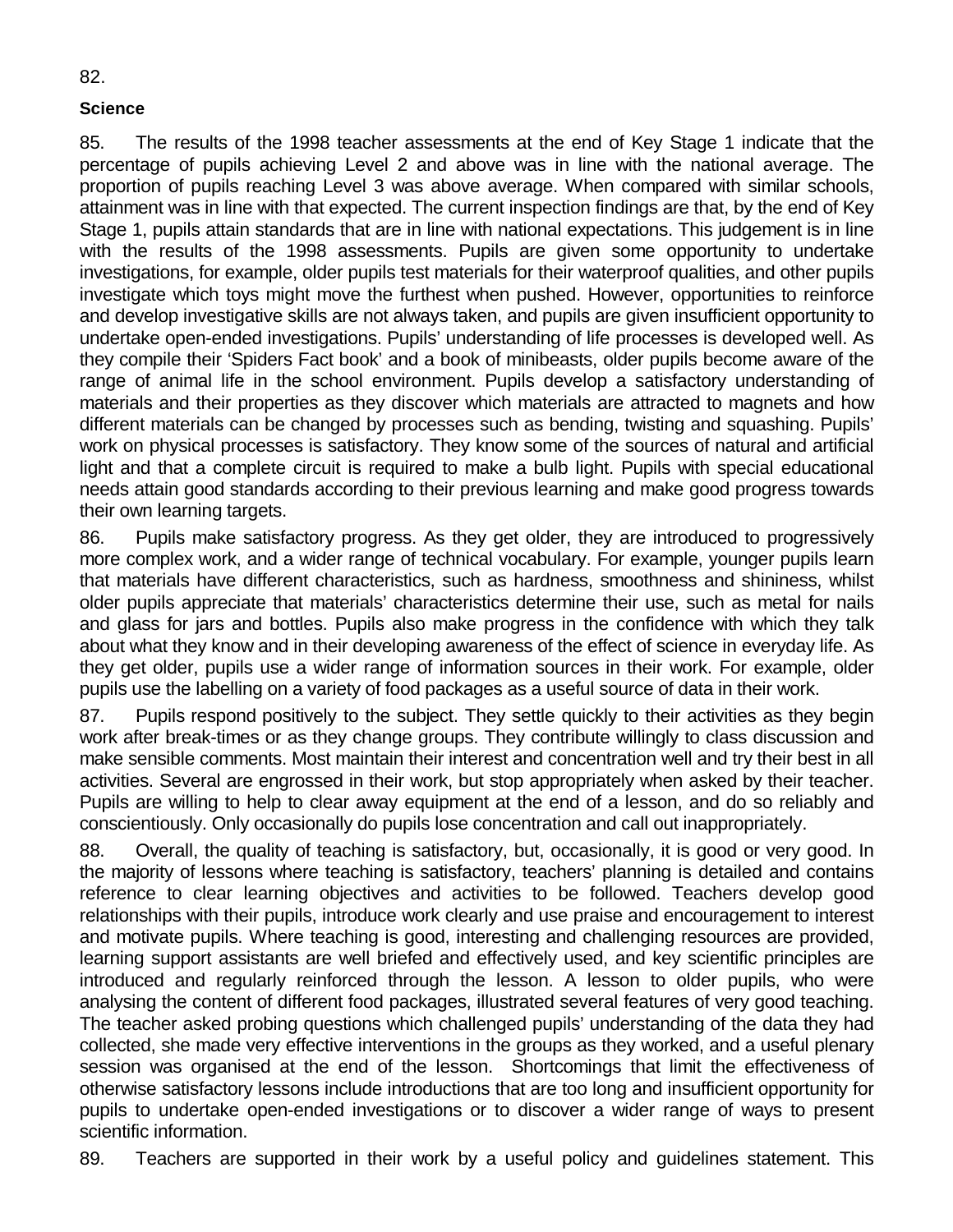provides helpful advice on the aims and objectives for the subject, planning and classroom organisation. The subject is well led by an experienced co-ordinator. Planning is secure. It follows a key stage curricular plan that shows when the elements of the subject are to be taught to each year group. A detailed and thorough scheme of work has been devised, which identifies the required science to be taught as well as suggesting activities to follow. Teachers meet in year groups to plan each termly unit. This helpfully ensures a consistency of coverage and approach across different classes in each year group. Monitoring is effective. The co-ordinator attends some year group planning meetings, has regular non-contact time to monitor and support teachers in their work, and checks the standards achieved in each class by sampling all pupils' work. A very thorough and useful 'record of learning outcomes' has been assembled. This contains examples of pupils' work for each element of the subject, which have been assessed according to National Curriculum criteria. This helps the teachers to appreciate the different levels of attainment in each class. Assessment procedures are sound. Teachers make regular assessment of pupils' attainment at the end of each topic. Resources for the subject are satisfactory. They are well organised and maintained and contain an appropriate range of equipment to support teachers in their work. Educational visits enhance the subject well. Younger pupils visit a local farm, whilst older year groups visit a conservation and wildlife centre. The local environment, including the nearby duck pond, are used well.

90. At the previous OFSTED inspection, standards were judged to be above national averages. Although the standards achieved by the current Year 2 are in line with national expectations, several of the positive features of the subject have been maintained. The subject continues to be well led, planning remains thorough and teaching is still mainly sound with good features.

## 88. **OTHER SUBJECTS OR COURSES**

## 88. **Information technology**

91. By the end of Key Stage 1, pupils attain standards at the level of the national expectation. This was also the judgement of the previous OFSTED report. Pupils have appropriate experience of a range of information technology equipment which includes computers, videos and cassette recorders. They are also aware of some of the wider uses of information technology systems in the school and in the home. By the time they leave the school, they have a satisfactory understanding and control of the basic keyboard and mouse functions. They know how to load programs by clicking on the screen icon, understand that different icons represent different programs, and are taught the importance of carrying out proper close-down procedures. Pupils develop sound word processing skills. They use computers to write for a satisfactory range of purposes including captions for pictures, news, poems and nursery rhymes. As they compile their workbooks on butterflies, older pupils bring together text and pictures from a clip-art selection, and then print their work using different sized fonts. Computers are used well to develop art and design skills. Older pupils design their own Christmas cards, and across the school, pupils generate pictures and patterns using art and drawing programs. Pupils use CD-ROMS to access information, for example, to illustrate their work on penguins and Antarctica. Pupils have sound opportunity to use data handling facilities as they draw computer generated graphs to show the different hair colours represented in the class. Pupils with special educational needs attain sound standards according to their capabilities.

92. Pupils, including those with special educational needs, make satisfactory progress as they move through the school. They make progress in their appreciation of the uses of information technology, and in their knowledge on keyboard functions. As they get older, they are introduced to more complex work. For example, younger pupils, with help, write their own names on the computer screen and print them out, whilst older pupils write longer pieces of text for their stories and news. As they get older, pupils become more confident in their computers skills and their speed and dexterity with the keyboard increase.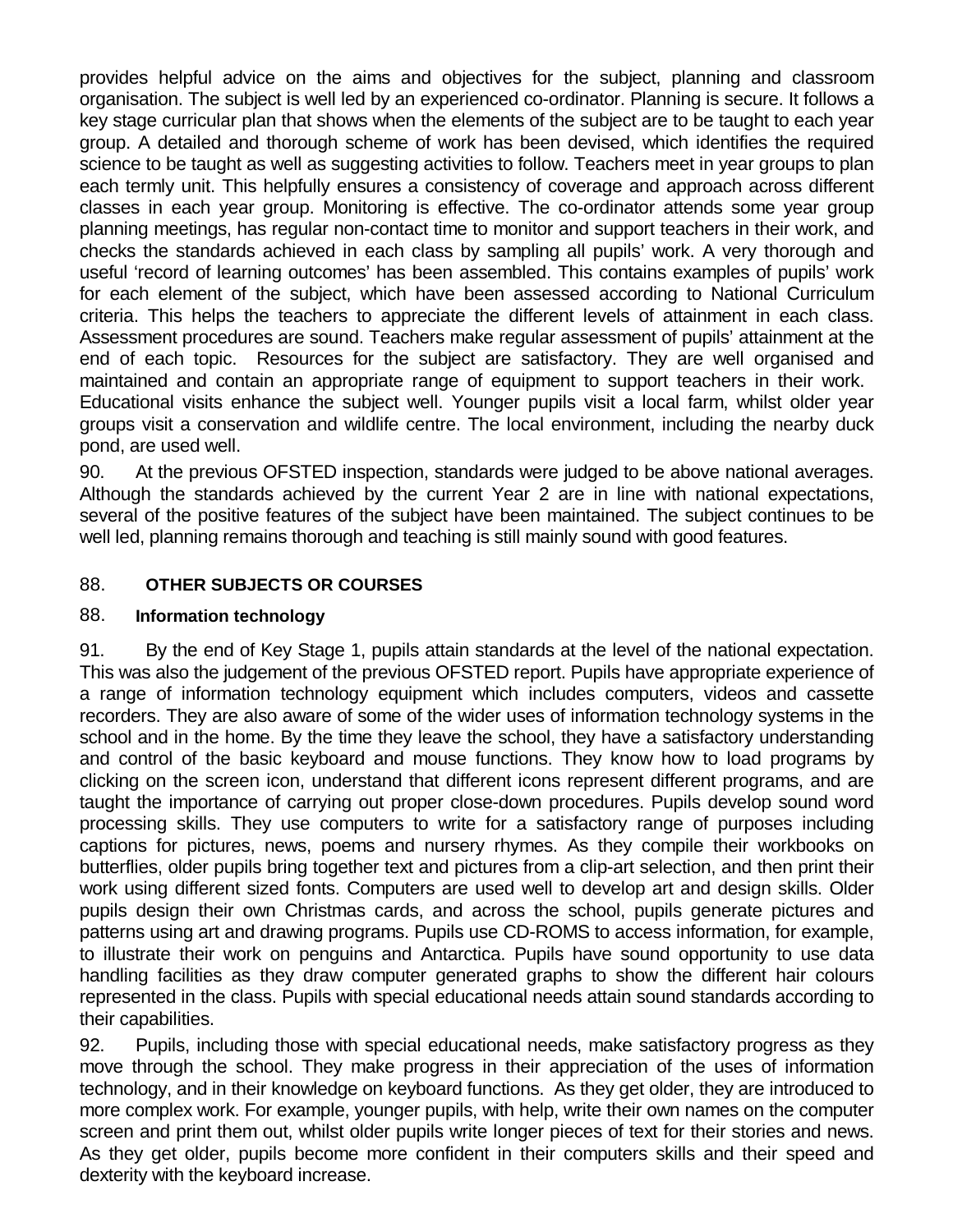93. Pupils respond positively to the subject. They listen attentively to their teachers' instructions and concentrate well on the tasks that they have been set. They show enjoyment in their work and are keen to talk about it and demonstrate what they can do. They have a good sense of achievement at the end of their work session. Pupils work well together, waiting for their turn, and helping and encouraging each other. They are not discouraged by the mistakes that they make, they ask for help and then persevere to complete their work.

94. Because of the way in which the curriculum is organised, it was not possible to see any class teachers teaching information technology during the period of the inspection. Judgements about the effectiveness of teaching have been made with reference to previous work, teachers' planning and from observing the work of groups of pupils working at computers supervised by learning support assistants. The evidence from these sources indicates that, overall, teaching is satisfactory. Teachers introduce appropriate work and this was developed and reinforced satisfactorily by learning support assistants. Learning support assistants are used well. They have been well briefed and know clearly what is expected of them. They show good subject knowledge, give clear instructions to pupils establish good relationships with their groups and manage pupils well.

95. Teachers are supported by a sound policy and guidelines statement and the subject is well led by an enthusiastic co-ordinator. Planning in the subject is secure. From the beginning of the present term, planning is based on the nationally recommended scheme, which replaced one which the school had devised. Units of work are planned for each term and the necessary concepts and skills are introduced by each class teacher in blocked units at the beginning of the unit. Further opportunity is provided for reinforcement and practice. This method of organising the curriculum is effective. Useful non-contact time is provided for the co-ordinator which is used to support and monitor work done throughout the school. Resources for the subject are good and are used well. Each class has an up-to-date computer and colour printer, and there is, in addition, a bank of computers in the resource area. Each computer has an appropriate range of infant software that has been pre-loaded and this is supplemented by a good range of additional programs, including dictionaries, encyclopaedias and role-play games. A useful collection of work has been assembled which has been assessed according to National Curriculum criteria. Assessment procedures are unsatisfactory. There is no agreed, whole-school procedure for assessing pupils' achievement and measuring their progress. There are useful links with a local supermarket which has provided hardware and software for the school.

#### 93. **Religious education**

96. At the end of Key Stage 1, pupils attain standards that are in line with those expected in the locally Agreed Syllabus. This is similar to the findings in the school's previous OFSTED inspection report. Although religious education was not a key issue in the previous report, the school has made good progress by addressing the comment in the report that the school should consider further how to complement the curriculum by including more teaching of other faiths. All pupils now have a good understanding of Christianity. Older pupils know that the parables told by Jesus were stories with a meaning to help people understand God. Pupils also develop a sound understanding of aspects of other world faiths such as Judaism, Hinduism, Sikhism, Islam and Buddhism. Older pupils know some of the similarities and differences between these religions, For example, that they have special books such as the Bible, the Torah and the Koran, that Hanukkah and Devalue are two festivals of light and that there are other festivals and symbols associated with worship and weddings.

97. Pupils make good progress. They make progress in their knowledge and understanding of stories from the Bible and in their appreciation of the importance of Christian festivals and celebrations, such as Christmas, Easter, weddings and baptism. They also make good progress in their understanding of aspects of the belief and custom of other faiths. For example, older pupils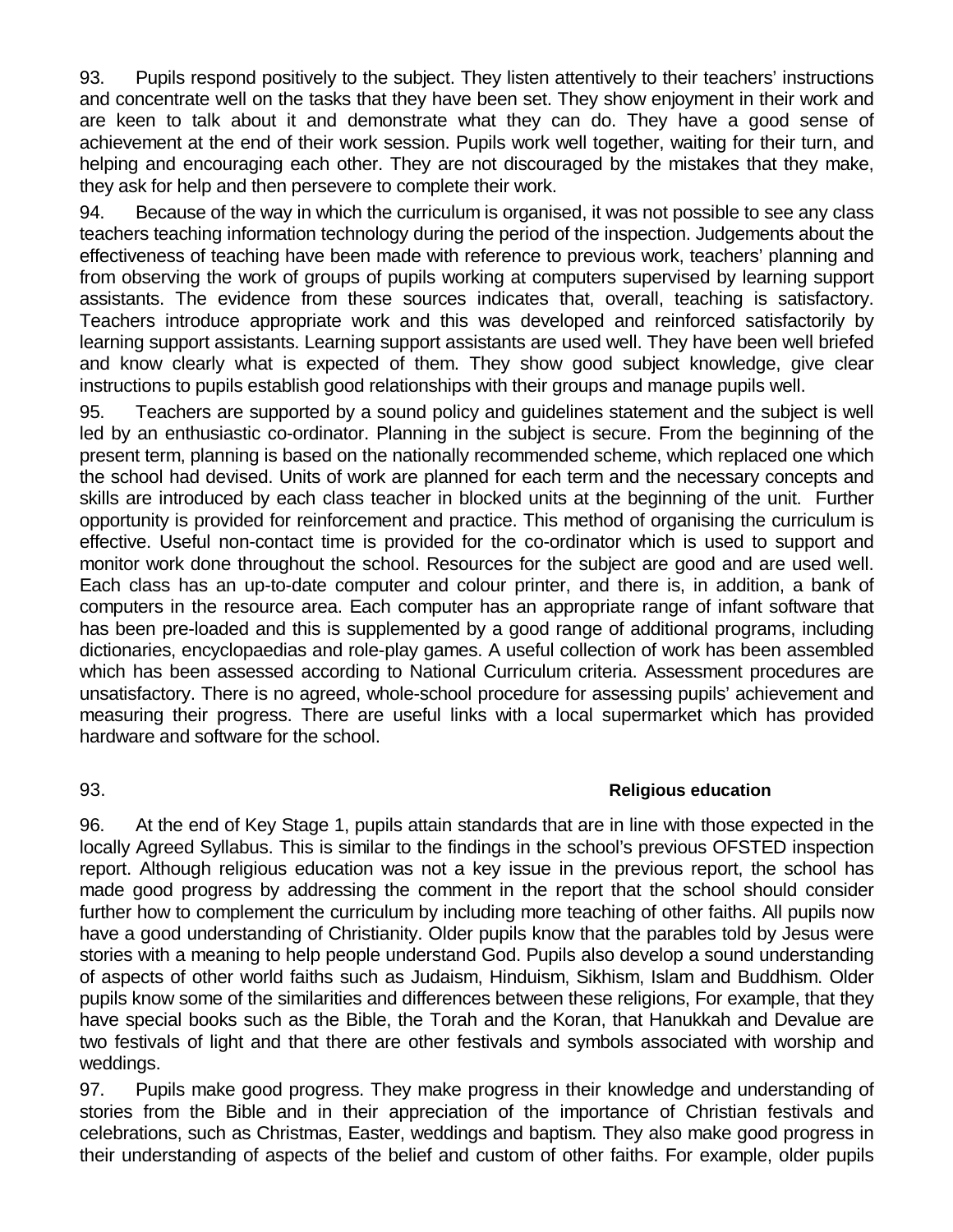give reasons why homes are important to families as they learn about family life of people of different faiths.

98. Most pupils are interested in the subject, are attentive and concentrate well. They listen well and are respectful of others' ideas and faiths. Pupils are very well behaved and have a good rapport with adults, as well as with other pupils.

99. The quality of teaching is satisfactory. All lessons are well planned, with clear objectives, which are successfully related to the ability of the pupils. Teachers use effective questioning techniques, combined with clear explanations, which enable pupils to learn. There is good pace to the lessons and teachers have a good rapport with the pupils and the use of stimulating resources heightens the pupils' interest in the subject.

100. The subject is ably led by a well qualified co-ordinator, who has attended in-service training to ensure that she provides good leadership of the subject within the school. She has led some inservice training for the staff and for teachers from other schools. There is a sound policy for the subject and the school has recently bought a published scheme of work for religious education, which covers all aspects of the locally Agreed Syllabus. The new scheme of work ensures progression in the pupils' learning and includes work on the main faiths in Britain today. The coordinator monitors the teaching of religious education in the school, and provides good support for teachers. Although there are some artefacts for the various religions, these are insufficient to enable pupils to get a clear appreciation of the elements of the different religions. Visits to places of worship enhance the provision of religious education within the school and local clergy visit the school to speak about aspects of their churches. Some of the school's pupils and their parents from other religious faiths contribute to classwork on beliefs, practices and traditions. This helpfully enhances pupils' understanding of these different faiths. Religious education makes a good contribution to pupils' spiritual, moral, social and cultural development.

#### 98. **Art**

101. Because of the way in which the timetable was organised, it was not possible to see any teaching of art during the time of the inspection. Evidence from the work on display and from teachers' planning indicates that, by the end of Key Stage 1, most pupils attain standards that are average for their age, with some evidence of higher attainment by a few. This is broadly in line with the judgement at the previous OFSTED inspection. Pupils produce a variety of sound work in both two and three dimensions, using different media and techniques. Their response to the work of other artists is good. They mix colours to paint effective irises based on the work of Van Gogh, and use tissue paper to create sunflowers. They use their knowledge of the works of Picasso and Turner to produce successful paintings and weaving. Pupils produce effective three dimensional work. They push and pull clay into the shape of pots, teddy bears and animals, with varying degrees of success. Others use modelling materials to create three dimensional sculptures of leaves and flowers, heads and figures. Older pupils produce good quality observational pencil drawings of portraits of their classmates, with attention to proportion. They link these skills to observational drawings of artefacts, in work related to history. Younger pupils use pastels well to draw realistic pictures of peppers. The use of sketch books enables pupils to experiment with colours and techniques. Pupils undertake rubbings and printing to good effect, for example, in producing block printing using polystyrene tiles. Many pupils use computer programs to generate simple, colourful pictures. Pupils' good work is well displayed around the school.

102. All pupils, including those with special educational needs, make good progress. They are developing their skills with a range of media and techniques. Pupils are making good progress in refining their observational skills and their accuracy and attention to detail. They are developing well their knowledge of a variety of famous artists.

103. Pupils enjoy their art lessons and show good attitudes towards them. They talk readily about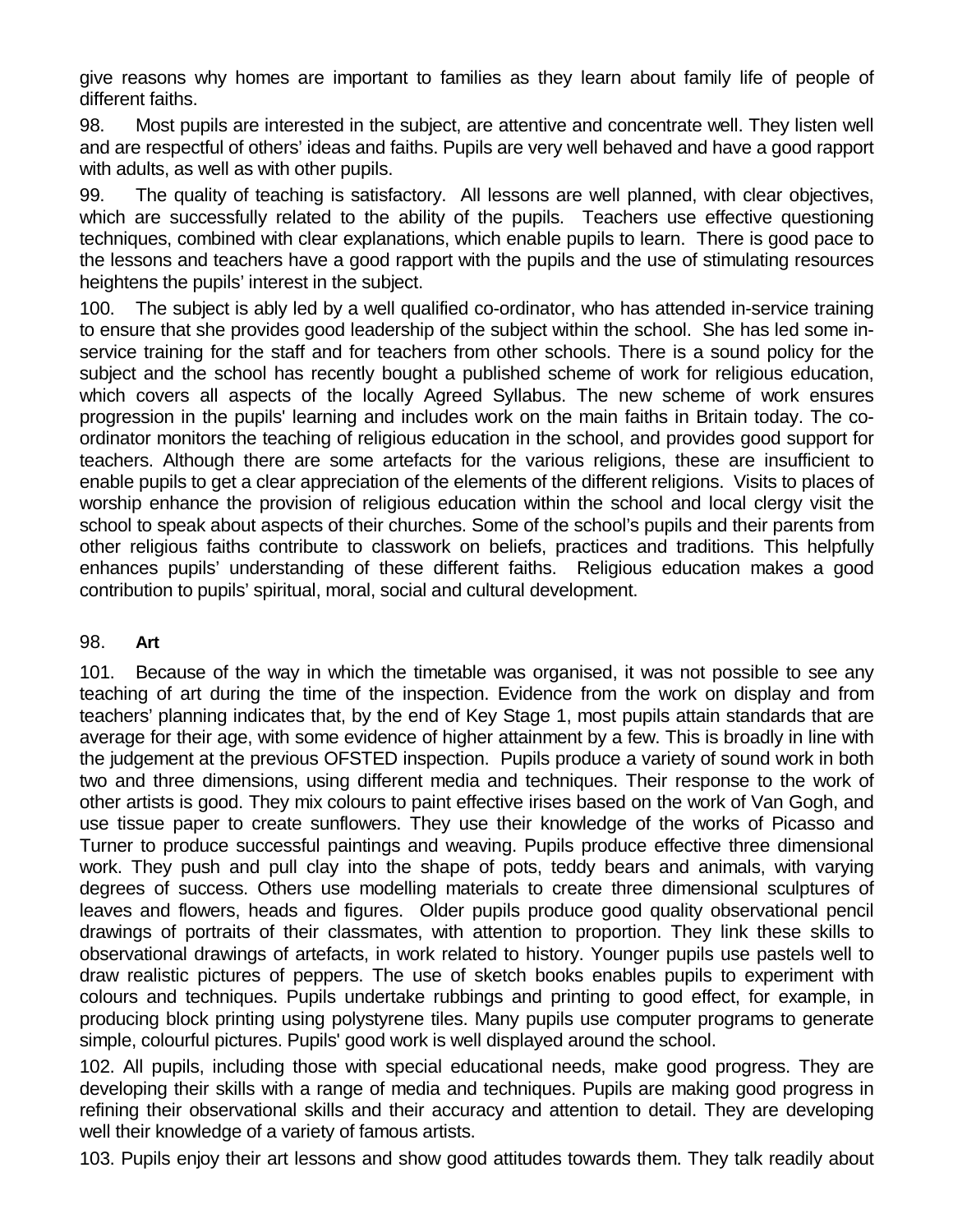their work and appreciate the work of other pupils, when it is displayed. The good quality of the work on display indicates a willingness to complete work to a high standard and a sense of achievement in a good finished product.

104. The quality of teaching is satisfactory. Teachers' planning shows that lessons are well planned, with clear learning objectives and appropriate activities to achieve them. Teachers have secure subject knowledge, which enables them to provide a rich variety of artistic experiences. They create relevant links with other subjects, such as history and music. Good use is made of voluntary helpers, which has a particularly good effect on the progress of pupils with special educational needs.

105. The subject is well led by an enthusiastic co-ordinator. She has written a sound policy document and a good scheme of work, which includes comprehensive guidelines for teaching drawing, painting, printing, and three dimensional work. The co-ordinator has monitored classroom teaching of art, sees teachers' planning, and offers good support to colleagues. The co-ordinator is developing a useful school portfolio of art work. The subject has a good range of resources. Art makes a positive contribution to the pupils' spiritual, moral, social and cultural development.

## 103. **Design and technolgy**

106. No lessons were seen during the course of the inspection as this subject is taught in blocked units during the spring and summer terms. Judgements about standards achieved have, therefore, been made from evidence gained through scrutiny of last year's work, photographs, teachers' planning and discussion with the co-ordinator. The evidence indicates that standards are in line for the age of the pupils at the end of Key Stage 1. This is similar to the judgements made in the previous OFSTED inspection. By the end of Key Stage 1, pupils have experience of working with a range of tools and materials. They know how to use and construct simple mechanisms and joints, such as levers and hinges, and they make moving soldiers and a variety of puppets. They use different textiles to construct purses and bags. They measure accurately and use a saw carefully to make a wooden picture frame and know how to make the structure more stable by strengthening the corners. Year 2 pupils produced some good work when they designed their picture frames and patterns and made recordings of what they wished to accomplish. Pupils have limited experiences in food technology owing to the constraints of the time allocation within the curriculum. Pupils with special educational needs attain standards that are in line with their previous capabilities.

107. Pupils of all abilities make satisfactory progress. As they move through the school, pupils undertake an increasingly wide variety of designing and making activities using different materials and techniques. They are beginning to think, plan and design before making their models.

108. From the scrutiny of previous work and the photographic evidence of models made and displayed, it can be seen that pupils enjoy their work. They are keen to learn, concentrate and take care to produce articles of a good standard.

109. From evidence gained, it can be judged that teaching is satisfactory. Teachers have a sound subject knowledge and they plan carefully together in year groups. The school has a clear plan for the teaching of design and technology and has had to amend the time spent on it to meet the requirements for the teaching of literacy and numeracy. However, planning shows that there is sufficient breadth and balance to allow pupils to develop appropriately through the school.

110.The co-ordinator is new to the role this term and is keen to take on the responsibility for the oversight and support of this subject. Planning is sound. It is currently based on a Local Education Authority published scheme, but the school intends to transfer to the nationally recommended scheme of work. Resources are satisfactory, easily accessible and adequately support teachers in their work.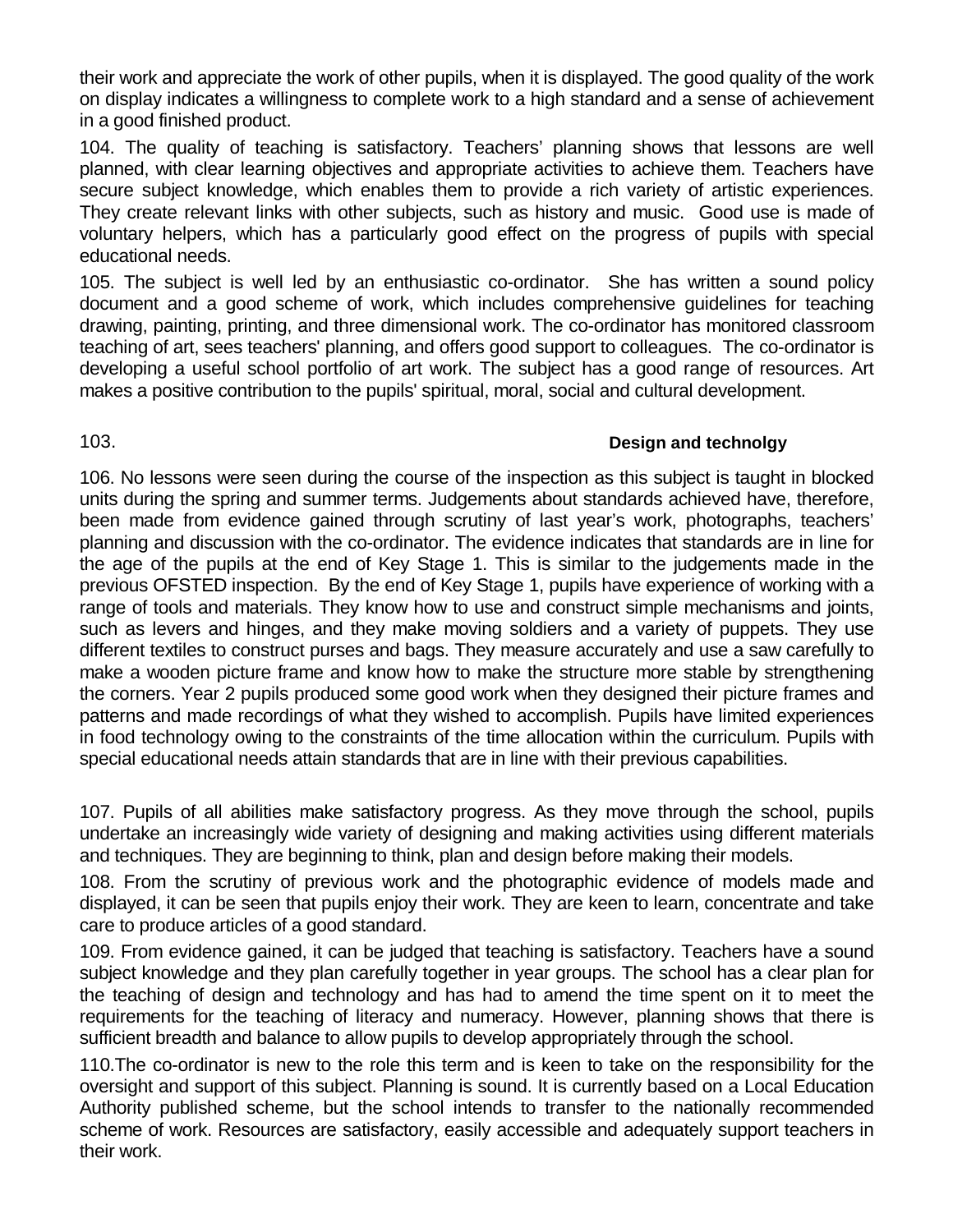#### 108. **Geography**

111. Because of the way in which the timetable is constructed, it was not possible to see any teaching of the subject during the period of the inspection. Judgements about attainment and progress are, therefore, based on the scrutiny of current and previous work, discussion with teachers and the headteacher and planning documentation. By the end of Key Stage 1, pupils attain standards that are average for their age. This was also the judgement of the previous OSTED inspection. By the time they leave the school, pupils have acquired a sound vocabulary about their surrounding area. They undertake field work around the school and within their own locality that includes a visit to the local supermarket. They make simple maps of their route from home to school, using pictures and symbols, and they are introduced to plotting symbols on a map using simple grid references. Their knowledge and understanding of more distant places are developed as they follow a letter sent to Edinburgh and as they learn about hot and cold deserts in Africa, Australia and the Antarctica. Younger pupils are encouraged to take Barnaby Bear with them on their holiday and write and illustrate a booklet for him. Pupils with special educational needs attain sound standards and make satisfactory progress towards their own learning targets.

112. Pupils make satisfactory progress. As they get older, they develop a deeper appreciation of their own environment and are increasingly able to compare and contrast it with more distant places. Their knowledge of the way that places can be represented on maps and pictures increases. Pupils are beginning to make comparisons of different areas and how people live and the effects of weather on those people and their surroundings.

113. From observation of the pupils' work and from talking with pupils, it is clear that pupils are very interested in the world around them. They show curiosity and are keen to learn. They can talk about where they live and use positional language well. The presentation of their work is neat and careful.

114. Evidence from a scrutiny of pupils' work, displays around the school, and teachers' planning indicates that the quality of teaching is satisfactory. Teachers have a sound subject knowledge. The subject is planned in blocked units using the nationally recommended scheme of work. Teachers plan and discuss ideas together well and the different levels of knowledge and skills are built into the planning.

115.The headteacher co-ordinates the subject effectively and undertakes some useful monitoring of teaching and planning. Geography is planned in blocked units of work and is not planned to be taught until the next term. A very good collection has been compiled to show pupils' previous work. Resources are adequate, such as books, atlases and maps, of good quality and easily accessible. Some interesting visits are integrated into the curriculum to stimulate and extend pupils' learning, such as a visit to the Tilbury environmental centre. Visitors to the school, such as the police, help pupils to understand different people's jobs.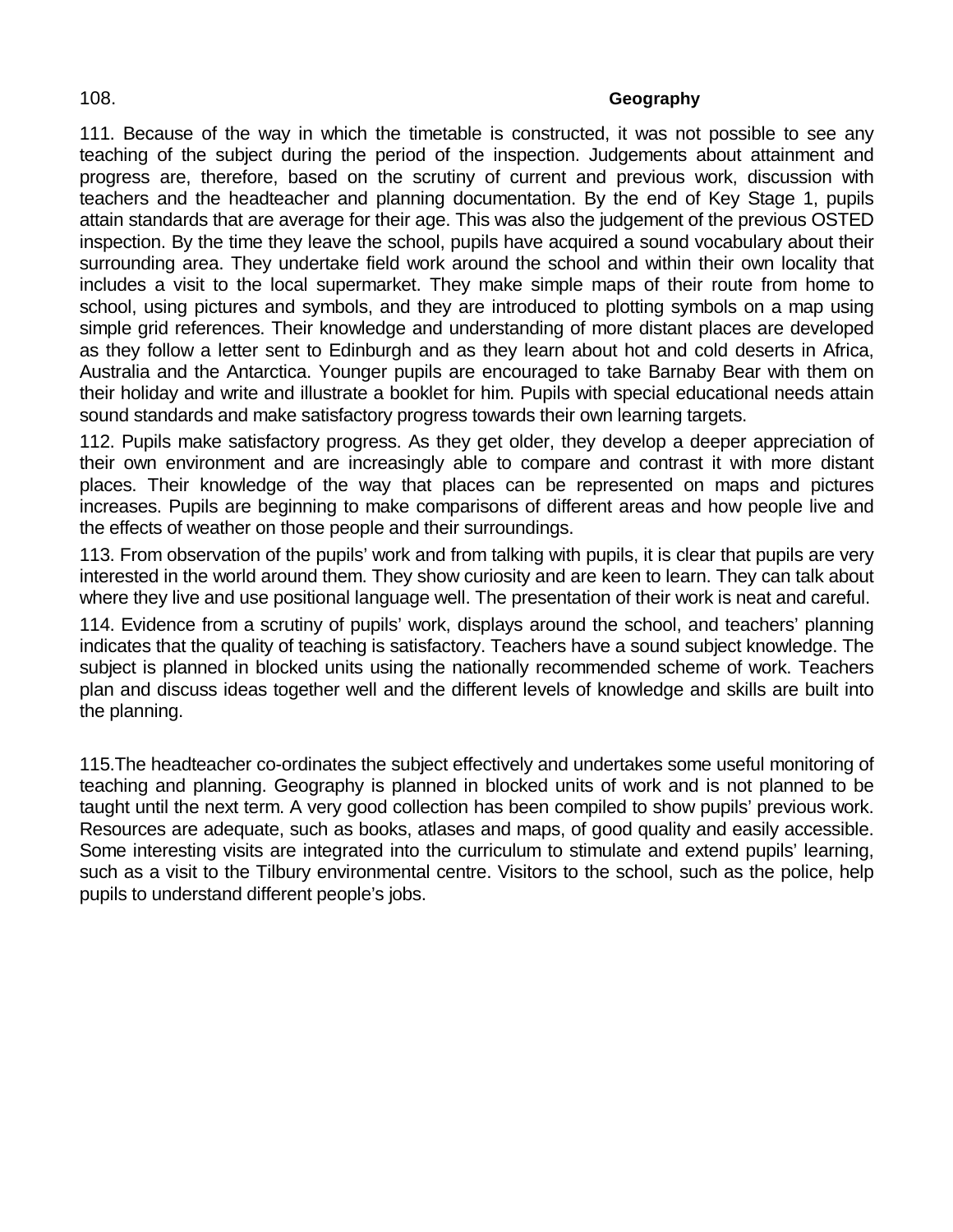#### 113. **History**

116. By the end of Key Stage 1, most pupils achieve standards that are above those expected for their age. This is an improvement on the standards achieved at the time of the last OFSTED inspection when attainment was judged to be satisfactory. By the time they are seven, pupils distinguish between past and present and are beginning to demonstrate a sense of chronology. They identify objects from the past and sort objects, such as clothes and toys, into old and new. Pupils know about aspects of the past through famous stories, such as Guy Fawkes and the Great Fire of London. Their historical enquiry is very good for their age. They are stimulated to find out about aspects of the past from a range of sources including artefacts, pictures, old photographs and books and to generate their own questions. The subject is brought alive very well by inviting friends of the school to come and talk of their experiences. For example, during the inspection period, some very good work was achieved by Year 1 pupils who were introduced to artefacts from the home of over fifty years ago by the headteacher who talked about her Nan and the way she washed her clothes using an wash board and soap and made a cup of tea by boiling water in an old teapot and using tea leaves. Pupils were then stimulated to look at different kinds of houses. Pupils with special educational needs make good progress and attain good standards according to their previous learning.

117. The progress made by pupils of all abilities is good. As they move through the school, pupils' knowledge and understanding of life in the past increase in depth and breadth and their skills in using and researching historical information develop. They gain confidence in their use of common vocabulary relating to the passing of time and in their ability to talk about pictures they observe. As they get older, pupils begin to realise the changes in their own lives and those of their family.

118. Pupils are very interested in the world around them and are keen to learn and understand about the past and how their grandparents used to live. They listen attentively and respond enthusiastically to teachers, questions. When handling artefacts and looking at pictures, pupils ask interesting and relevant questions. They work very well together in groups.

119.The quality of teaching is very good. Planning is careful and the teachers' knowledge of the subject is good. Some imaginative approaches are employed which make lessons very interesting and lively. Teachers' enjoyment is relayed to the pupils and all lessons are very well paced and structured, considering that lesson blocks last for nearly two hours. A very good lesson was seen when Year 2 pupils were invited to compile their own questions from pictures of famous people both past and present. They worked in groups with a scribe and, from the questions that were generated, the class were able to draw conclusions and eventually discover who the person was. One group recorded the questions on the computer.

120.The subject is planned in blocked units during two terms. The teachers plan together in year groups using the suggestions in the nationally recommended scheme of work. Visits, such as a visit to the toy museum at Bethnal Green, enrich curricular provision. The headteacher co-ordinates the subject and monitors and supports teaching and planning well. Resources are good. There is a wide selection of books, photographs, pictures and artefacts to extend learning.

#### **Music**

121. Because of the way in which the timetable was arranged it was only possible to see one music lesson during the period of the inspection. Judgements about standards achieved have been made from a scrutiny of teachers' planning and overall scheme of work, one hymn practice session and music in assemblies. By the end of Key Stage 1, pupils attain standards that are average for their age, with some evidence of higher attainment by some pupils towards the end of Year 2. Although the previous OFSTED inspection report stated that it was not possible to make firm judgements about music, due to timetabling arrangements, that inspection found some outstanding attainment and progress. This differs from the findings of the current inspection. The difference in the findings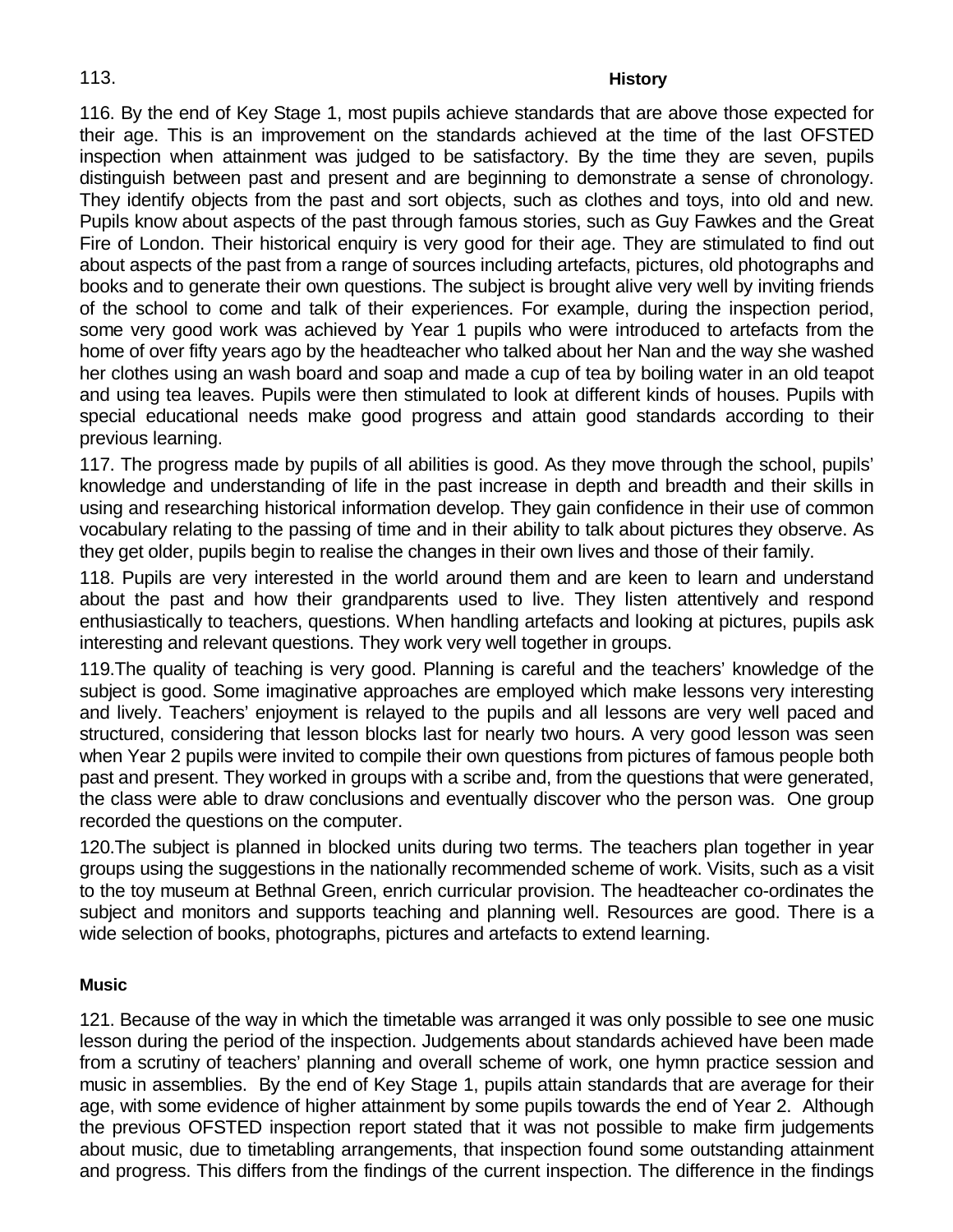is due to there being a different group of pupils in the school and changes in staff. Pupils identify some instruments by their sounds, sing tunefully and play a range of tuned and untuned percussion instruments. They sustain a good rhythm, when singing and playing musical instruments, are developing their skills of listening to and appraising music, and use simple terms to describe their thoughts. From evidence of pupils' previous work, they are able to plan together, and can read and use symbols, when composing and performing. Some pupils take part in the local schools' music festival, which enhances their self esteem. After their performance, they sing the songs learned for the festival to the school and to their parents.

122.Indications are that pupils make satisfactory progress. As they get older, pupils demonstrate an increasing awareness of what is expected in their music lessons. They consolidate their previous learning well and build on it by learning new skills in listening and performing. They make progress in the way in which they record their musical work. For example, towards the end of Year 2, some pupils record their ideas using correct musical notation, and several use their skills in information technology to create computer generated musical notation, adding their own words to their composition.

123.Pupils generally participate with enthusiasm and enjoy their music lessons. Most listen attentively and work well together, when required. They are very well behaved and are respectful of others' efforts. There are good relationships between pupils and staff.

124.The quality of teaching is satisfactory, which is similar to the findings of the previous inspection. Lessons are well planned, with clear learning objectives. The good scheme of work provides teachers with good support which enables them to teach music with confidence. They have satisfactory knowledge and understanding of the subject.

125.The co-ordinator provides good leadership. She has written a sound policy and a good scheme of work, which provides good continuity for the pupils' learning. The co-ordinator is able to observe classroom teaching of music and has been observed by other teachers to demonstrate good practice. She arranges for visiting musicians to give live performances to pupils, which extends their appreciation of music. Resources are very good, with a wide range of good quality instruments which make a very good contribution to the pupils' learning. Music makes a good contribution to the spiritual, moral, social and cultural development of the pupils, when they compose and perform together, and learn music from different cultures.

#### **Physical education**

126.By the end of Key Stage 1, pupils attain standards that are average for their age. This was also the judgement of the previous OFSTED inspection. Pupils are introduced to games skills as they walk and run around the hall, avoiding each other and developing an awareness of their own space and that of others. In gymnastics, they practise stretching up and down and sideways, and they make and hold a range of balances, using different parts of their bodies. Pupils first walk varied dance sequences, and then move along them to music. They join separate dance sequences together to produce effective finished performances. Pupils with special educational needs attain satisfactory standards according to their previous learning.

127.Pupils, including those with special educational needs, make satisfactory progress. They make progress in their understanding of the importance of exercise to the body and the need to warm up at the beginning of each activity. As they get older, they become more aware of the importance of safety when using and moving equipment, and of responding promptly to their teachers' instructions. They also make progress in their ability to respond to more complex tasks. For example, younger pupils move to a rhythm created by a tambourine, whilst older pupils move to the more complicated rhythms of recorded classical music.

128.Pupils respond well to the subject. They change quickly for their lessons, and enter the hall in a sensible and controlled manner. This ensures that lesson time is fully used. Pupils listen well to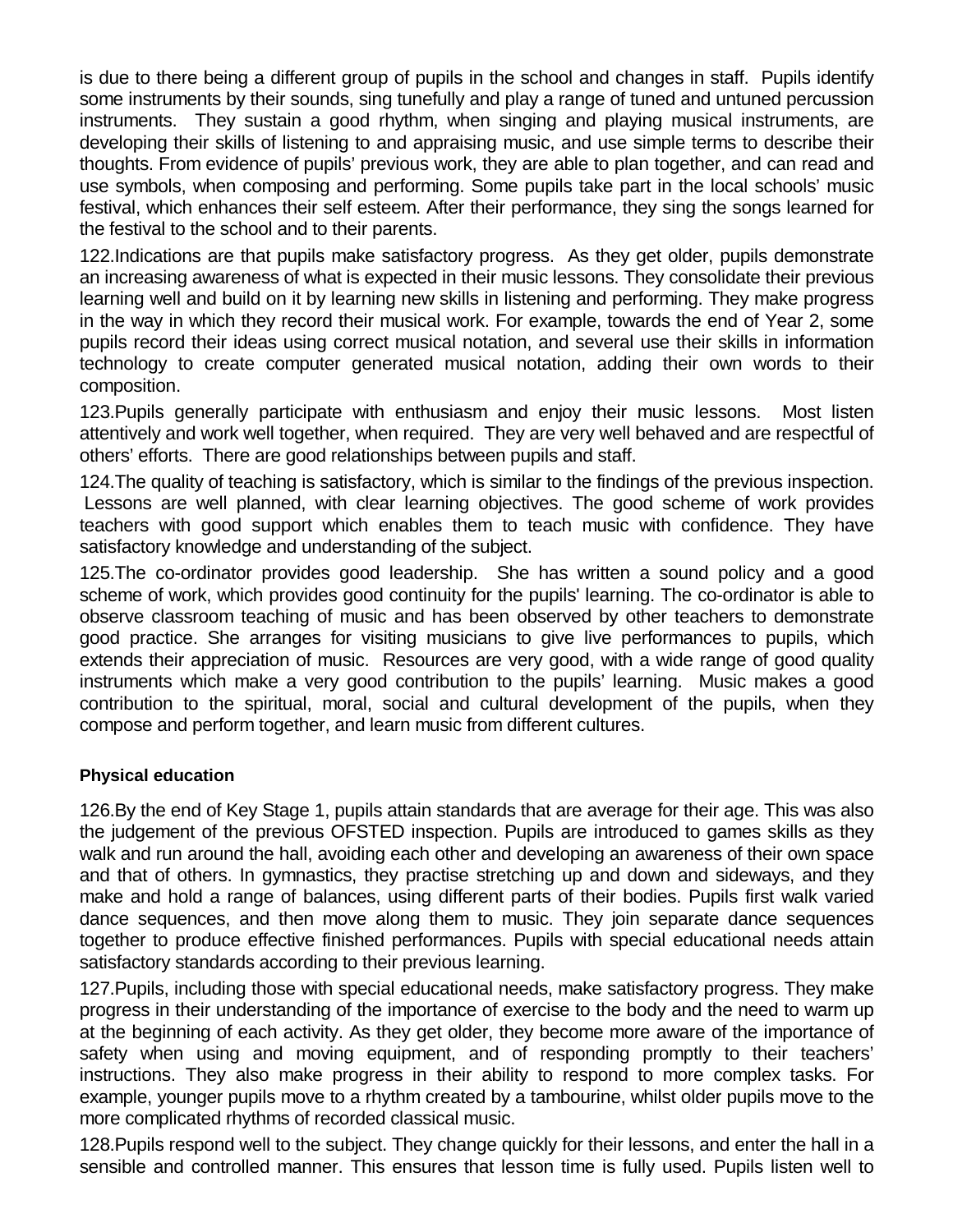their teachers' instructions and are keen to try activities and to do their best. Most demonstrate great care and attention as they are asked to assemble and clear away equipment required for the lesson.

129.Overall, teaching is satisfactory, but with several good features. This was also the judgement of the previous inspection. Teachers' lesson planning is detailed and includes reference to appropriate learning objectives and activities to follow. Teachers show sound subject knowledge and praise and encouragement are consistently used to good effect. Across the school, lessons begin and end with appropriate warm-up and cool-down activities. An expressive dance lesson for older pupils in which they were building up sequences of movement to the music of Peer Gynt illustrated several features of good teaching. The teacher was confident and enthusiastic, explained carefully what was required and pupils were told clearly how to improve their performance. Shortcomings in otherwise satisfactory lessons are that sometimes pupils are inactive for too long and the introduction to lessons lacks suitable pace.

130.Teachers are supported by a thorough policy and guidelines statement, which helpfully gives guidance on all elements of the subject. Planning is based on a whole key stage curricular plan and follows a detailed scheme of work which the school has devised. Year group teachers meet to plan the activities for the term. The co-ordinator gives appropriate support and advice to colleagues. Some monitoring time has been provided and this has been used recently to revise the policy and to monitor the coverage of the elements of the subject across the key stage. At the previous inspection, teachers also planned a balanced programme of work. There is a large hall, which has a good range of fixed and moveable gymnastics apparatus, and a large field for outdoor use. There is appropriate small apparatus and equipment to support teachers in their work. Assessments of pupils' achievements are recorded by individual teachers and are used to inform the end-of-year reports to parents. There are currently no lunchtime or after school sports clubs.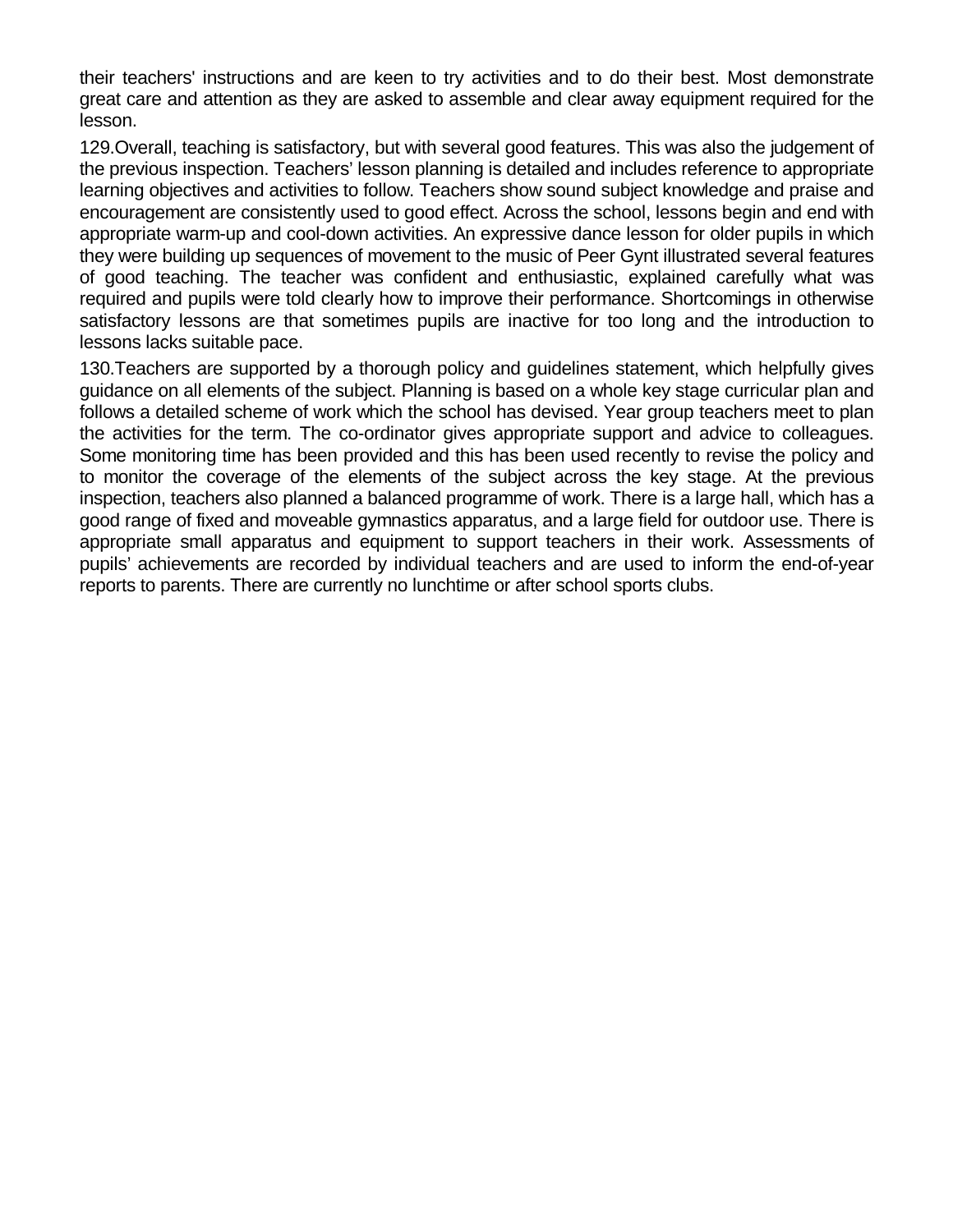## 128. **PART C: INSPECTION DATA**

#### **129. SUMMARY OF INSPECTION EVIDENCE**

The inspection was carried out by a team of 4 inspectors who spent a total of 12 inspector days in the school. Time spent observing teaching, 29 hours 30 minutes. 10 hours 0 minutes at Pre-Key Stage 1, and 19 hours 30 minutes at Key Stage 1.

•. 51 lessons or parts of lessons were observed.

In addition, a further 26 hours 15 minutes were spent on the inspection activities listed below.

- •. a number of registration periods, assemblies, playtimes, lunchtimes were observed;
- •. scrutinising the work of pupils and checking their attainment by working with them during the inspection;
- •. discussions were held with all teaching staff and some non-teaching staff;
- •. many pupils were heard to read and were questioned about their mathematical knowledge and understanding;
- •. three samples of pupils' work across the full range of ability in all year groups were inspected in addition to work examined during lessons;
- •. all available school documentation was analysed;
- •. attendance records, pupils' records kept by the school and teachers' planning documents were examined;
- •. the budget figures were inspected;
- •.discussions were held with pupils, parents and governors;

 •.a parents' meeting was held and the views of the 6 parents at this meeting and those of the 51 families who responded to a questionnaire were taken into account.

#### **130. DATA AND INDICATORS**

**130. Pupil data**

|           | Number of      | Number of     | Number of pupils | Number of full-time |
|-----------|----------------|---------------|------------------|---------------------|
|           | pupils on roll | pupils with   | on school's      | pupils eligible for |
|           | (full-time)    | statements of | register of SEN  | free school meals   |
|           | equivalent)    | <b>SEN</b>    |                  |                     |
| $YR - Y2$ | 225            | 0             | 23               | 43                  |

#### **130. Teachers and classes**

| 1 JU.                                       | TEACHERS AND CRESSES                          |      |
|---------------------------------------------|-----------------------------------------------|------|
|                                             | Qualified teachers $(YR - Y2)$                |      |
|                                             | Total number of qualified teachers (full-time | 11   |
|                                             | equivalent):                                  |      |
|                                             | Number of pupils per qualified teacher:       | 20.5 |
| Education support staff $(YR - Y2)$<br>130. |                                               |      |
|                                             | Total number of education support staff:      | 18   |
|                                             | Total aggregate hours worked each week:       | 146  |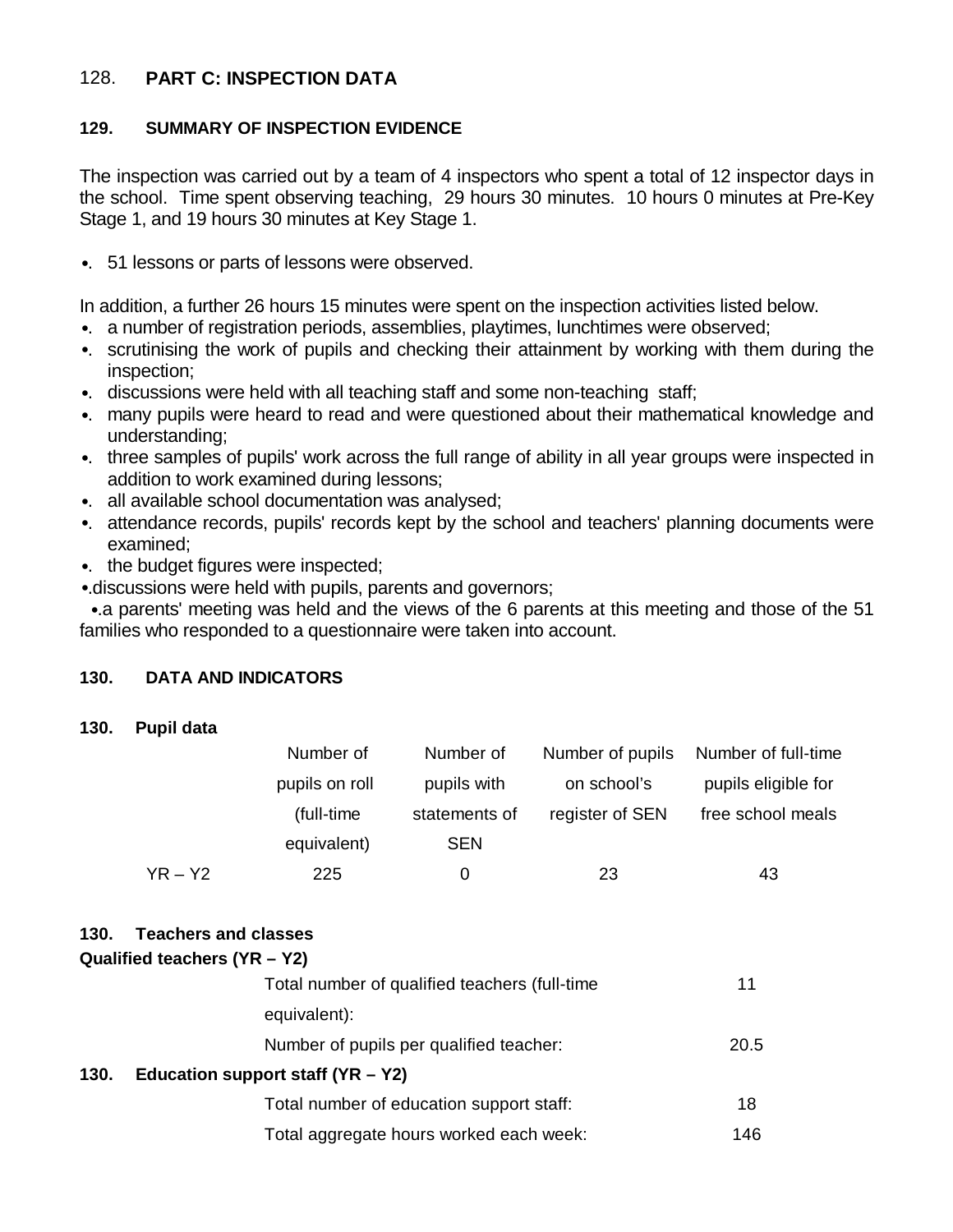## **130. Financial data**

Financial year: 1997/98

|                                       | £       |
|---------------------------------------|---------|
| <b>Total Income</b>                   | 410548  |
| <b>Total Expenditure</b>              | 414235  |
| Expenditure per pupil                 | 1704.67 |
| Balance brought forward from previous | 71016   |
| year                                  |         |
| Balance carried forward to next year  | 67329   |